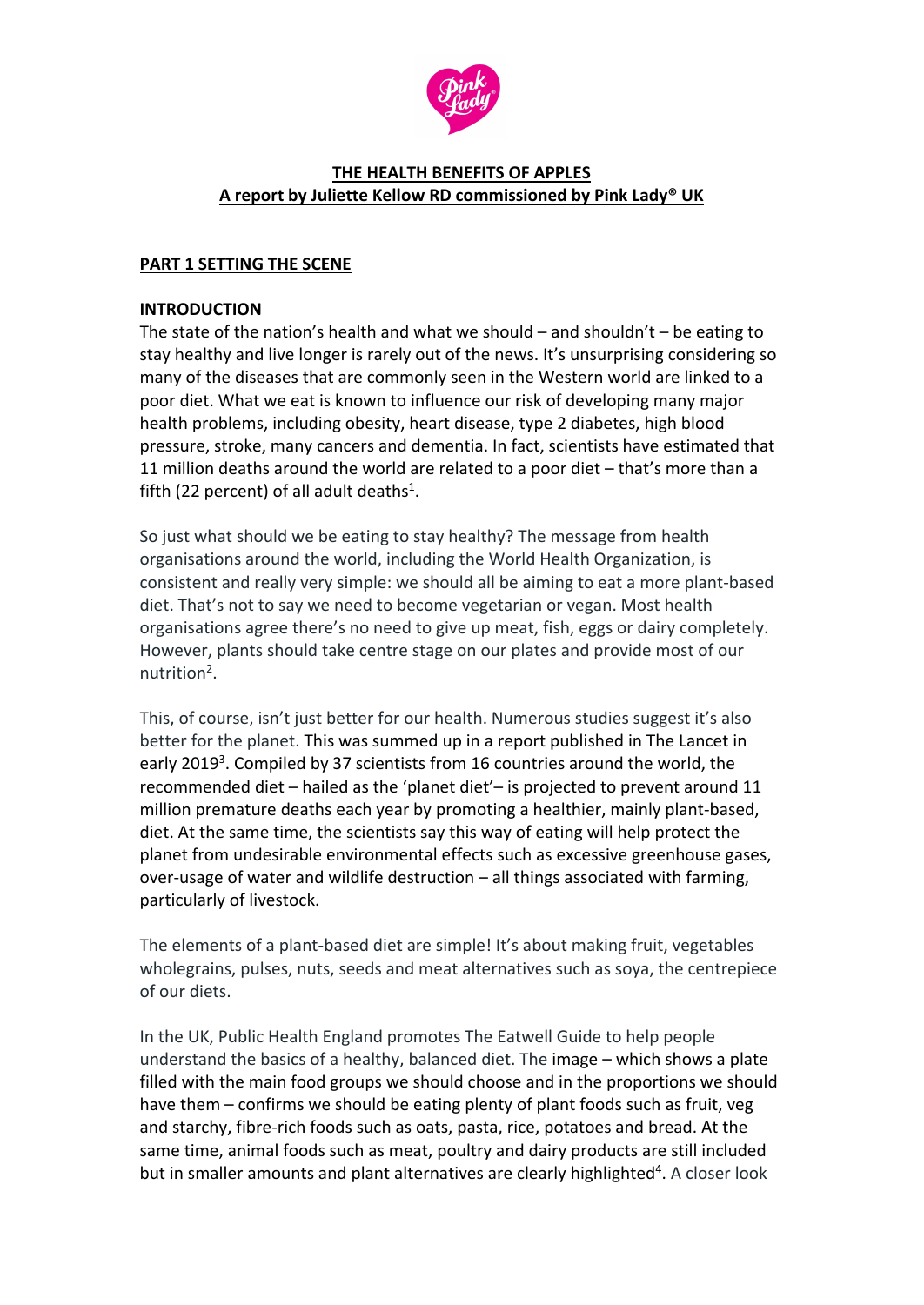

at the proportions for each group identifies that at least three quarters of the food we eat should be plant based<sup>5</sup>.

The Eatwell Guide divides foods into four main groups:

- Fruit and vegetables
- Potatoes, bread, rice, pasta and other starchy foods
- Dairy and alternatives
- Beans, pulses, fish, eggs, meat and other proteins

Oils and spreads are included in a much smaller fifth group.



It's clear from this image that fruit and vegetables should make up a significant part of our diet.

In fact, the World Health Organization recommends at least 400g of fruit and veg are eaten daily to prevent obesity, heart disease, cancer and type 2 diabetes<sup>6</sup>. To help people understand how much fruit and veg they should eat, the UK government has taken this 400g target and divided it into five typical servings, each one weighing 80g. This is the basis for the 5-a-day campaign, which launched in 2003. The message – promoted via Public Health England – is simple: everyone should eat at least five portions of fruit and vegetables a day.

Yet though the campaign has been running for many years, studies show that while most people are aware of the 5-a-day message, when it comes to the detail – such as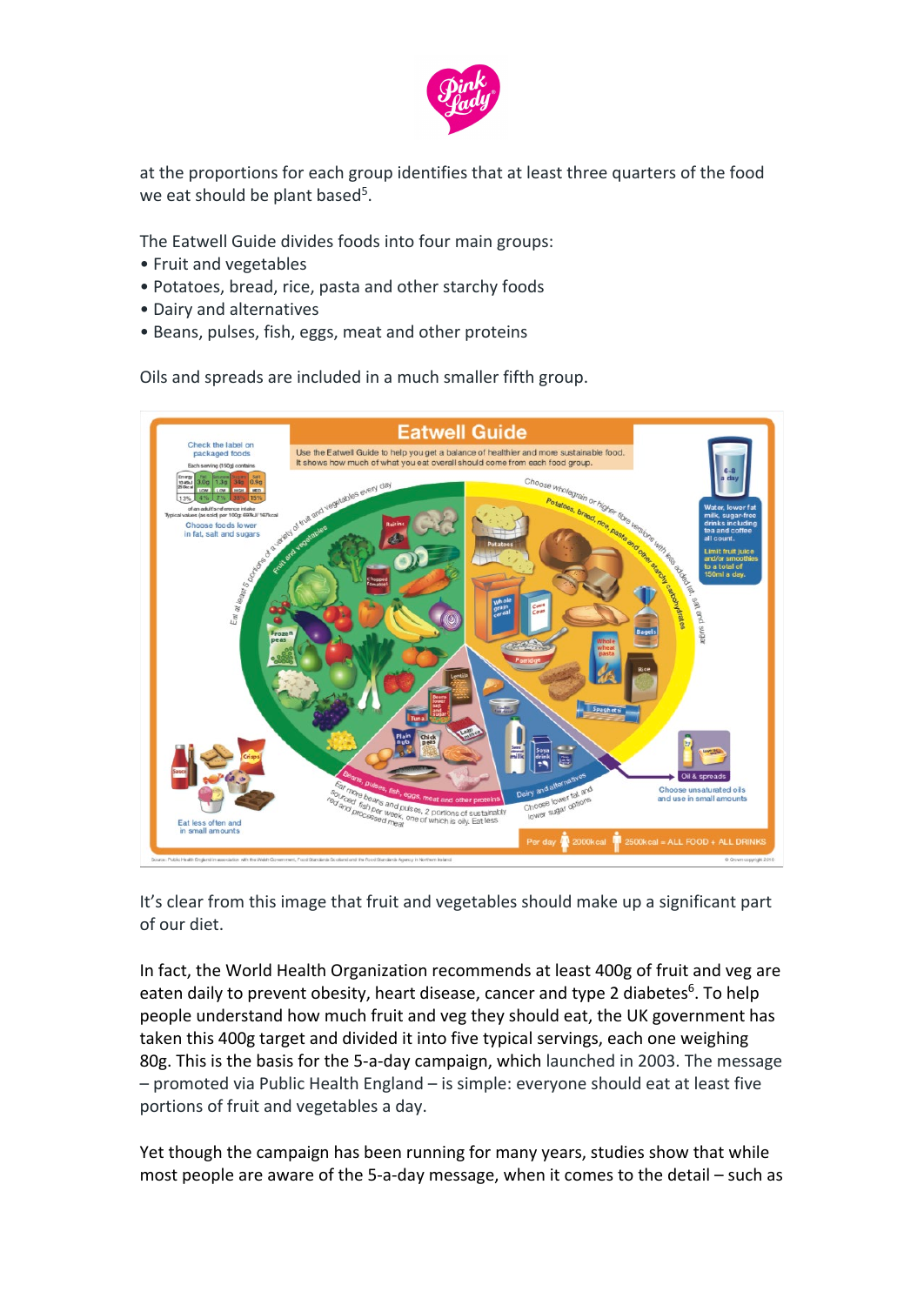

what's included or what's a portion – they know far less<sup>7,8</sup>. And unfortunately, this lack of knowledge translates directly into a lack of fruit and veg in our diet.

Indeed, figures from the National Diet and Nutrition Survey reveal that, on average, most of us struggle to achieve 5-a-day, with adults only managing four daily portions and teenagers, not even three portions<sup>9</sup>.



In fact, around seven out of 10 adults and a massive 92 percent of teenagers fail to hit five.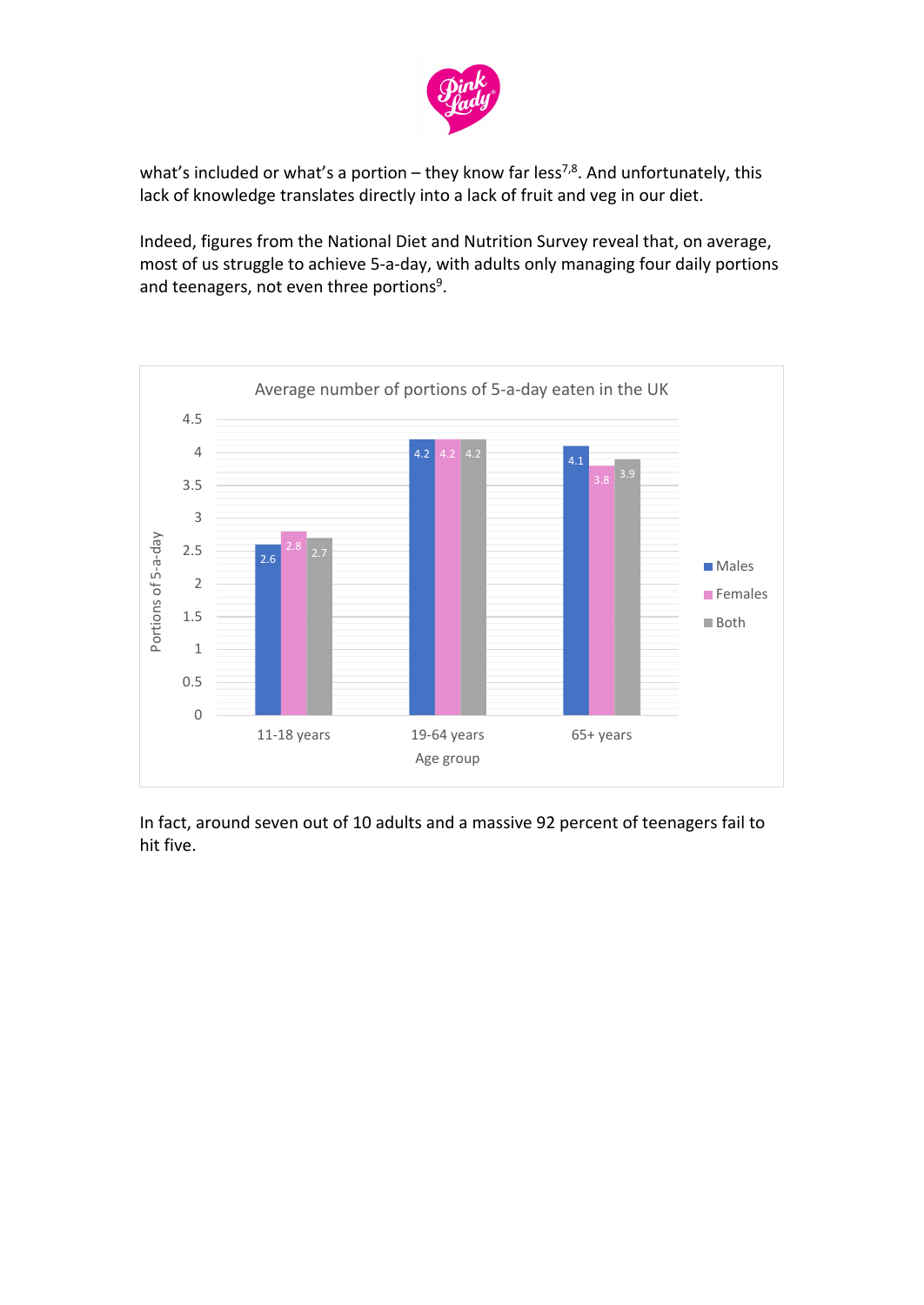



Worse still, intakes have changed little over the last eight years and in some groups of people, intakes actually seem to be falling rather than rising. For example, in 2009, 12% of teenage boys ate 5-a-day; by 2015, this had dropped to 7%.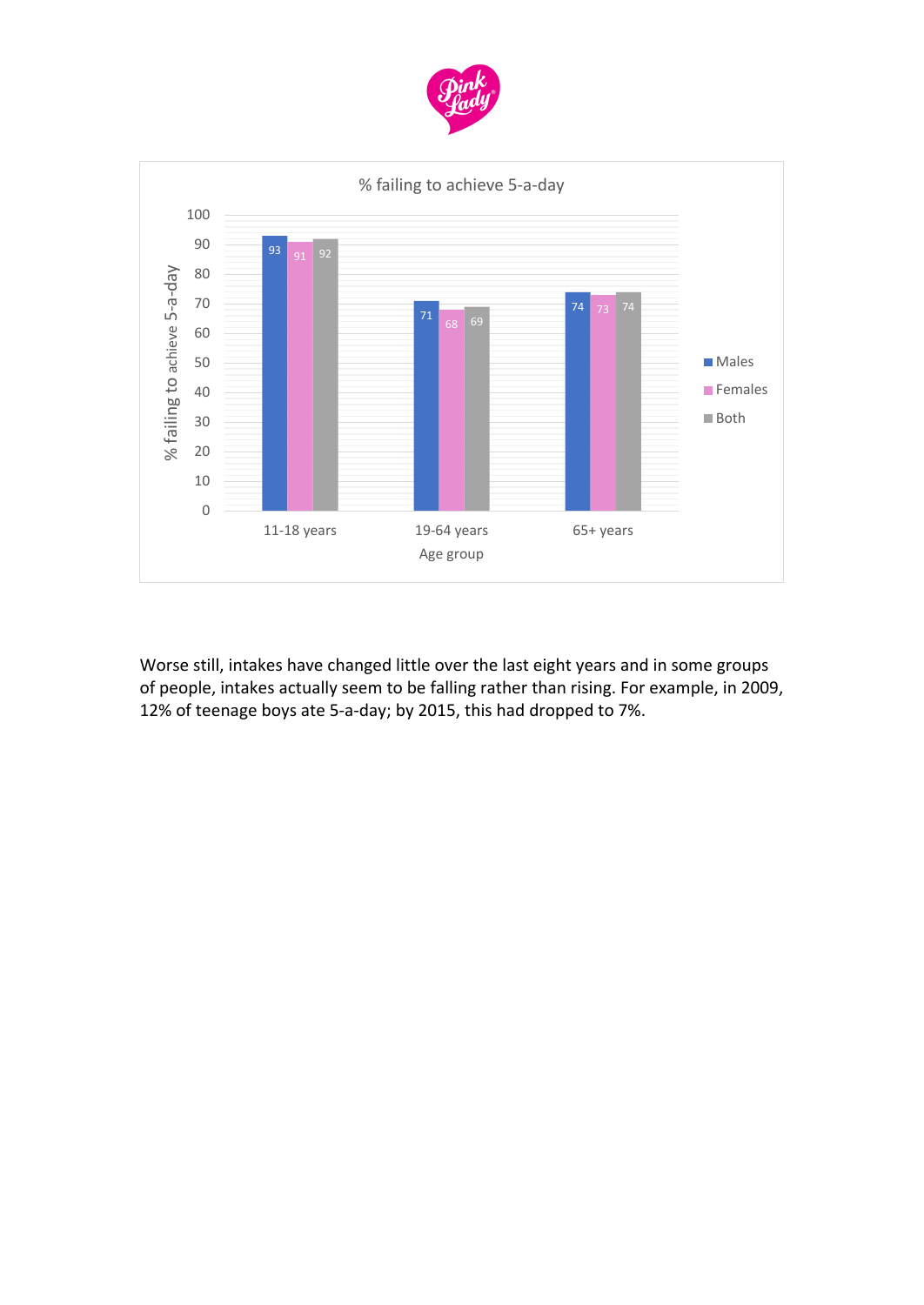



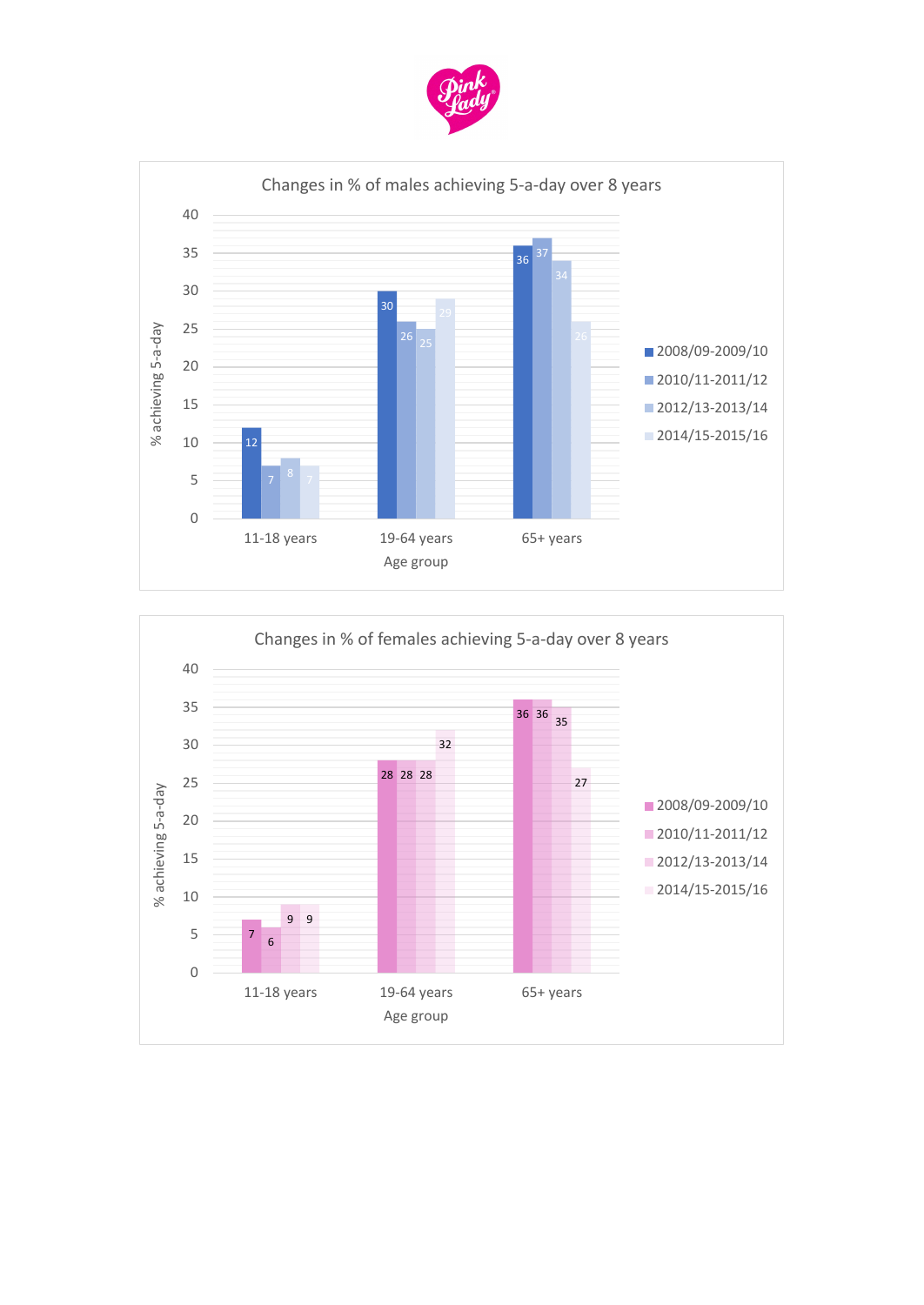

Put simply, we're not eating enough fruit and veg! And this is not good news for living a long and healthy life. According to the World Health Organization, a lack of fruit and veg led to 3.9 million deaths around the world in  $2017^{10}$ .

#### **Why are fruit and veg so important?**

The benefits of eating enough fruit and veg are many. At the top of the list is the important – but often forgotten – part they have in adding variety to our diet with their different tastes, textures and colours.

Then there are the health benefits. Numerous studies show that high intakes of fruit and veg mean we're less likely to suffer with diseases such as heart disease, stroke, type 2 diabetes, certain cancers and dementia $11,12,13$ . Fruit and veg may also have a role in helping us manage our weight, probably because they are usually low in fat and calories, and often replace other foods in the diet that are higher in calories<sup>14</sup>. Indeed, data from the National Diet and Nutrition Survey confirms that fruit, for example, provides just one percent of the fat and four percent of the calories in the diets of UK adults $9$ .

But the many health benefits of fruit and veg aren't just limited to the fact they tend to be low in fat and only make a small contribution to calorie intakes. They're also an important source of many nutrients that help to keep us healthy and free from disease. They provide fibre, which helps keep our gut healthy by boosting good bacteria and making our stools large and soft, so they move easily through the large intestine. This in turn, may protect against constipation, piles and bowel cancer. They also supply a range of vitamins and minerals, with the exact types and amounts differing according to the variety.

Fruit and veg also provide naturally occurring phytochemicals. The main role of phytochemicals is to help plants thrive and protect them from disease, pests and ultraviolet light, so concentrations are often highest in the outer layers. Indeed, phytochemicals are often responsible for the rosy red, dark purple, vibrant orange or deep green colours of plants. But large amounts of research also show that phytochemicals probably have an array of health benefits. Many of these phytochemicals – of which there are tens of thousands, with many more still to be discovered – act as antioxidants and so may help protect our cells from free radical damage that's linked to disease<sup>15</sup>.

It's an area of science that's constantly being studied. Yet at the moment, there's not enough information to make specific recommendations for the amounts or types of different phytochemicals we need to stay healthy. This is partly because it's impossible to study the specific health benefits of individual phytochemicals in people. These naturally occurring plant compounds don't exist in isolation – a plant may contain hundreds, even thousands, of them, along with fibre, vitamins and minerals that may also benefit health. Indeed, some studies suggest it's the unique package of nutrients in fruit and vegetables that work together to protect our health.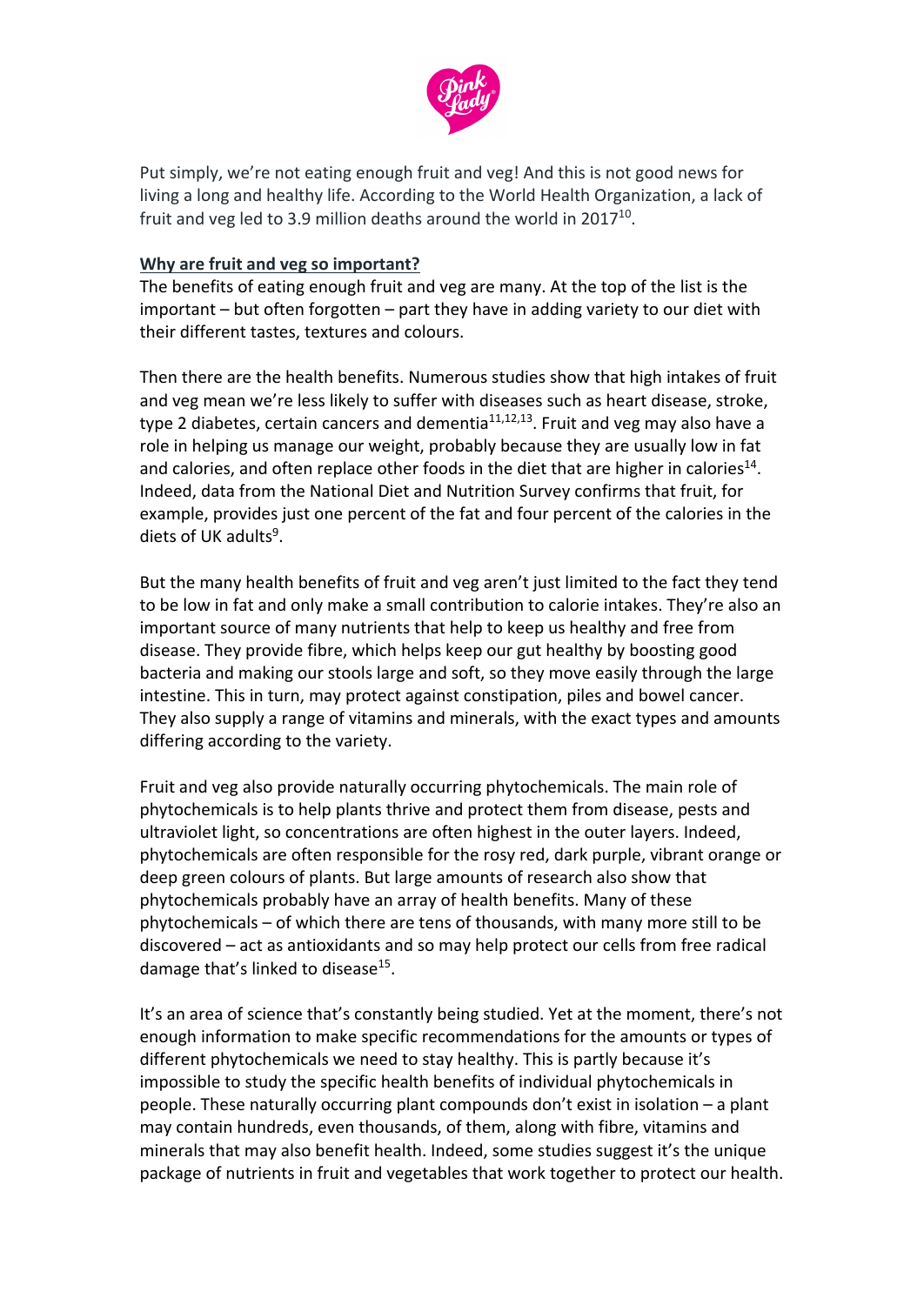

Often, when vitamins or antioxidant compounds are given in isolation in the form of supplements, they don't offer the same benefits and, in some cases, may even be harmful to our health $16$ .

Nevertheless, there is much lab-based research that provides good insight into the potential benefits certain phytochemicals – or groups of phytochemicals – may have in helping to prevent disease and promote optimum health. There are also many large human population studies that look at trends between health and intakes of certain phytochemicals and foods rich in them. Combined, this research enables us to draw conclusions that suggest certain types of phytochemicals may help to protect against certain health conditions and offer a host of health benefits.

### **Is 5 enough?**

While the World Health Organization recommends 400g of fruit and vegetables a day<sup>6</sup> – a message that's translated into 5-a-day in the UK – several studies have shown that while five is good for health, more is even better. For example, a 2017 study found that every 200g increase in fruit and veg offered health benefits. An intake of 800g a day – double the recommendation from the World Health Organization and an amount equal to 10 portions – was considered the optimal intake, resulting in a reduced risk of premature death by 31 per cent<sup>11</sup>! Bottom line, it's likely that the more fruit and veg we eat, the greater the protection to our health. However, many people in the UK are still struggling to reach five portions so the focus needs to be on encouraging and helping the nation achieve 5-a-day, every day.

That's the purpose of this report. Commissioned by Pink Lady®, the report looks at the role apples can have in helping the nation achieve 5-a-day, every day. It outlines the many health benefits that have been linked to apple consumption and provides advice on how to encourage consumers to add a daily apple to their diet, taking teenagers closer to 5-a-day and adults from their current consumption of four daily portions of fruit and veg to reaching the recommended 5-a-day.

#### **WHY APPLES?**

Apples are already a popular fruit and firm favourite with UK consumers. This is important because research shows many consumers are creatures of habit when it comes to food and drink and feel more comfortable buying and consuming products, they are familiar with $17$ .

Data from Kantar Worldpanel confirms that based on the total volume purchased, apples are the No.2 choice for fruit in the UK, falling just behind bananas, but way ahead of easy peel citrus fruits, grapes and berries.

A further look at the data reveals that in 2018, 24 million people in the UK bought apples, spending more than £948 million on them. In total, 453 million kilos of apples were bought – that's more than 3.2 billion apples, assuming an average apple weight of 140g. Of those who purchased apples, the average amount bought was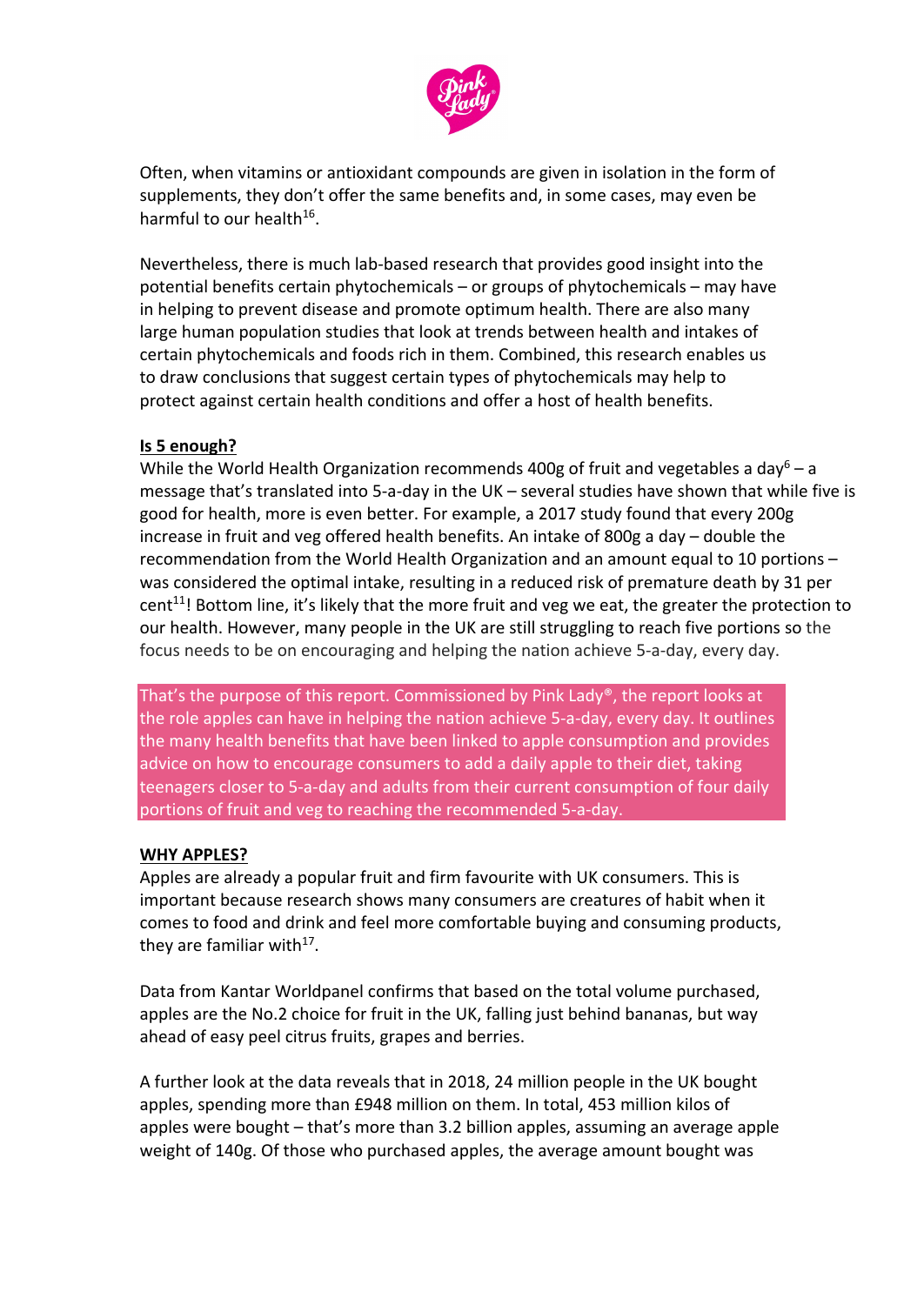

18.9kg equal to 135 apples in the year or around 11 apples a month. *Reference 18 here. This is from data provided by Pink Lady®.* 

The top three apples? Gala, Braeburn and Pink Lady®. For example, nearly 10 million people in the UK bought Pink Lady® in 2018 buying an amount equal to 53 million kilos. With a larger size of 175g per apple, it means more than 300 million Pink Lady<sup>®</sup> apples were sold!

#### **What makes apples such a good choice for boosting 5-a-day…**

• **It's easy to identify the amount that counts as one of our 5-a-day** – one apple equals one of 5-a-day

**• They're easily portable** – no need to be transported in a container making them great for on-the-go snacking

*Pink Lady® insight "Putting an apple in my bag, might eat it, might not – but want something healthy on me in case I feel like snacking later on."*

• **They're easy to eat** – no peeling, chopping or slicing required and they're unlikely to leave hands sticky

• **There's minimum waste** – only the core to dispose of

• **They don't need to be kept chilled** – means they're perfect for on-the-go, even on hot days

• **There's no odour** – makes them great for eating in public places, where smells may bother others

• **They have a longer shelf life than many other fruits** – great news for reducing waste

• **They're versatile and suitable for anytime and anyplace** – they make a great snack but are equally good for breakfast, lunch or dinner, either for eating on their own or adding to other dishes.

*Pink Lady® insight*

*"I often have an apple with my lunch, it's a constant addition to my salads as are raisins, strawberries – I really like the mix of sweet and savoury and the juiciness or crunchiness is a good contrast to doughy carbs or salty meats."*

• **They're crunchy** – studies show the action of chewing helps to stimulate satiety signals and so may help with appetite control<sup>19</sup>

*Pink Lady® insight*

*"I like crunchy fresh apples so Braeburn and Pink Lady® are my first choice"*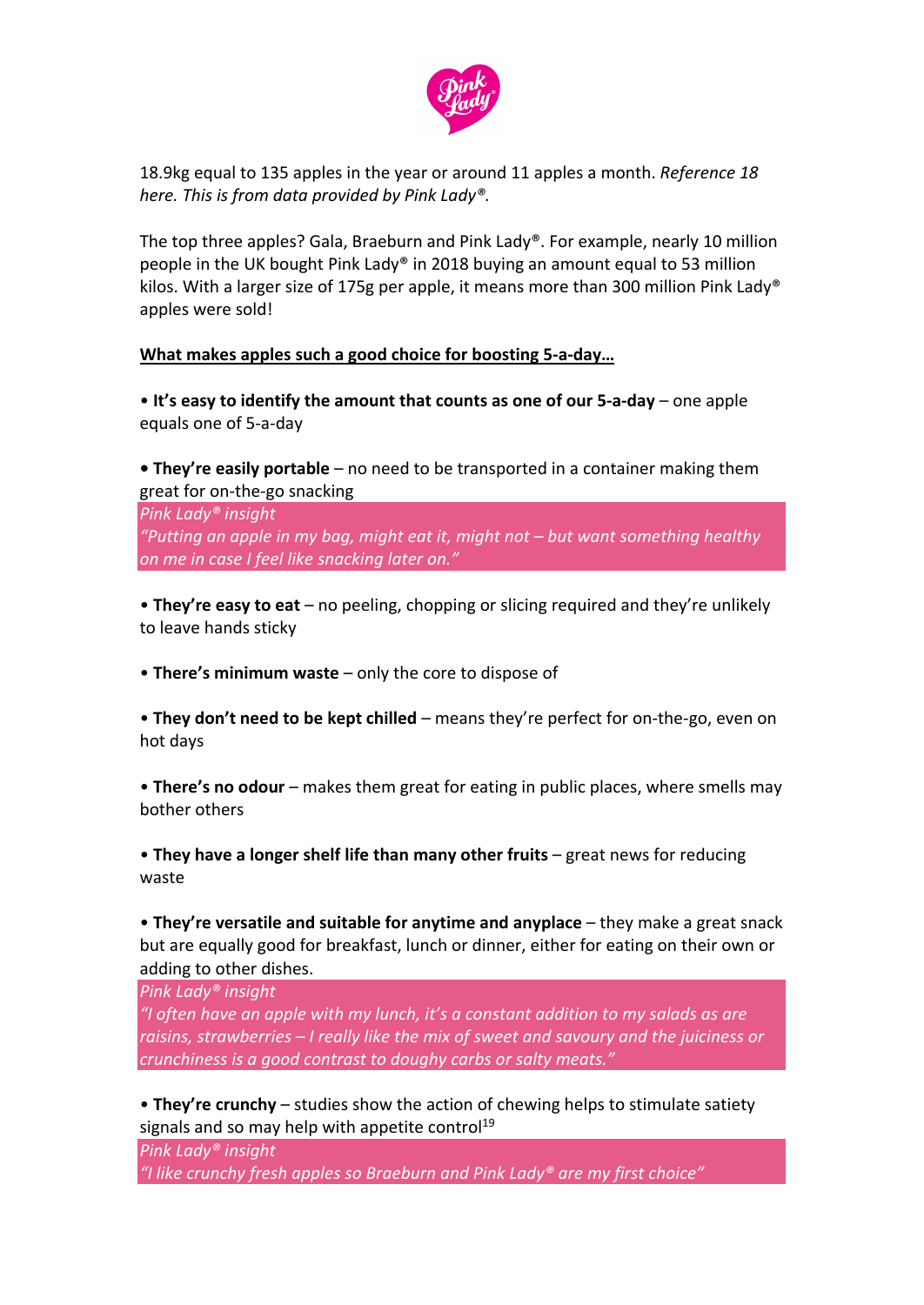

• **They're naturally sweet** – the natural sugars they contain can help satisfy a sweet tooth without the fat or calories that often comes with other sweet foods such as chocolate, biscuits, doughnuts or cakes.

*Pink Lady® insight "I almost always include these apples as I like the sweetness of them, and they're lovely and juicy! I don't usually have a dessert at lunchtime, so the sweetness of the Pink Lady® is enough to satisfy any need for one!"*

• **They fit with healthy eating guidelines** – apples are low in fat and salt, contain no added sugar and are a source of fibre. Regularly eating apples has also been linked to a variety of health benefits.

*Pink Lady® insight*

*"I felt a bit down today as I was having a bad day at work but after my apple, I felt uplifted as I had been good and not eaten chocolate!"*

# • **Consumers like apples** – they're the second most popular fruit choice for UK consumers!

*Pink Lady® insight "The Pink Lady® apple made my lunch healthy I feel. I ate it outside whilst on an errand to the shops and it was very warm and sunny outside, and this makes me enjoy apples."*

### **The health halo effect of apple eating**

Eating apples seems to be linked to a better overall diet in children. In an American study of 2-18-year olds, those who consumed an apple a day ate more fruit overall and had significantly higher intakes of fibre, magnesium, potassium and iron, and lower intakes of total fat and saturates, compared to those who didn't eat apples. Intakes of total sugars were higher, but added sugar was lower. The apple-eating children were also more likely to meet nutritional recommendations for fibre and most vitamins and minerals<sup>20</sup>. Additional analysis of the data found those children who ate apples had an overall healthier diet, too - they ate more fruit, wholegrains, seafood and plant proteins, and fewer foods with empty calories. In addition, apple eaters had a lower Body Mass Index and were 30 percent less likely to be obese than those who didn't eat apples<sup>21</sup>.

The findings from these two studies suggest that eating apples may be associated with overall diets that are richer in nutrients and closer to healthy eating guidelines. Why this is the case needs further research, but one possible explanation is that apples are eaten in place of other foods that are higher in calories, fat, added sugar and salt, but lower in fibre and nutrients.

### **What sets Pink Lady® apart?**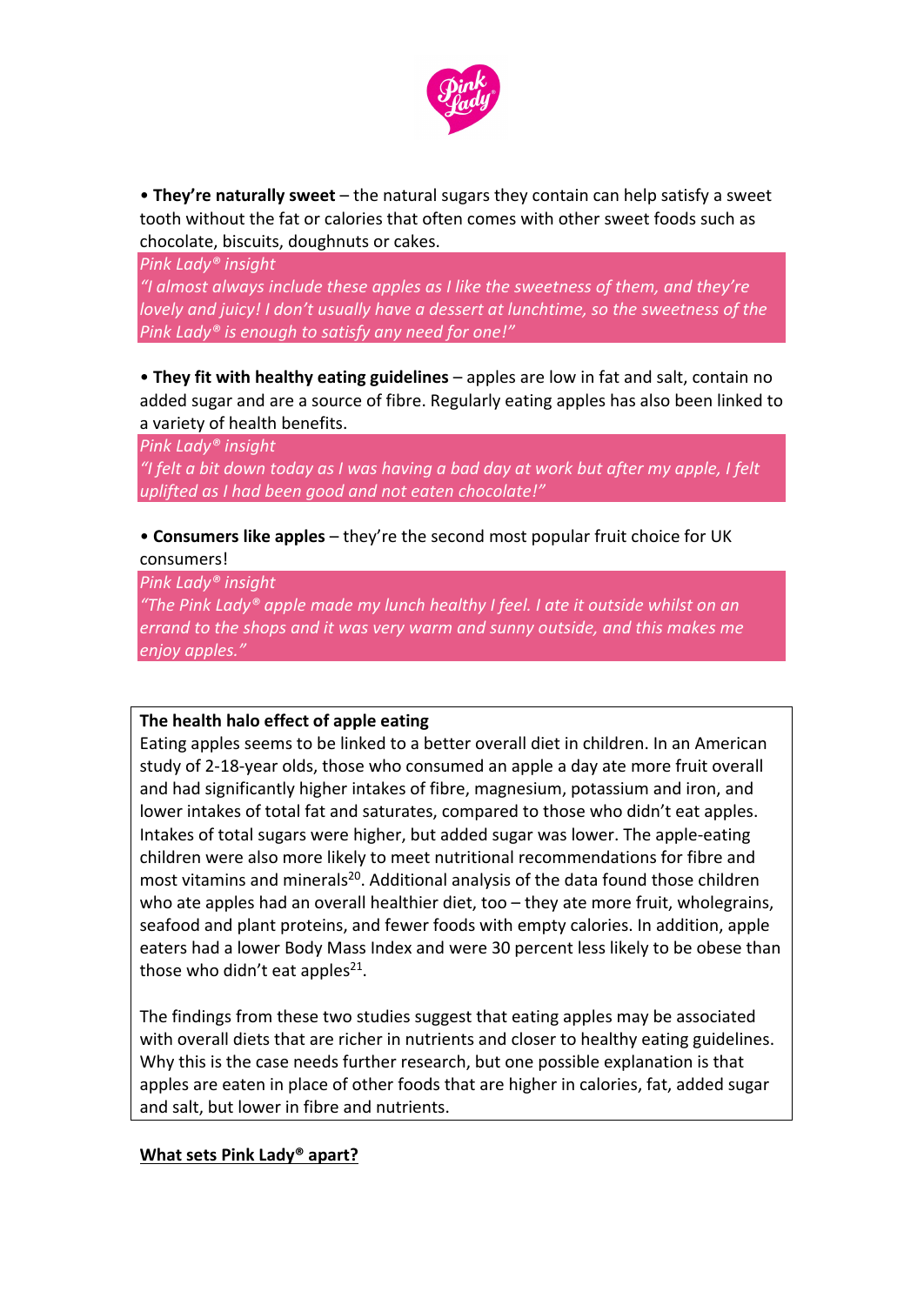

• **You're guaranteed good quality** – consumers trust that with Pink Lady® they're getting a great quality apple. Research commissioned by Pink Lady® found it's the consistency of Pink Lady<sup>®</sup> apples that sets them apart from other apples – quite simply, you never get a bad one. One consumer explained it by referring to the many times she has bought clementines – the packaging might say sweet but often you get bland fruit that lacks in juice and you feel cheated and disappointed. You just don't have that experience with Pink Lady®.

*Pink Lady® insight "Pink Lady® are normally quite perfect."*

• **Pink Lady® apples are never wasted** – consumers said Pink Lady® apples are never left in the fruit bowl to rot (a pet hate for many). People actually want to grab them and eat them as they taste so good.

*Pink Lady® insight "They look nice in the fruit bowl… and don't hang around in the bowl long."*

• **They're a winner for their taste, smell and appearance** – consumers consistently rated Pink Lady® apples as tasting, smelling and looking superior to other popular varieties of apples such as Braeburn, Cox, Royal Gala, Jazz, Granny Smiths and Golden Delicious. They described Pink Lady® as being:

- **Sweet**
- **Juicy**
- **Refreshing**
- **Crisp**
- Fresh
- Crunchy
- **Beautiful**
- Perfect
- Blush Pink
- Good size
- Shiny

*Pink Lady® insight*

*"I chose Pink Lady® as I love the taste and also my children love them because of their colour and name."*

#### **About Pink Lady®**

Pink Lady® apples can be one of three varieties: Cripps Pink, Rosy Glow or Lady in Red. They're grown in orchards next to vineyards and are selected to be the most attractive apples for the market for which they're produced. At least 40 percent of their surface must be covered in a bright pink blush and they must be free from any bruising or blemishes. Pink Lady® apples must also meet set standards for their level of crispness and sweetness.

#### **NUTRITION FOR APPLES**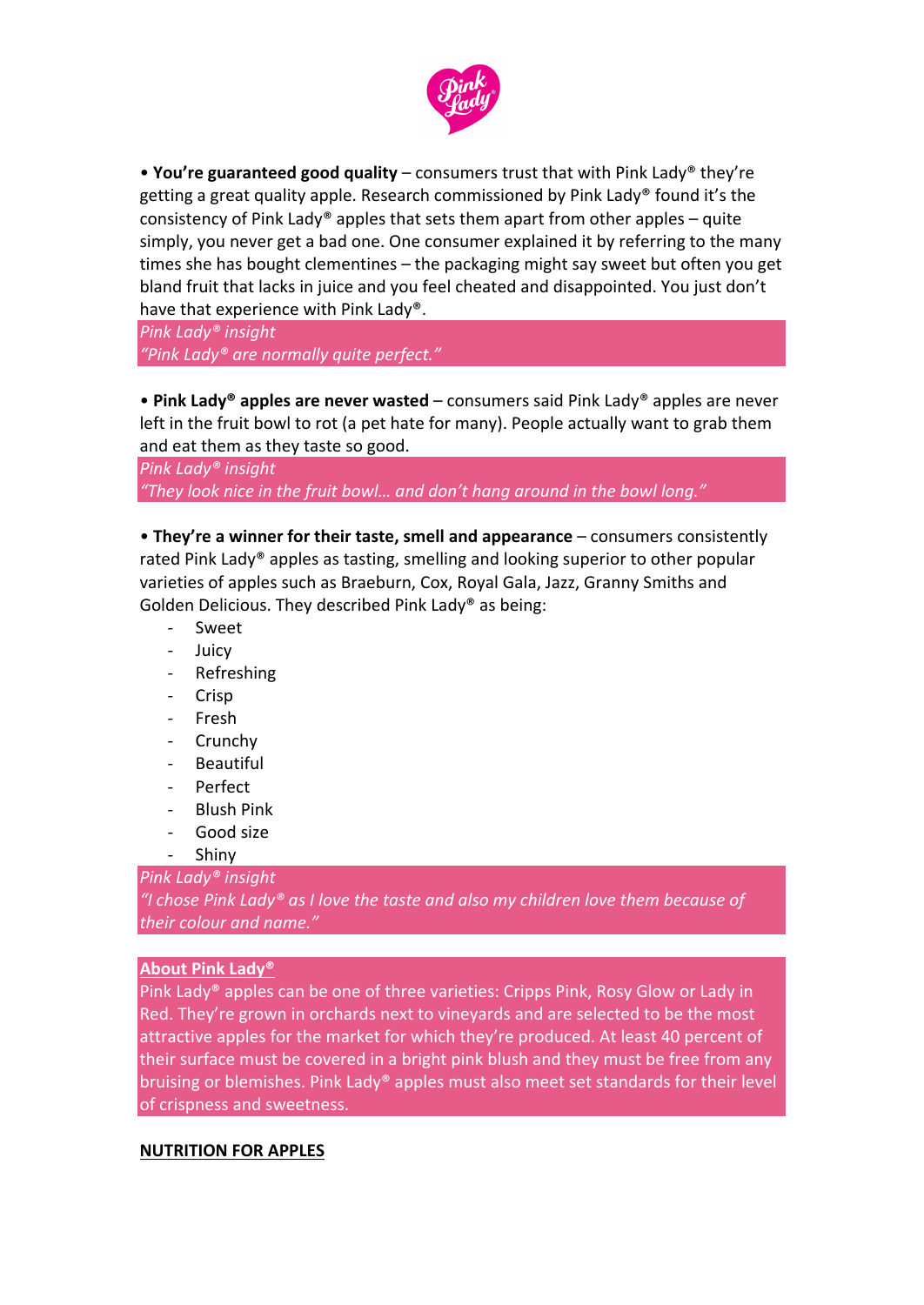

#### **What's in an apple?**

In the UK, nutrition information for apples is presented per 100g in the seventh edition of McCance and Widdowson's The Composition of Foods.

Typical serving sizes for small, medium and large whole apples are given in MAFF's Food Portion Sizes<sup>22</sup> as 75g, 112g and 170g, respectively. However, these portion sizes were compiled in 1993 and are not reflective of the size of apples currently sold in the UK, particularly for small and medium apples.

Pink Lady® took a sample of 60 apples covering eight varieties and calculated the average weights of whole apples to be 114g, 140g and 175g for small, medium and large, respectively.

According to McCance and Widdowson's The Composition of Foods, the core accounts for 13 percent of an apple, giving an edible weight of flesh and skin of 99g, 122g and 152g, respectively for small, medium and large.

| <b>Macronutrients</b>  | <b>Per 100g</b> | Per large apple   | Reference     | % RI           |
|------------------------|-----------------|-------------------|---------------|----------------|
|                        | (flesh          | (175g whole, 152g | <b>Intake</b> | per            |
|                        | only)           | flesh)            | $(RI)^{23}$   | apple          |
| Energy (kJ/kcal)       | 215/51          | 327/78            | 8400/2000     | 4              |
| Fat $(g)$              | 0.5             | 0.8               | 70            | 1              |
| Of which saturates (g) | 0.1             | 0.2               | 20            | 1              |
| Carbohydrate (g)       | 11.6            | 17.6              | 260           | 7              |
| Of which sugars (g)    | 11.6            | 17.6              | 90            | 20             |
| Fibre $(g)$            | 1.2             | 1.8               | $30*$         | 6              |
| Protein (g)            | 0.6             | 0.9               | 50            | $\overline{2}$ |
| Salt $(g)$             | 0               |                   | 6             |                |

The nutrition for apples and the contribution a large apple such as Pink Lady® makes to recommended intakes is outlined below.

| <b>Minerals</b> | <b>Per 100g</b><br>Per large apple |                   | <b>Nutrient</b> | ℅              |
|-----------------|------------------------------------|-------------------|-----------------|----------------|
|                 | (flesh                             | (175g whole, 152g | Reference       | <b>NRV</b>     |
|                 | only)                              | flesh)            | Value           | per            |
|                 |                                    |                   | $(NRV)^{22}$    | apple          |
| Potassium (mg)  | 100                                | 152               | 2000            | 8              |
| Calcium (mg)    | 5                                  | 8                 | 800             |                |
| Magnesium (mg)  | 4                                  | 6                 | 375             | 2              |
| Phosphorus (mg) | 8                                  | 12                | 700             | $\overline{2}$ |
| Iron $(mg)$     | 0.1                                | 0.1               | 14              | $<$ 1          |
| Copper (mg)     | 0.03                               | 0.05              | 1               | 5              |
| $Zinc$ (mg)     |                                    | 0                 | 10              |                |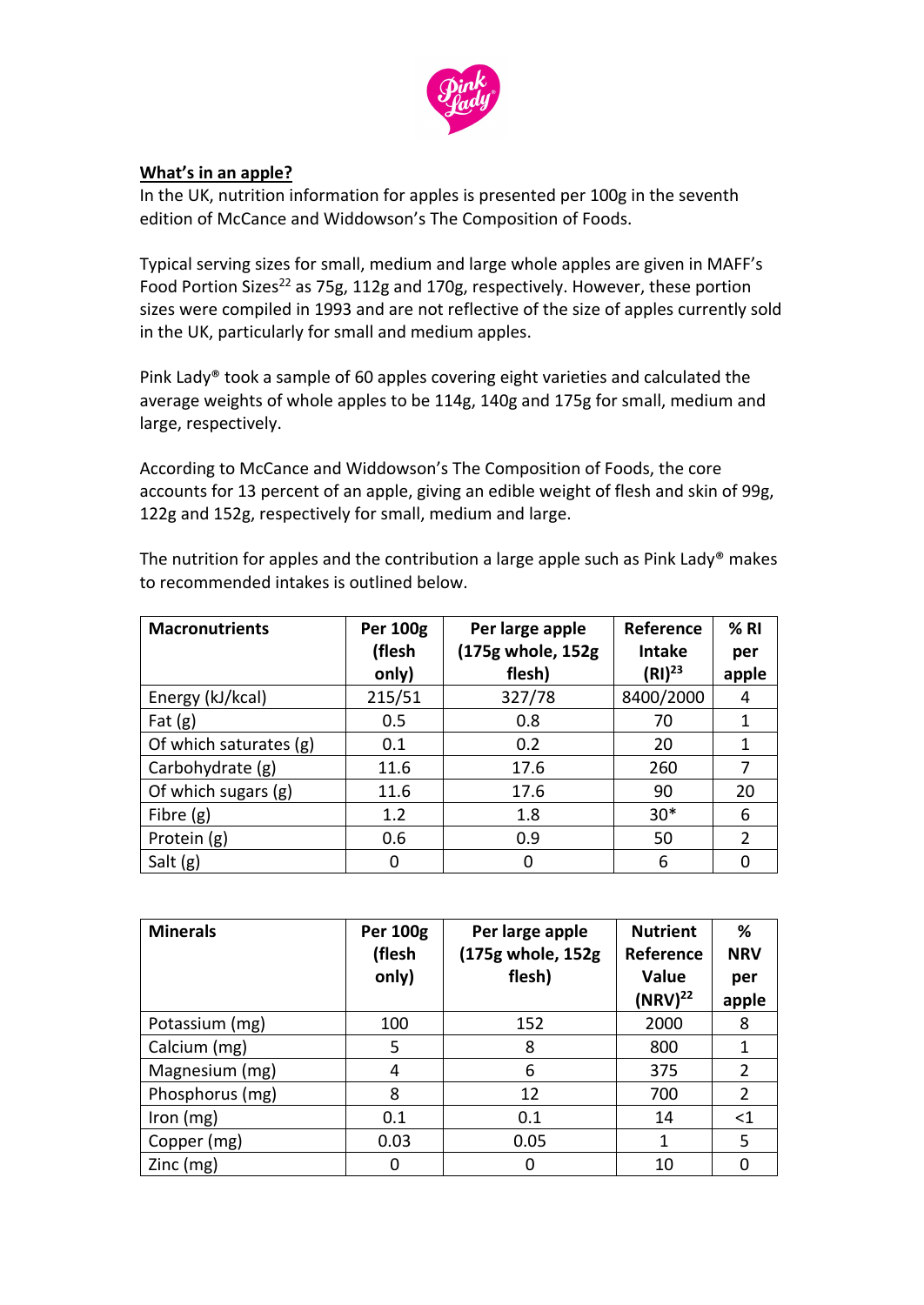

| Manganese (mg) | 0.04 | 0.06 |     |  |
|----------------|------|------|-----|--|
| Selenium (mcg) |      |      |     |  |
| lodine (mcg)   |      |      | 150 |  |

| <b>Vitamins</b>       | <b>Per 100g</b><br>(flesh | Per large apple<br>(175g whole, 152g | <b>Nutrient</b><br>Reference | %<br><b>NRV</b> |
|-----------------------|---------------------------|--------------------------------------|------------------------------|-----------------|
|                       | only)                     | flesh)                               | Value                        | per             |
|                       |                           |                                      | $(NRV)^{22}$                 | apple           |
| Vitamin A (mcg)       | $\overline{2}$            | 3                                    | 800                          | $<$ 1           |
| Vitamin D (mcg)       | $\Omega$                  | 0                                    | 5                            | 0               |
| Vitamin E (mg)        | 0.09                      | 0.14                                 | 12                           | 1               |
| Vitamin K (mcg)       | 5.6                       | 8.5                                  | 75                           | 11              |
| Thiamin (B1) (mg)     | 0.04                      | 0.06                                 | 1.1                          | 5               |
| Riboflavin (B2) (mg)  | 0.04                      | 0.06                                 | 1.4                          | 4               |
| Niacin (B3) (mg)      | 0.1                       | 0.15                                 | 16                           | $<$ 1           |
| Vitamin B6 (mg)       | 0.07                      | 0.11                                 | 1.4                          | 8               |
| Vitamin B12 (mcg)     | 0                         | 0                                    | 2.5                          | 0               |
| Folate (mcg)          | 0                         | 0                                    | 200                          | 0               |
| Pantothenic acid (mg) | 0.1                       | 0.15                                 | 6                            | 3               |
| Biotin (mcg)          | 1.1                       | 1.7                                  | 50                           | 3               |
| Vitamin C (mg)        | 6                         | 9                                    | 80                           | 11              |

\* There is no Reference Intake for fibre. However, Public Health England recommends 30g fibre daily. This is based on the amount recommended by the Scientific Advisory Committee's report on Carbohydrates and Health<sup>24</sup>.

#### **Nutrition claims**

Current food labelling legislation on nutrition and health claims allows the following claims to be made for apples<sup>25</sup>:

- **FAT FREE** (criteria ≤0.5g/100g)
- **SATURATES FREE** (criteria ≤0.1g/100g)
- **SALT FREE** (criteria ≤0.01g/100g)
- **SOURCE OF FIBRE** (≥1.5g fibre/100kcal)

According to Public Health England: 1 apple = 1 of our 5-a-day

#### **Beyond vitamins and minerals**

While apples don't make a large contribution to recommended vitamin and mineral intakes, scientific studies reveal they provide a range of phytochemicals, especially from the polyphenol group<sup>26</sup>.

Polyphenols are one of the largest and most studied groups of phytochemicals with more than 8,000 compounds having been identified. Diets rich in polyphenols have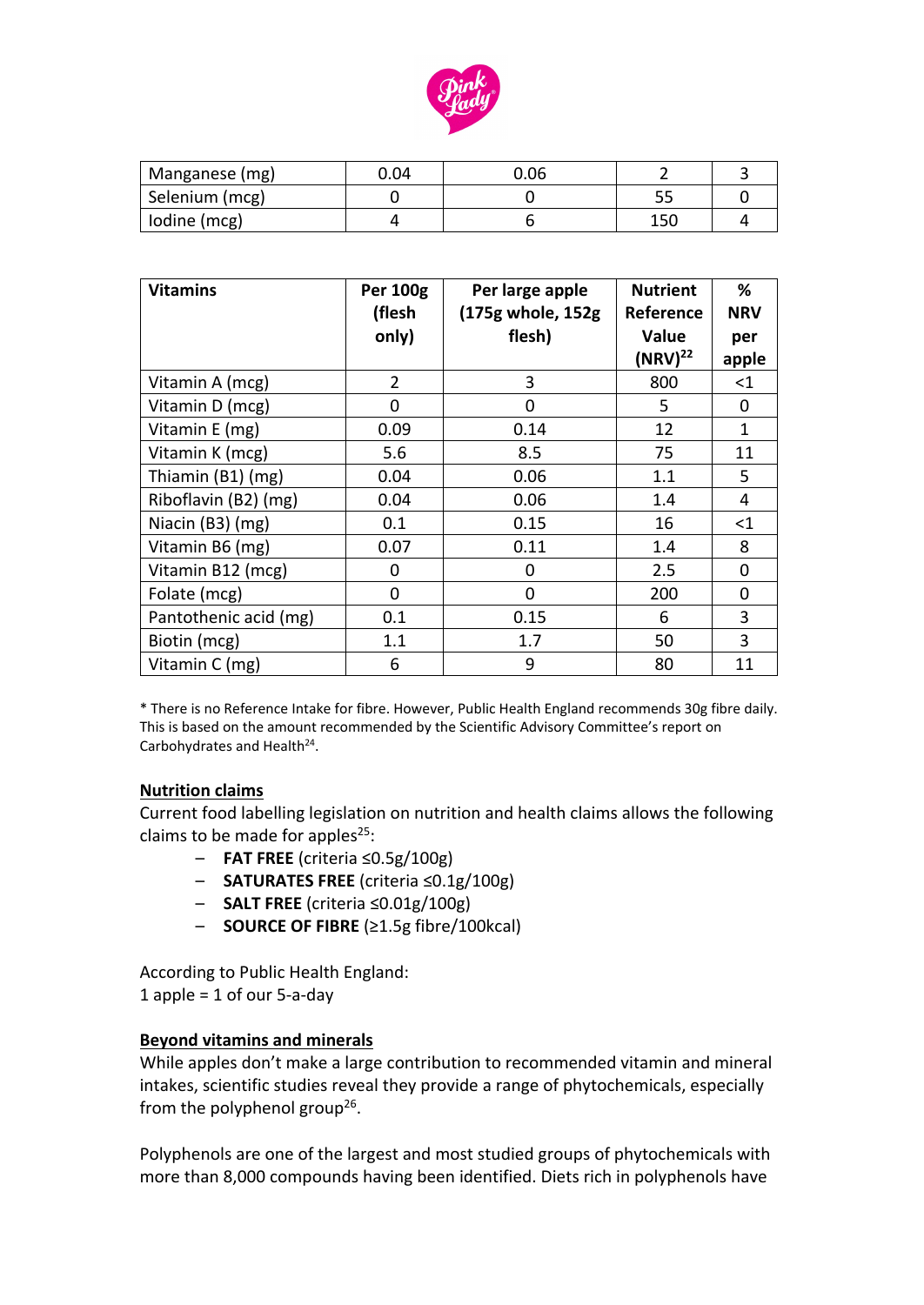

been shown to offer protection against certain cancers, cardiovascular disease, type 2 diabetes, asthma and other lung conditions, gastrointestinal conditions, and neurodegenerative diseases $27,28$ .

Polyphenols can be further broken down into smaller groups. Flavonoids are one of the most abundant subclasses of polyphenols, accounting for around 60% of all polyphenols. More than 4,000 flavonoids have been identified.

And this is where apples shine! They contain flavonoids, particularly quercetin (from the flavonols group) and epicatechin and catechin (both from the flavanols group)<sup>29</sup> as well as phloridzin, which is especially abundant in the peel<sup>26</sup>. Pink Lady®, like other red skinned apples, also contain anthocyanins – flavonoids that typically provide a red colour<sup>30</sup>. It's these flavonoids in apples that are thought to contribute to the many health benefits that have been shown in studies $31$ .

The benefits don't just stop with flavonoids, either. Phenolic acids are another of the subclasses of polyphenols, and apples contain a variety of these, too, including chlorogenic acid, coumaric acid and gallic acid<sup>26</sup>. Whilst less well studied than flavonoids, research is increasingly suggesting that phenolic acids may also have a variety of health benefits.

So, is it true that '*an apple a day keeps the doctor away'*?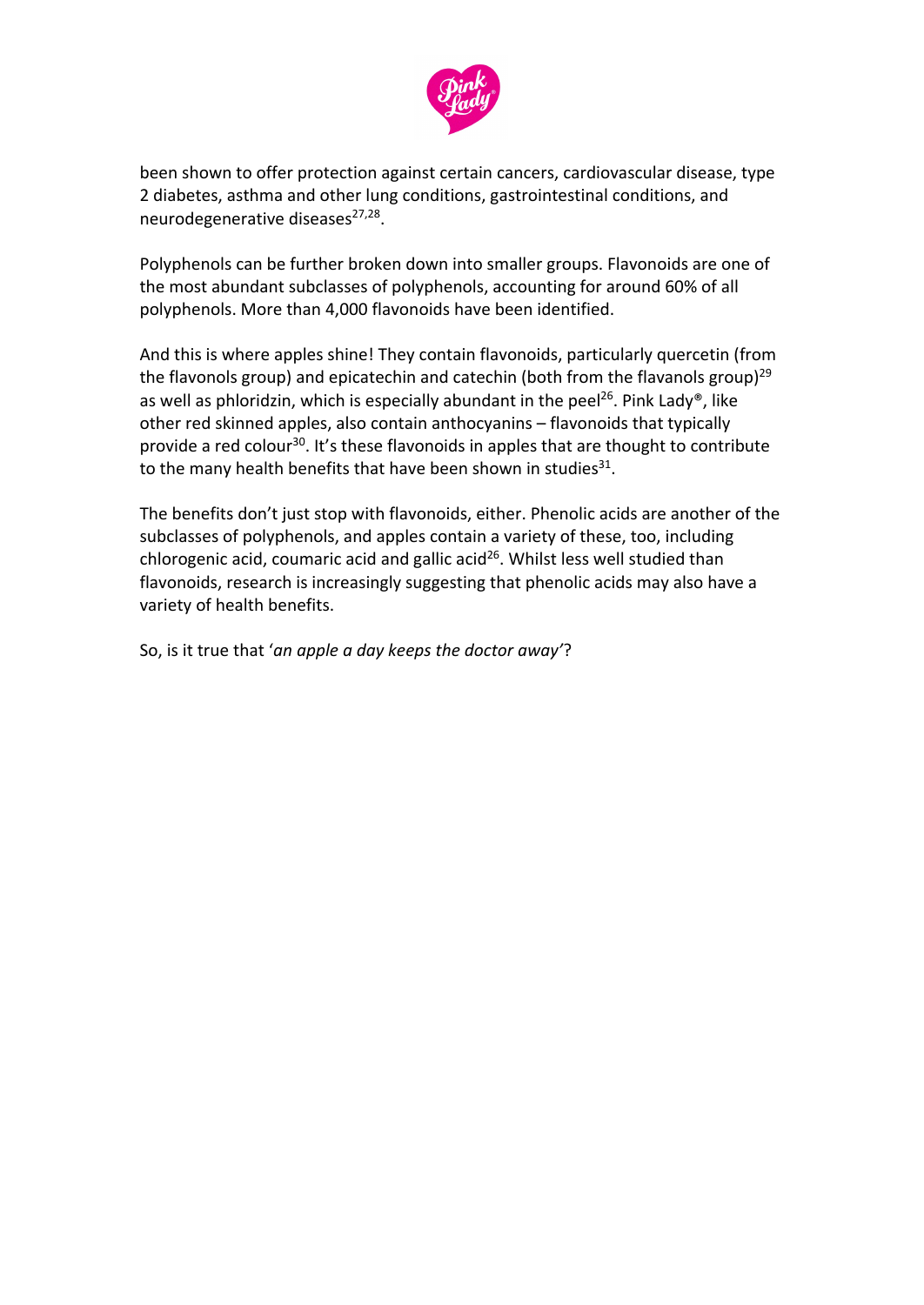

#### **PART 2 THE HEALTH BENEFITS OF APPLES**

The saying '*an apple a day keeps the doctor away'* is thought to have originated in Wales in the 1860's. Back then, it appeared in a slightly different format: *Eat an apple on going to bed and you'll keep the doctor from earning his bread*. Passed down through the generations, the saying we're now more familiar with first appeared in 1913.

But can an apple a day *really* keep the doctor away?

In 2015, American researchers set out to discover the answer in a study that included 8,400 adults. They found whilst there was no difference in the number of visits to the doctor or overnight hospital stays in those who ate an apple a day versus those who didn't, the daily apple eaters did seem to use fewer prescription medicines<sup>32</sup>. The researchers concluded that, if anything, an apple a day may be more likely to keep the pharmacist – rather than the doctor – away.

Nevertheless, there has been a wealth of research carried out looking at the link between apple consumption and health and disease. In one of the most recent large reviews assessing the impact of fruit and vegetables on health, high intakes of apples (and pears) compared with low intakes were found to be linked with a 20 percent lowered risk of death from any cause $^{11}$ .

A study of elderly Australians reported even greater results. Researchers followed women aged over 70 years for 15 years and found those who ate at least one small apple a day had a 35 percent lower risk of death compared to those who didn't eat apples<sup>33</sup>.

Studies suggest it's a reduction in the risk of major diseases such as cardiovascular disease, stroke and certain cancers that may be responsible for the overall reduction in mortality. But apples have also been linked to lowering the risk of several other diseases, too.

The following section looks at some of the health benefits linked to apple consumption.

#### Apples or Pears?

Researchers often put apples and pears together when looking at eating habits and their impact on health. However, apples are far more commonly consumed than pears – around the world, people eat 3.5 times more apples than they do pears<sup>34</sup>.

### **HEART HEALTH**

Many studies suggest that good intakes of flavonoids – whatever the dietary source – may have beneficial effects on heart health. For example, a review of 15 studies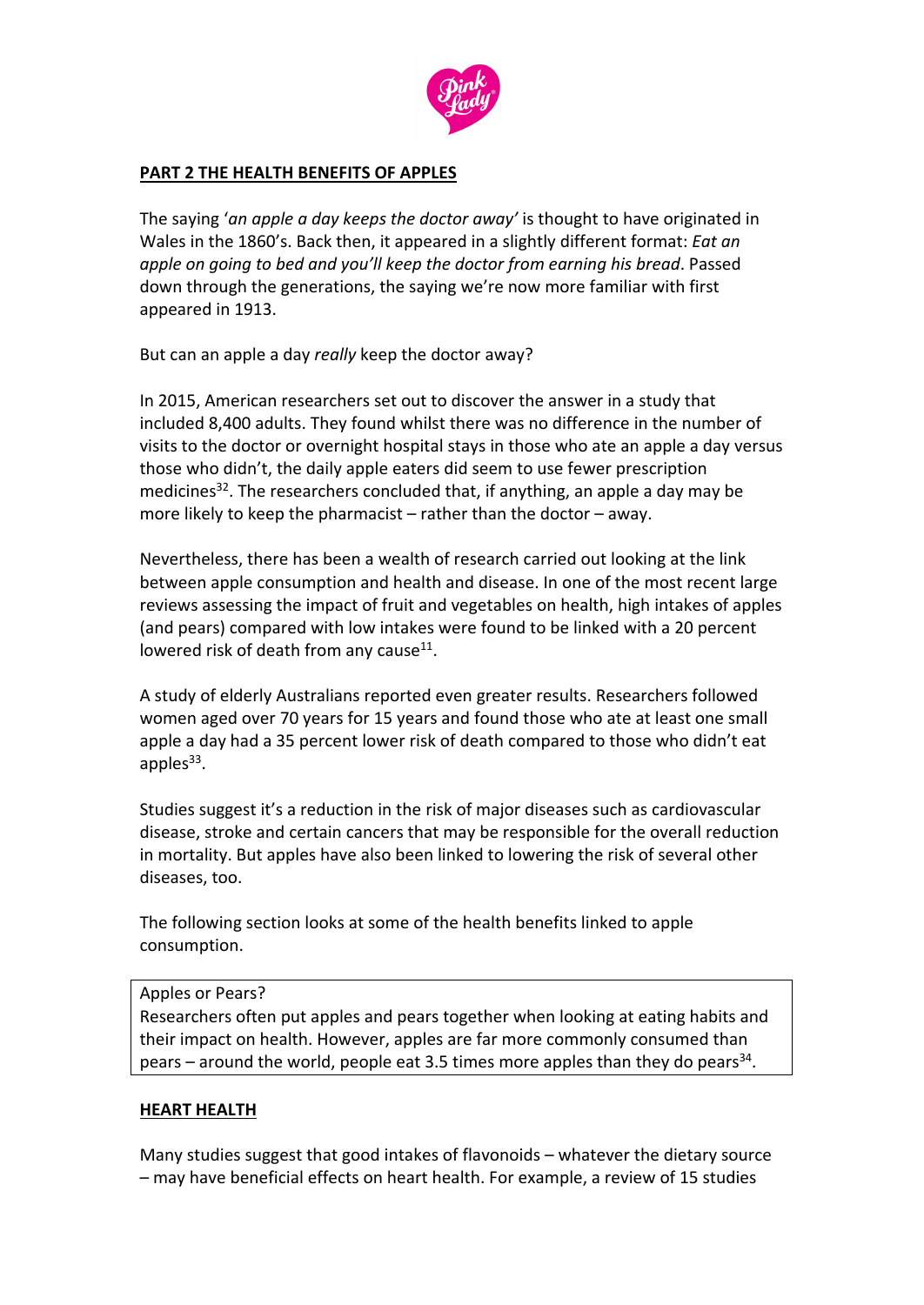

found there was a 14 percent reduced risk of death from cardiovascular disease with the highest intakes of flavonoids compared with the lowest intakes<sup>35</sup>. Other studies have focussed on specific flavonoids and shown them to have a protective role. A recent study of elderly Dutch men, for example, found the risk of dying from coronary heart disease was 38 percent lower in those who had the highest intakes of a flavonoid called epicatechin than those who had the lowest intakes. Apples (together with tea and cocoa) were identified as one of the main dietary sources of epicatechin in their diets<sup>36</sup>.

Apples themselves have been linked to a lower risk of heart disease, too. A Finnish study of more than 5,000 adults found that men with the highest apple intakes had a 19 percent lower risk of dying from a heart attack than those with the lowest intakes; women had a 43 percent reduction $37$ .

An even bigger study of more than 35,000 postmenopausal women found those who ate more than one serving of apples (and pears) a week had a 13 percent reduced risk of dying from cardiovascular disease and a 15 percent reduction of dying from coronary heart disease<sup>38</sup>.

Apples may also help to protect against hypertension or high blood pressure, one of the main risk factors for strokes and heart attacks. When the results of three large ongoing studies were combined – including 187,000 people in total – those who ate four or more apples (or pears) a week had a nine percent lower risk of developing hypertension than those who consumed less than one apple a month<sup>39</sup>.

With results like this, it's unsurprising that apple intakes have been associated with fewer strokes. For example, Swedish research looking at apple intake and stroke over 10 years in almost 75,000 adults found there was an 11 percent reduction in the risk of having a stroke in those with the highest intakes of apples (and pears) compared with those eating the least $40$ .

Finnish researchers found apples offered even greater protective against strokes. Higher intakes of apples were associated with a significantly reduced risk of thrombotic stroke in both men and women – those who ate the most had around a 40% lower risk compared with those who ate the least<sup>41</sup>.

A review of 95 studies published in 2017 sums up much of the evidence succinctly. Quite simply, the highest intakes of apples (and pears) compared with the lowest intakes were associated with a lower risk of stroke, coronary heart disease and cardiovascular disease<sup>11</sup>.

More research is needed to identify just how apples aid heart health. But lab-based studies suggest one mechanism may be through their ability to lower total and/or LDL (or bad) cholesterol<sup>42</sup>. Indeed, a few small studies in humans suggest apples may have a positive effect on blood cholesterol levels, although the amount consumed is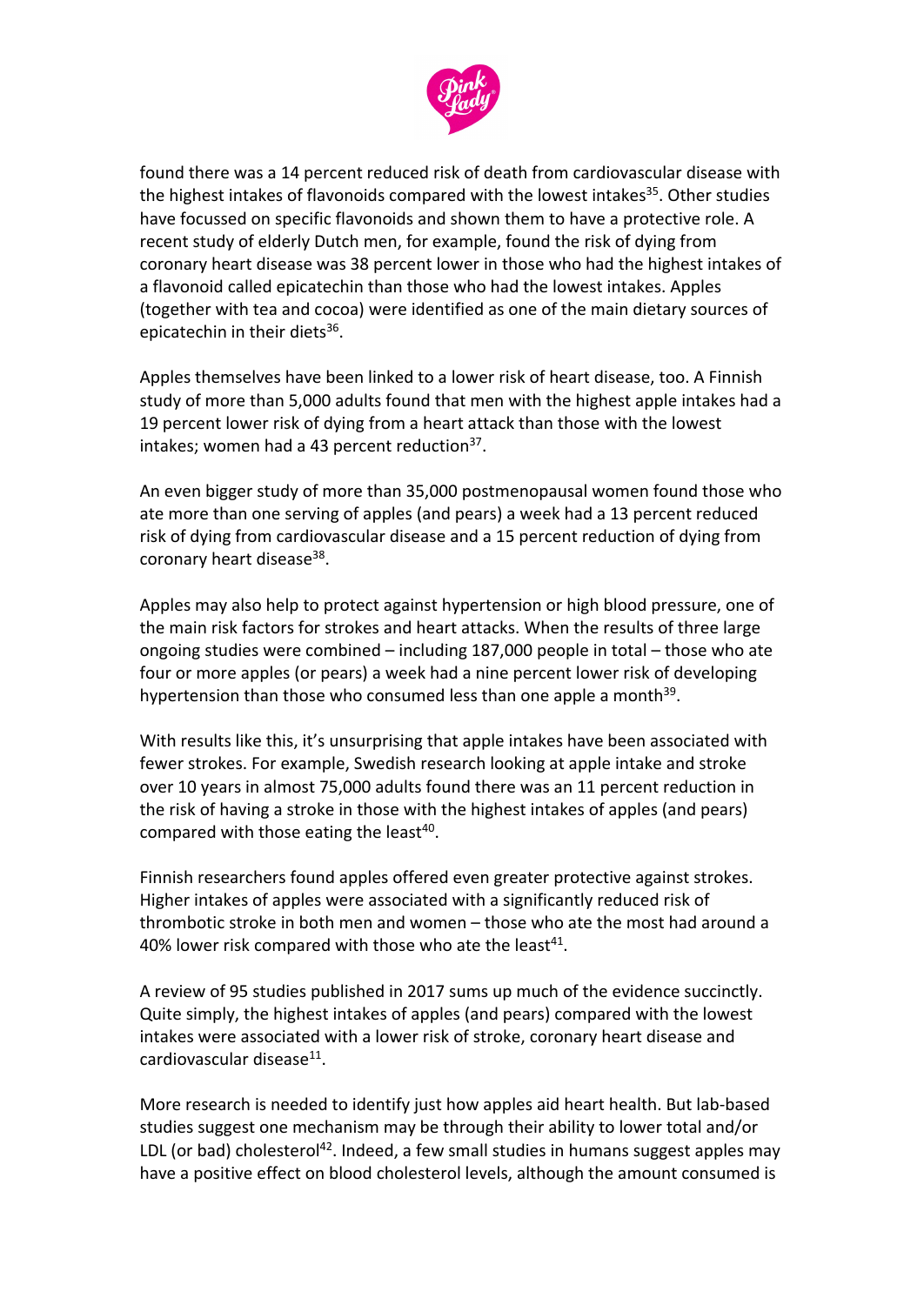

usually more than 'an apple a day'. For example, a review looking at the effect of apples on blood cholesterol concluded there was a cholesterol lowering effect in the range of five to eight percent, but this was with a consumption of three apples a day<sup>43</sup>.

Meanwhile, a study of 160 post-menopausal women found those who consumed 75g dried apple a day – an amount equal to two small fresh apples – lowered their total cholesterol by nine percent, and their LDL cholesterol by 16 percent after three months. The cholesterol lowering benefits didn't stop there, either. After six months, total cholesterol was down by 13 percent, and LDL cholesterol by 24 percent<sup>44</sup>.

How do apples lower cholesterol? It's an area that needs more research – most studies tend to be lab-focused rather than undertaken with humans – but in general it's thought the flavonoids in apples may be partly responsible. Plus, some of the benefit may come from pectin, a soluble fibre that's been shown to have a favourable effect on blood cholesterol levels<sup>45</sup>. Within the European Union, there is even an approved health claim that can be used on foods that provide a daily intake of 6g pectin: *Pectin contributes to the maintenance of normal blood cholesterol levels*<sup>46</sup> .

The amount of pectin in fruit depends on the variety, the part of the fruit (peels often contain the most pectin) and the degree of ripeness. Studies show the pectin content in apples varies anywhere from 0.1g to 1.2g pectin per 100g. One study suggests an average of 0.6g per 100g, so a large 175g apple would be expected to provide around 1.1g pectin<sup>47</sup>.

How pectin lowers cholesterol is thought to be through its ability to bind with cholesterol in the intestine, which stops it being absorbed into the blood.

Meanwhile, the role apples have in benefitting heart health might not be solely due to their potential to lower cholesterol. Other studies show apples may help to maintain a healthy heart by having a positive effect on blood vessels. For example, a small study involving 30 adults at risk of heart disease found apples, eaten both in the short term and after four weeks, helped to improve the ability of arteries to dilate or widen when blood flow increased in them<sup>48</sup>. This is important for helping to keep blood flowing easily through the vessels. Interestingly, these effects were only seen in unpeeled apples (and not peeled ones), building on other research that suggests flavonoids – which are more concentrated in the peel – may be responsible for this effect<sup>49</sup>.

Meanwhile, apples are free from fat, saturates and salt, and are a source of fibre – all of which have been linked to a lower risk of cardiovascular disease and stroke in numerous studies. Eating apples in place of other foods that are high in fat, saturates and salt, may therefore help to reduce intakes of these nutrients.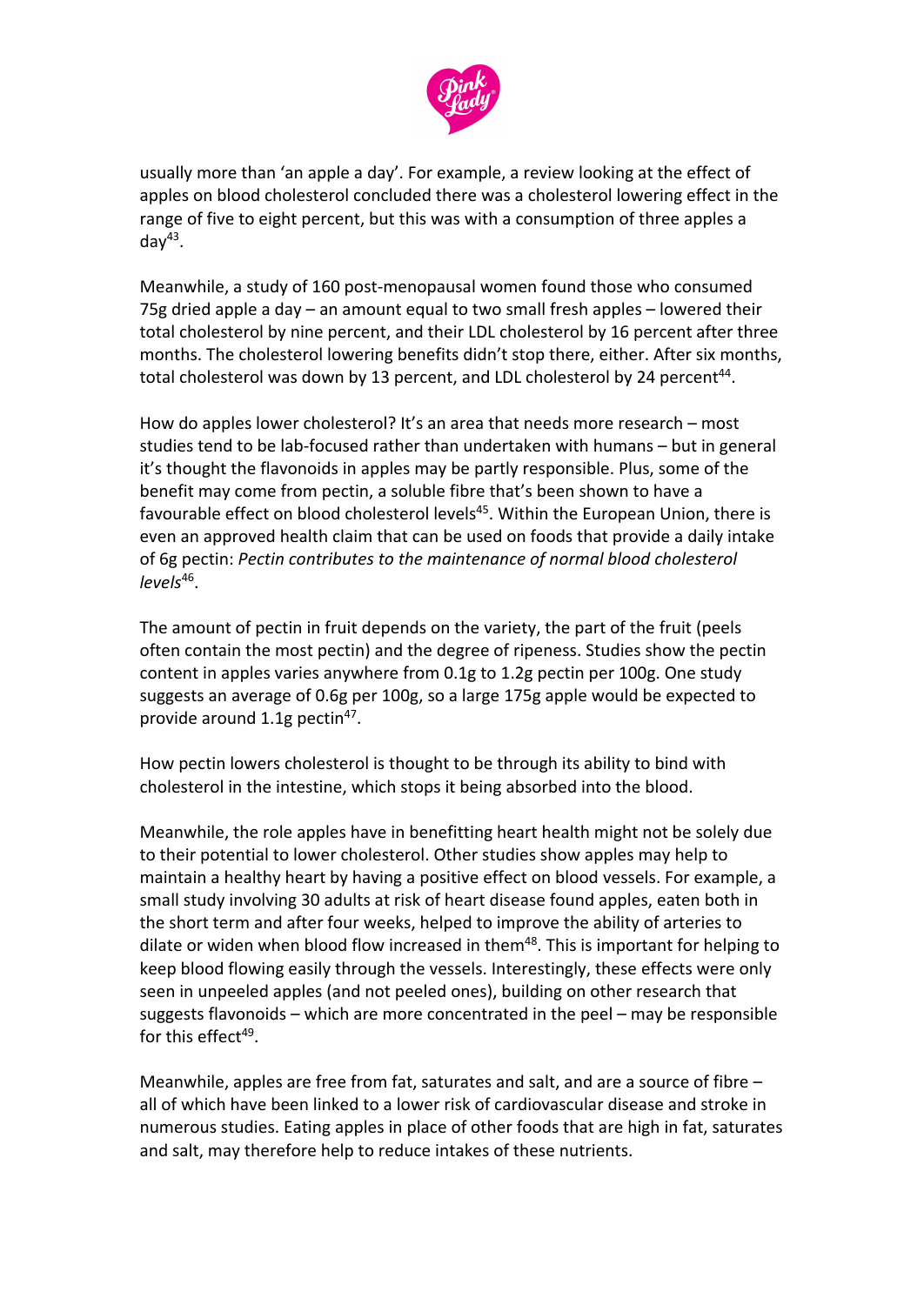

So, are apples a useful dietary addition for a healthy heart? Researchers from the University of Oxford created a theoretical model to see what would happen if 70 percent of Brits over the age of 50 were prescribed either a statin (a drug that helps to lower cholesterol) or an apple each day. The researchers found, in theory, there would be similar reductions in death rates with both. The conclusion: a 150-year old health promotion message is able to match modern medicine – and is likely to have fewer side effects<sup>50</sup>.

# **CANCER**

There's growing evidence that fruit may help reduce the risk of some cancers. According to the World Cancer Research Fund (WCRF), fruit most likely protects against cancers of the mouth, pharynx, larynx and oesophagus, and may also offer protection against lung cancer in smokers and ex-smokers. Foods containing fibre, such as fruit, help to lower the risk of bowel cancer, too $51$ .

Good intakes of fruit have also been linked to lower Body Mass Index (BMI), body weight and waist circumference, and have been shown to aid weight loss, and prevent weight gain<sup>52</sup>. This suggests fruit is a good choice for helping people achieve and/or maintain a healthy weight, which in turn, may help to protect against many cancers. According to the WCRF there's strong evidence that being overweight or obese throughout adulthood increases the risk of 14 different cancers, including those of the mouth, pharynx, larynx, oesophagus, stomach, pancreas, gallbladder, liver, bowel, breast (postmenopausal), ovaries, endometrium, prostate and kidney<sup>51</sup>.

But while evidence from the WCRF tends to focus on fruit in general, many studies also suggest apples specifically may help to protect against cancer.

In one study of elderly Australian women, those who ate at least one small apple a day over 15 years had a 47 percent lower risk of dying from any type of cancer than those who didn't eat apples<sup>33</sup>.

Meanwhile, a study of more than 6,000 adults from Italy looked at the link between apple intakes and the risk of specific cancers. Eating one or more apples a day (using an apple weight of 166g) compared to eating less than one apple a day reduced the risk of cancers of the mouth and pharynx by 21 percent, of the oesophagus by 25 percent, of the bowel by 20 percent, larynx by 42 percent, breast by 18 percent, ovaries by 15 percent and prostate by nine percent<sup>53</sup>.

One of the strongest associations is the protection apples appear to offer against lung cancer. In the year 2000, research that analysed data from two large studies including 125,000 adults found that women who ate at least one apple (or pear) a day had a 37 percent reduced risk of lung cancer<sup>54</sup>. Similar results were seen in a Hawaiian study that same year, which found the highest apple intakes were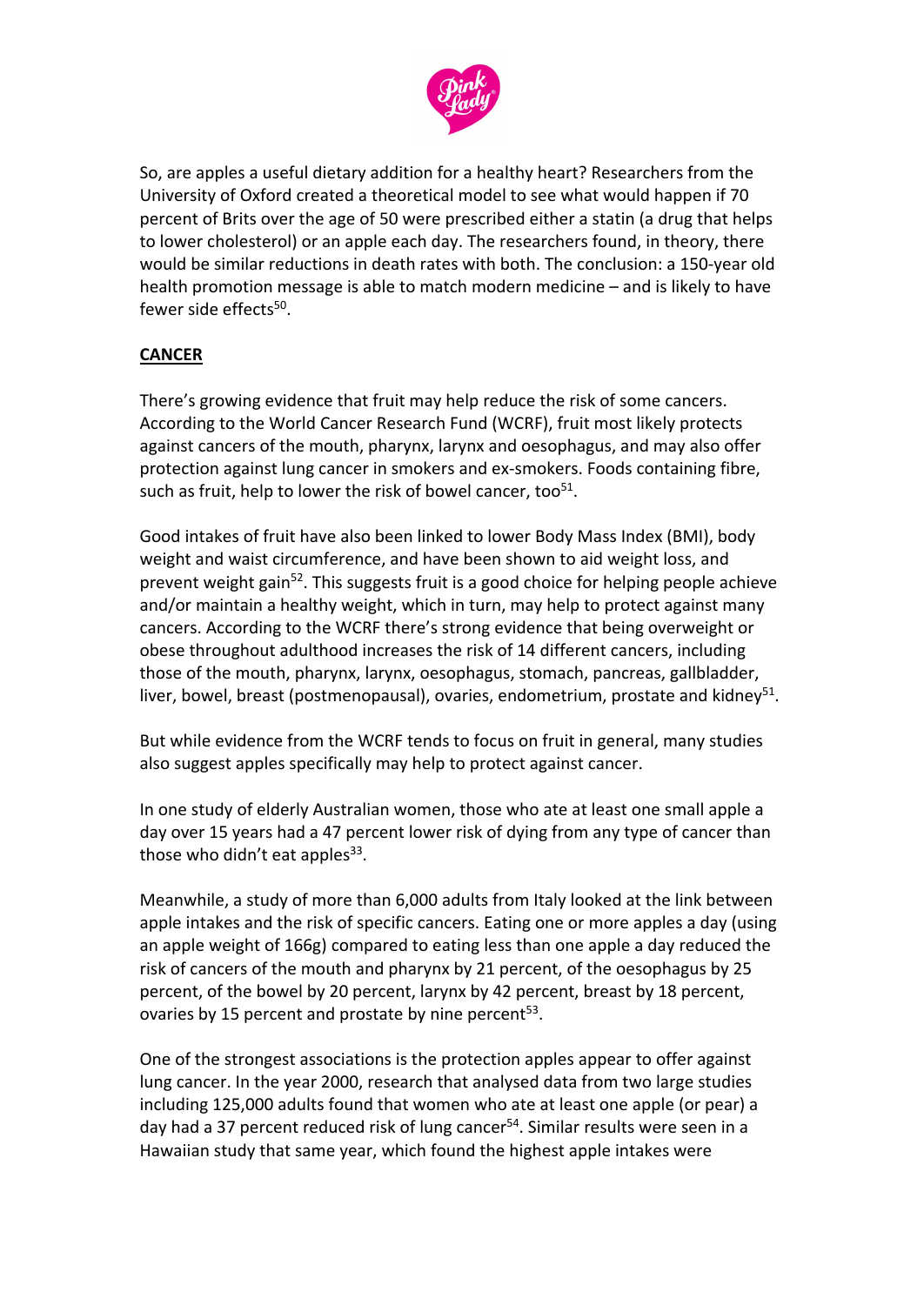

associated with a 40 percent reduced risk of lung cancer compared with the lowest intakes<sup>55</sup>.

Several years later, an analysis of fruit and vegetable consumption and lung cancer risk from the European Prospective Investigation into Cancer and Nutrition found a more modest, though still significant, reduction. Those with the highest intakes of apples (and pears) compared to those with the lowest intakes had a 15 percent lower risk of lung cancer. For smokers, higher intakes of these fruits reduced the risk by 20 percent $56$ .

Meanwhile, a more recent review from 2016 found the risk of lung cancer was reduced by up to 25 percent in those with the highest versus lowest apple intakes<sup>57</sup>. This review also found a reduction in colorectal (bowel), breast and digestive tract cancers in some studies.

Indeed, other studies have shown a link between apple intakes and a reduced risk of bowel cancer. In research that compared two groups of hospital patients, one group with colorectal cancer and the other without a history of cancer, eating at least one apple a day was found to lower the risk of colorectal cancer by 35 percent. Consuming more than one apple daily reduced the risk by 50 percent<sup>58</sup>. Similarly, an Australian study found the highest intakes of apples lowered the risk of distal colon cancer (the part of the bowel on the left side and the S-shaped section that connects to the rectum) by 49 percent when compared with the lowest intakes<sup>59</sup>.

Numerous studies suggest it's the polyphenols such as the flavonoids and phenolic acids, in apples that are probably responsible for many of their cancer protective effects<sup>60</sup>. These naturally occurring plant chemicals have been shown in lab tests, for example, to stop tumours from forming, to interfere with their development and to kill cancer cells. Many of the compounds in apples also have antioxidant activity and so can help to mop up an excess of free radicals before they have a chance to run riot in the body and damage the DNA of cells, which can be a precursor for cancer<sup>61</sup>.

Meanwhile, the link between high apple intake and the lower incidence of certain cancers may be partly thanks to apples replacing other foods in the diet that are less nutritious and higher in calories, saturated fat or sugar.

Whatever the reason, much of the research suggests eating an apple each day as part of an overall healthy diet and lifestyle that includes plenty of fruit and veg, may help to protect against some forms of cancer.

#### **LUNG HEALTH**

While research has suggested that good intakes of apples may have a role in protecting against lung cancer, some studies also reveal eating apples may improve overall lung health.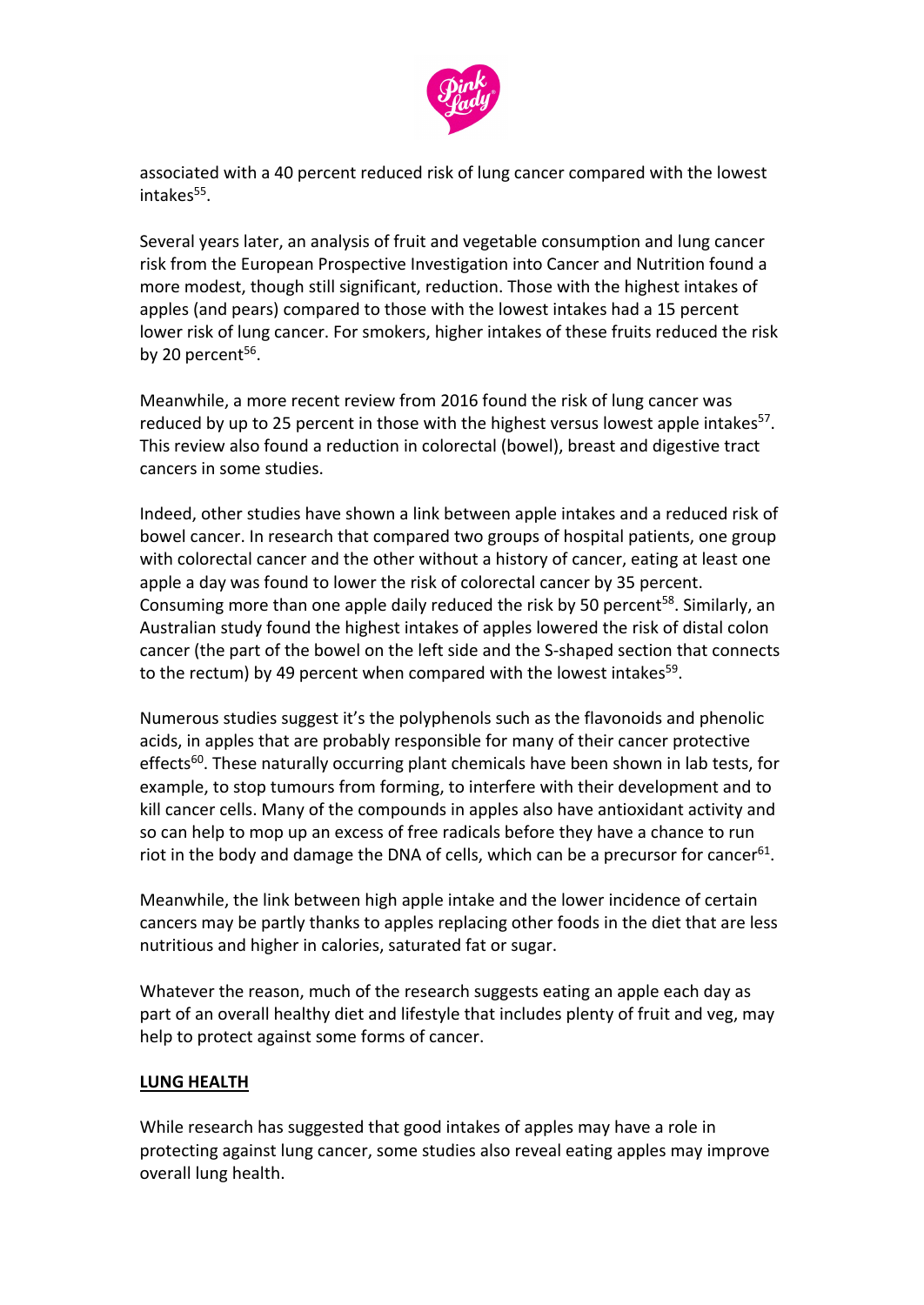

For example, a study of more than 2,500 Welsh men found those who ate at least five apples a week had better lung function than those who ate none<sup>62</sup>.

In the Netherlands, a study of more than 13,000 adults found that apples (as well as catechins – one of the main flavonoids in apples) was linked to improved lung function and fewer symptoms of chronic obstructive pulmonary disease $63$ . Research including participants from the UK, Germany and Norway also found that over a decade, higher intakes of apples were associated with a slower decline in lung function, especially in ex-smokers<sup>64</sup>.

Eating apples may also help to protect against asthma. A British study in 2001 found that asthma was less common in adults who ate at least two apples a week<sup>65</sup>. Similarly, a 2003 Australian study involving 1,600 young adults found that eating apples (and pears) was linked to a 17 percent decreased risk of asthma as well as less bronchial hypersensivity<sup>66</sup>. A few years later, a study found higher apple intakes were linked to a marginally lower incidence of asthma in more than 2,100 French women<sup>67</sup>. Interestingly, one study found a lower incidence of wheezing and asthma in five year-old-children born to mothers who ate the most apples during their pregnancy. The researchers concluded that the consumption of apples during pregnancy may have a protective effect against the development of childhood asthma and allergic disease<sup>68</sup>.

Indeed, the benefits of eating apples on lung health may well extend to children. In a study of 7-18-year-old children from the Greek island of Crete, eating apples was found to be protective against wheezing and rhinitis (inflammation of the nose lining)<sup>69</sup>.

The link between apples and lung health is one that certainly warrants more research. But one thing is for sure: apples look like they're probably a good addition to our diet for healthy lungs.

### **TYPE 2 DIABETES**

Good intakes of fruit and vegetables can help us manage our weight, and this is crucial in both the prevention and treatment of type 2 diabetes, a condition that affects 4.7 million people in the UK<sup>70</sup>. Higher intakes of fruit (and green leafy veg) have also been directly linked to a lower risk of the disease itself<sup>13</sup>.

As apples are one of the most commonly consumed fruits in the UK, it's unsurprising that research is increasingly being carried out to see if apples alone offer protection against type 2 diabetes. It's an area that needs further investigation, but so far, a few large studies have shown promising results.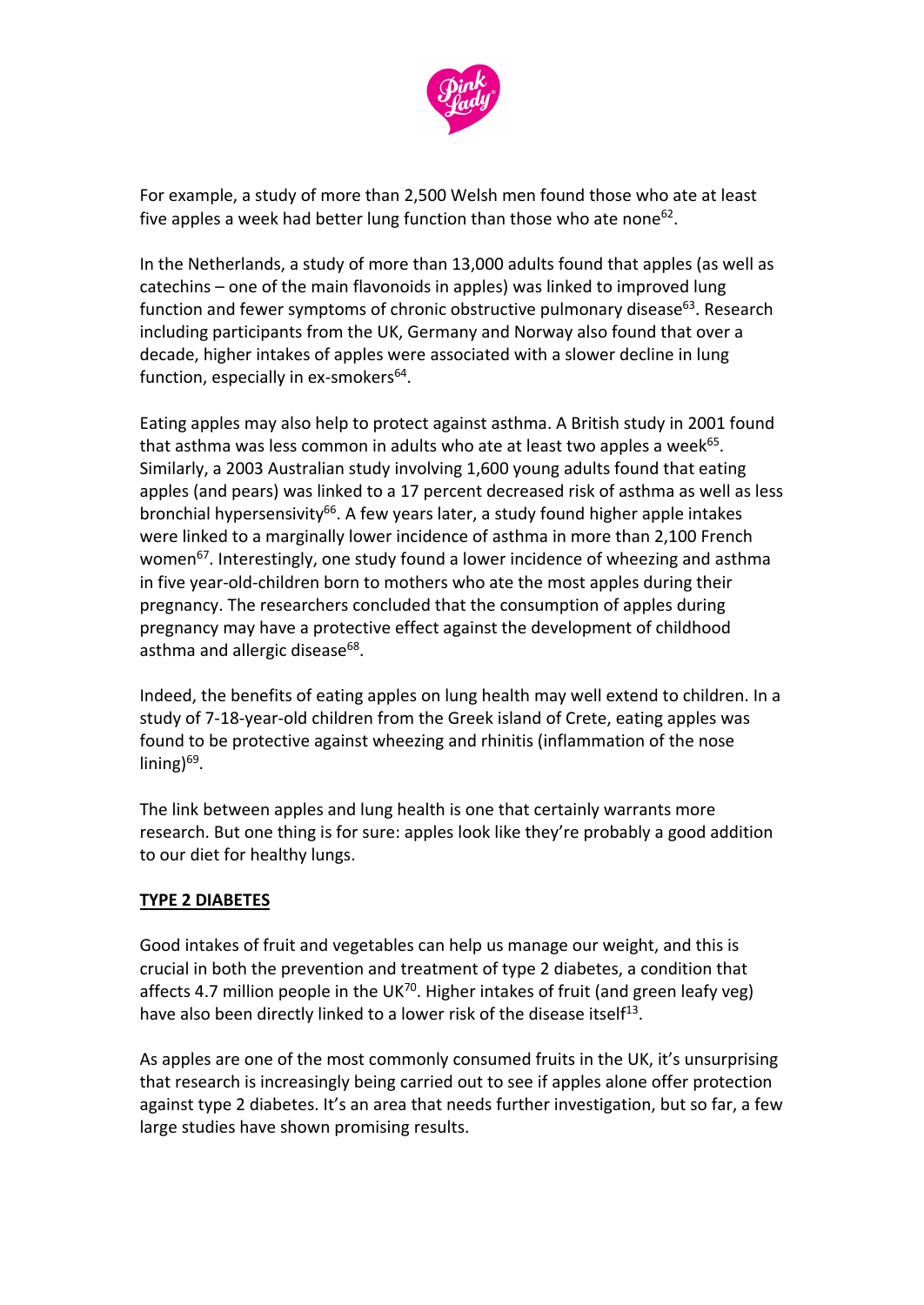

An on-going Finnish study with more than 10,000 participants found that higher intakes of quercetin – a flavonoid found in apples – as well as apples themselves, were linked to a lower incidence of type 2 diabetes<sup>71</sup>.

In an even larger piece of research that combined the results of three studies to give a total of more than 187,000 people, three apples a week were found to reduce the risk of type 2 diabetes by seven percent<sup>72</sup>.

Even greater reductions were seen in a study of 38,000 healthy women who were followed over almost nine years. Those who ate at least one apple a day had a 28 percent reduced risk of type 2 diabetes compared with those who ate no apples<sup>73</sup>.

Most recently, a review of studies estimated that apples (and pears) lowered the risk of developing type 2 diabetes by 18 percent<sup>74</sup>.

Apples probably offer their protection in a variety of ways. Firstly, they have a low glycaemic index (GI), which means the natural sugars they contain are absorbed slowly, which can aid blood glucose control. Indeed, research shows that choosing low-GI foods helps people with type 2 diabetes manage their blood glucose levels<sup>75</sup>.

Part of the reason for their low GI may be because apples contain pectin, which combines with water to form a gel in the stomach. This gel slows down the absorption of sugars into the blood, in turn helping to keep blood glucose levels steadier. It also delays the emptying of the stomach, helping to improve feelings of fullness.

Evidence is also growing to suggest that polyphenols may affect blood sugar levels and improve insulin sensitivity, both of which are important for the prevention and management of type 2 diabetes<sup>76</sup>.

Finally, apples may be consumed in place of foods that are higher in calories, and so may help people manage their weight more effectively. This in turn, is vital for protecting against type 2 diabetes, as well as treating the condition.

### **WEIGHT MANAGEMENT**

Fruit is known to have an important part to play in weight management<sup>14,52</sup>. Despite it containing natural sugars, studies consistently show that good intakes help people maintain their weight more easily as well as aiding weight loss.

Specific research on the effect apples can have on waistlines is limited. However, one piece of research that looked at fruit and veg consumption and changes in body weight in 133,000 adults found that higher intakes of apples (and pears) were linked to a weight loss of 1.2lb (0.6kg) over four years $77$ .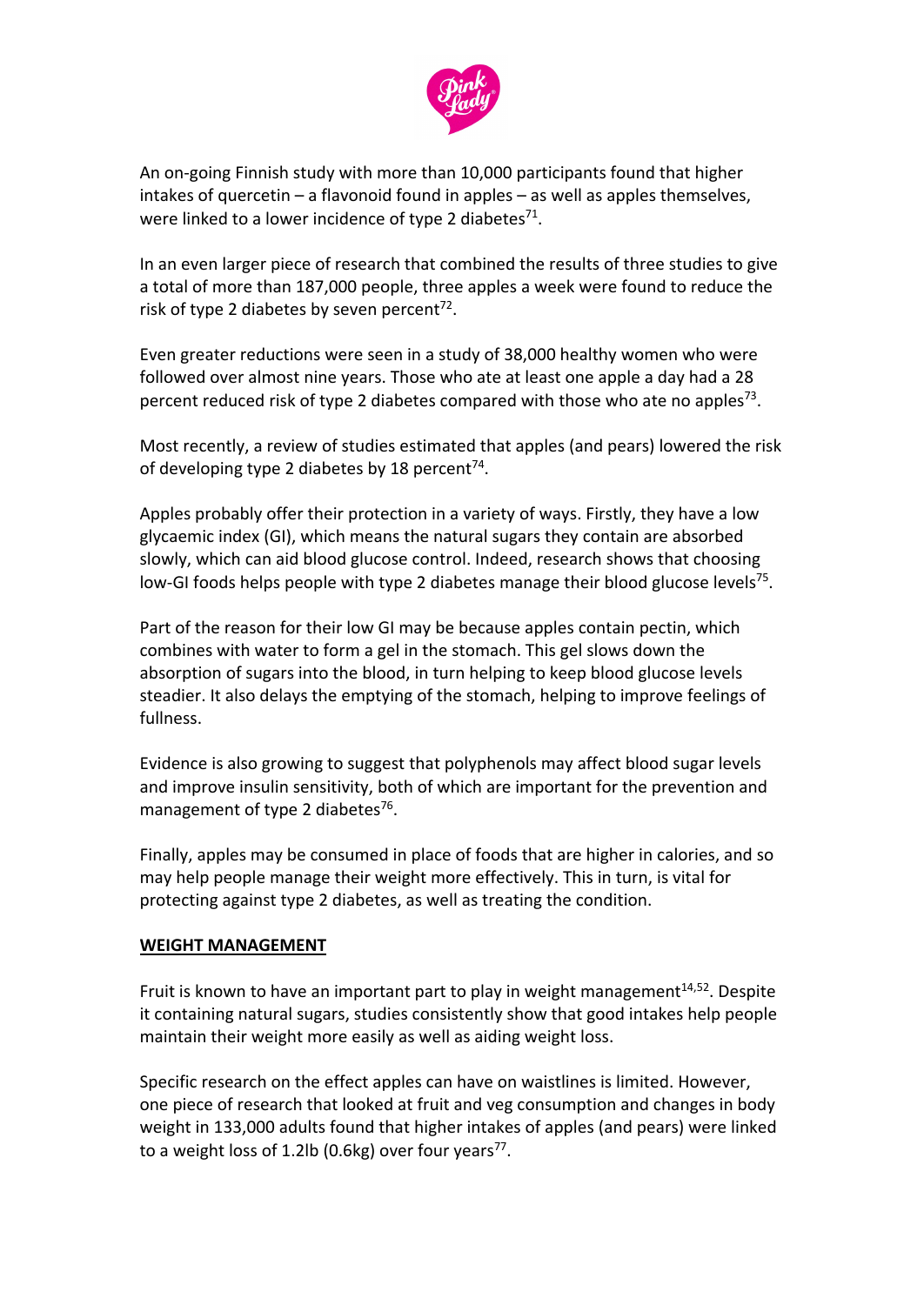

In a smaller study, 49 overweight Brazilian women were asked to add either an apple, a pear or an oat cookie three times a day to their normal diet. All provided the same number of calories and similar amounts of fibre. After 10 weeks, those who ate the apples lost 2lb (0.9kg) and the pears 1.8lb (0.8kg) whereas those who ate the cookies had no significant weight loss<sup>78</sup>.

Apples, like other fruits, are likely to benefit waistlines in a number of ways. While studies reveal that polyphenols may have anti-obesity effects<sup>79</sup>, the favourable effects of apples may simply be due to the positive impact they have on calorie intakes. For example, a large apple such as a Pink Lady® has 78 calories  $-$  that's just four percent of the Reference Intake, which is set at 2000 calories daily. Thanks to being naturally sweet, Pink Lady® apples may be eaten in place of other sweet foods such as chocolate, biscuits, pastries and cake that typically come packaged with far more calories (as well as fat, saturates and sometimes salt).

|                   | 1 large | 1 small bar | 1 jam    | 1 coffee-shop |
|-------------------|---------|-------------|----------|---------------|
|                   | apple   | milk        | doughnut | blueberry     |
|                   | (175g)  | chocolate   | (75g)    | muffin (116g) |
|                   |         | (50g)       |          |               |
| Energy (kJ/kcal)  | 327/78  | 1086/260    | 1014/241 | 1714/409      |
| Fat $(g)$         | 0.8     | 15.6        | 9.8      | 19            |
| Saturates (g)     | 0.2     | 9.4         | 3.8      | 3.1           |
| Carbohydrates (g) | 17.6    | 28          | 36.3     | 53            |
| Sugars (g)        | 17.6    | 28          | 15.2     | 23            |
| Fibre (g)         | 1.8     | 1.2         | 1.3      | 1.3           |
| Protein (g)       | 0.9     | 3.7         | 4.1      | 5.8           |
| Salt (g)          | 0       | 0.1         | 0.8      | 0.4           |

The following chart compares the nutrition of a large apple with several other popular sweet foods.

The potential calorie savings made by swapping a typical sugary snack for an apple can make a big difference to waistlines over time. For example, eating a large apple in place of a 50g bar of milk chocolate saves 182 calories. Make this change every day and over a year that would give an annual saving of 66,430 calories. It's widely accepted that an energy deficit of 3,500 calories results in a loss of around 1lb (0.45kg). This means a simple daily swap of a small bar of chocolate for a large apple could result in a weight loss of around 19lb (8.6kg) in a year, providing there are no other changes to diet or activity levels.

Apples may also help to aid satiety or that feeling of fullness after eating. Australian research found apples are one of the top four foods for satisfying hunger, above even wholemeal bread, brown rice, All-bran, baked beans, bananas and grapes $^{80}$ . Their fibre content is likely to contribute to this – apples provide pectin, a form of soluble fibre that helps to slow down the speed at which the stomach empties  $81$ . This in turn can help to keep us feeling fuller for longer. Meanwhile, the low glycaemic index of apples also helps to keep blood sugar levels more even, preventing sudden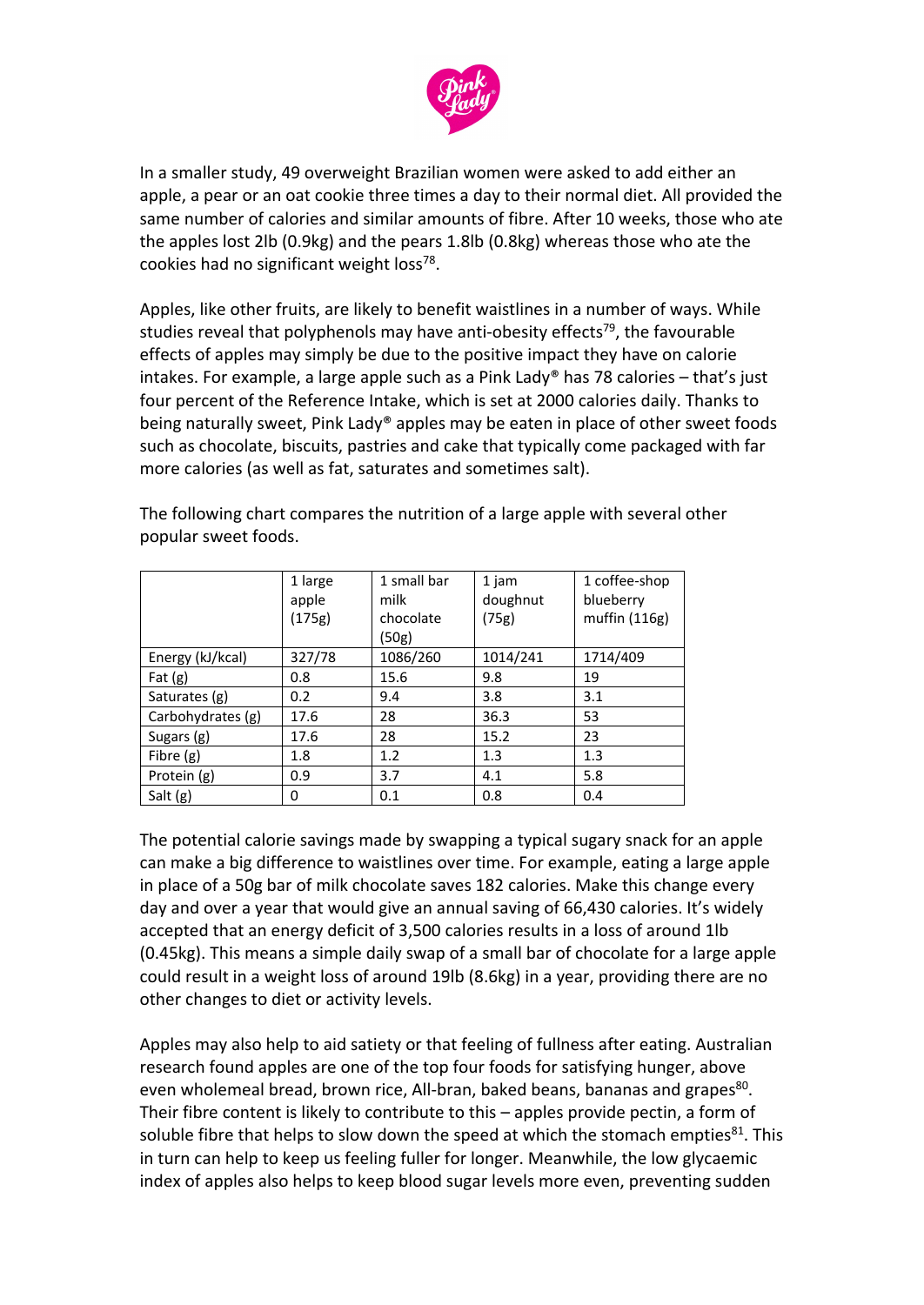

drops that can trigger hunger<sup>79</sup>. Finally, the crunchy nature of apples also means they need a lot of chewing. This may aid weight management as more chewing has been shown in studies to slow down the speed of eating, improve satiety and reduce food intake $82$ .

#### **BRAIN FUNCTION**

Many studies link high intakes of fruit and vegetables with a reduced risk of cognitive impairment and dementia<sup>83</sup>. Other studies have found that good intakes may improve mood and mental wellbeing<sup>84,85</sup>.

Very few studies though have looked specifically at the role apples may have in keeping the brain healthy. Lab-based studies have found that concentrated apple juice may have a positive effect on some of the processes involved in the development of Alzheimer's disease<sup>86</sup>. However, far more research is needed in humans – and with intakes of whole apples – before any firm conclusions can be made about apples and the impact they may have on the health of the brain.

Studies have, however, looked at the role polyphenols may have on brain function, particularly in relation to the aging process and conditions such as Alzheimer's disease<sup>27</sup>. Much of the focus has been on flavonoids, which have been shown to affect cognition and even reverse declines in memory and learning associated with getting older<sup>87</sup>. For example, one piece of research looked at flavonoid intakes in adults aged 65 years or older over a 10-year period. Those with the highest intakes of flavonoids at the start of the study had better cognitive function than those with the lowest intakes. Plus, they had better cognitive evolution over the study period. In other words, higher intakes of flavonoids seemed to slow down the loss of cognitive function typically seen with aging<sup>88</sup>.

Another study of almost 14,000 women found that higher intakes of flavonoids at midlife increased the chances of healthy aging (defined as living to at least 70 years with no major chronic disease or major impairments in cognitive or physical function or mental health)<sup>89</sup>. When individual fruits were looked at, the study found higher intakes of apples were linked to healthy aging.

It's still not known exactly how flavonoids work to enhance brain function, but studies suggest they may help to protect the nerve cells, encourage the growth and development of new nerve cells, boost nerve function and stimulate blood flow in the brain.

Meanwhile, a few small studies have linked apples (as well as other fruits) to mental wellbeing. One study of 100 students found that snacking on one piece of fruit – either an apple, clementine or banana – every day for 10 days was associated with less anxiety, depression, emotional distress and fewer cognitive difficulties compared to daily snacking on chocolate or crisps<sup>90</sup>. Eating raw fruit (and veg) rather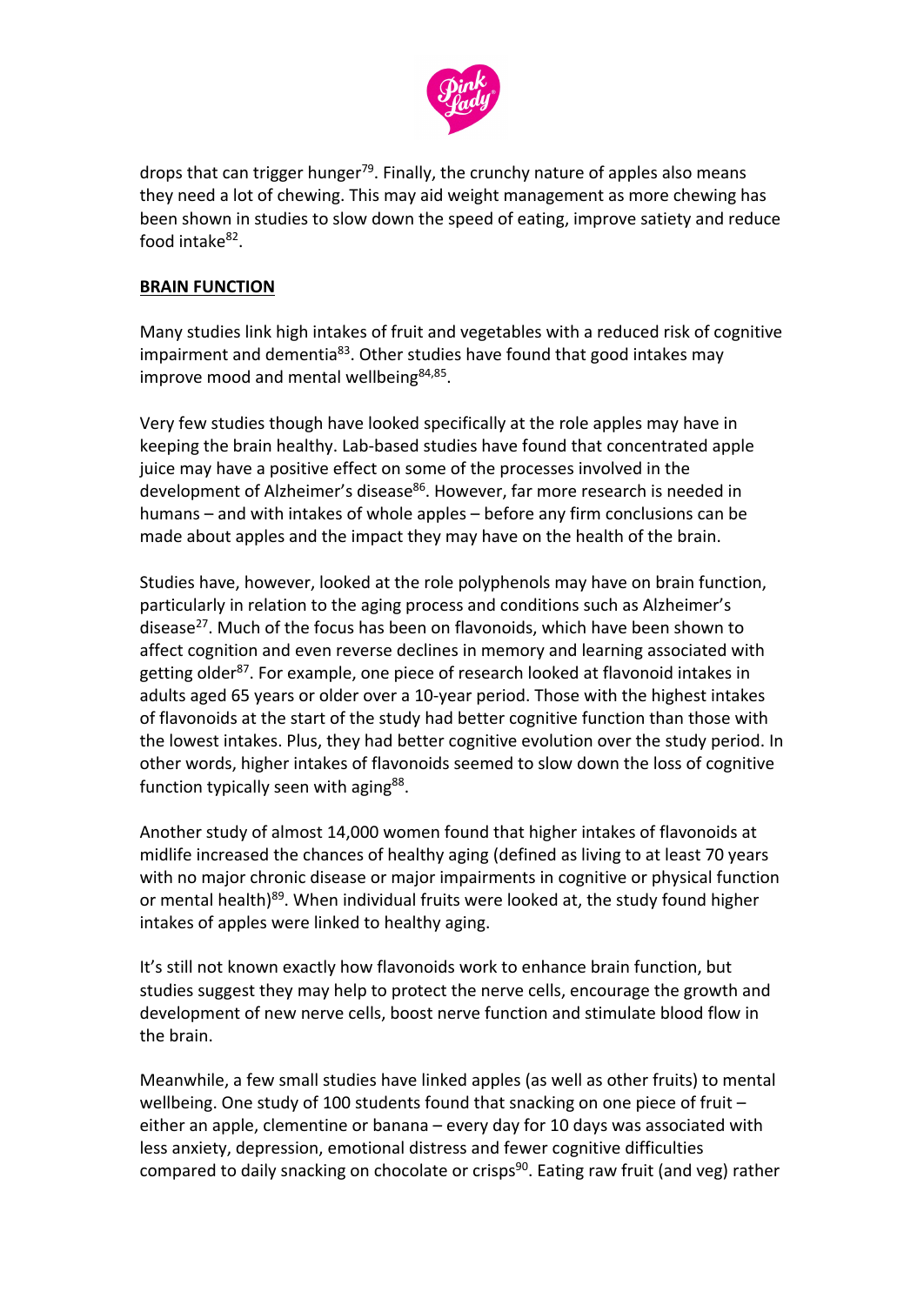

than cooked or canned was also linked to fewer symptoms of depression, a more positive mood and improved satisfaction with life in a study of 422 young adults. Apples were pinpointed as one the main fruits that were linked to better mental health $91$ .

Whilst there's clearly a need for more research, it certainly seems that good intakes of fruit (and veg) throughout life may have a positive impact on mental wellbeing and protect the brain from the declines in memory and cognition that are associated with aging. Eating an apple every day is an easy way to add more fruit to diets.

### **ORAL HEALTH**

It's well established that a healthy diet can protect teeth from decay and keep gums healthy. But when it comes to fruit there's some controversy due to the fact it contains a combination of natural sugars and acid.

Both sugars and acid are potentially harmful for teeth. Sugar that's left behind after eating and drinking reacts with the bacteria in plaque (the sticky coating on the teeth) to form acids that attack the teeth and destroy the enamel. When this happens frequently, the tooth enamel starts to break down, eventually forming a hole or cavity in the dentine (the part of the tooth just below the surface of the enamel). Once this happens, the tooth can decay more quickly. Meanwhile, acidic foods and drinks can gradually dissolve the tooth enamel, a process called dental erosion.

In 2011, a study published in the Journal of Dentistry found the acidic nature of apples damaged the dentine (but surprisingly not the enamel) $92$ . However, dental organisations recognise the importance of eating fruit as part of a balanced diet and tend to agree that fruit is only damaging to teeth if unusually large amounts are eaten. On the other hand, most organisations recommend limiting dried fruit and fruit juice (or diluting it with water) and having it at mealtimes rather than as a snack. This is because the sugars are more concentrated<sup>93,94</sup>.

It's also important to look at the foods that fruit such as apples might be replacing in diets. Chocolate, biscuits, sweets, ice cream, cakes and pastries are often eaten as snacks and to satisfy a craving for something sweet. However, these foods are known to be potentially harmful to teeth, especially if eaten frequently, due to their high sugar content. While dentists often recommend limiting snacking altogether, it's generally accepted that fresh fruit – which also comes packaged with fibre and antioxidants – is a much better choice than foods that come with a lot of added sugar, as well as calories and fat.

The concept of eating an apple at the end of a meal to clean teeth is now somewhat outdated. The theory was based on the idea that crunchy apples need plenty of chewing, which stimulates the production and flow of saliva. This helps to wash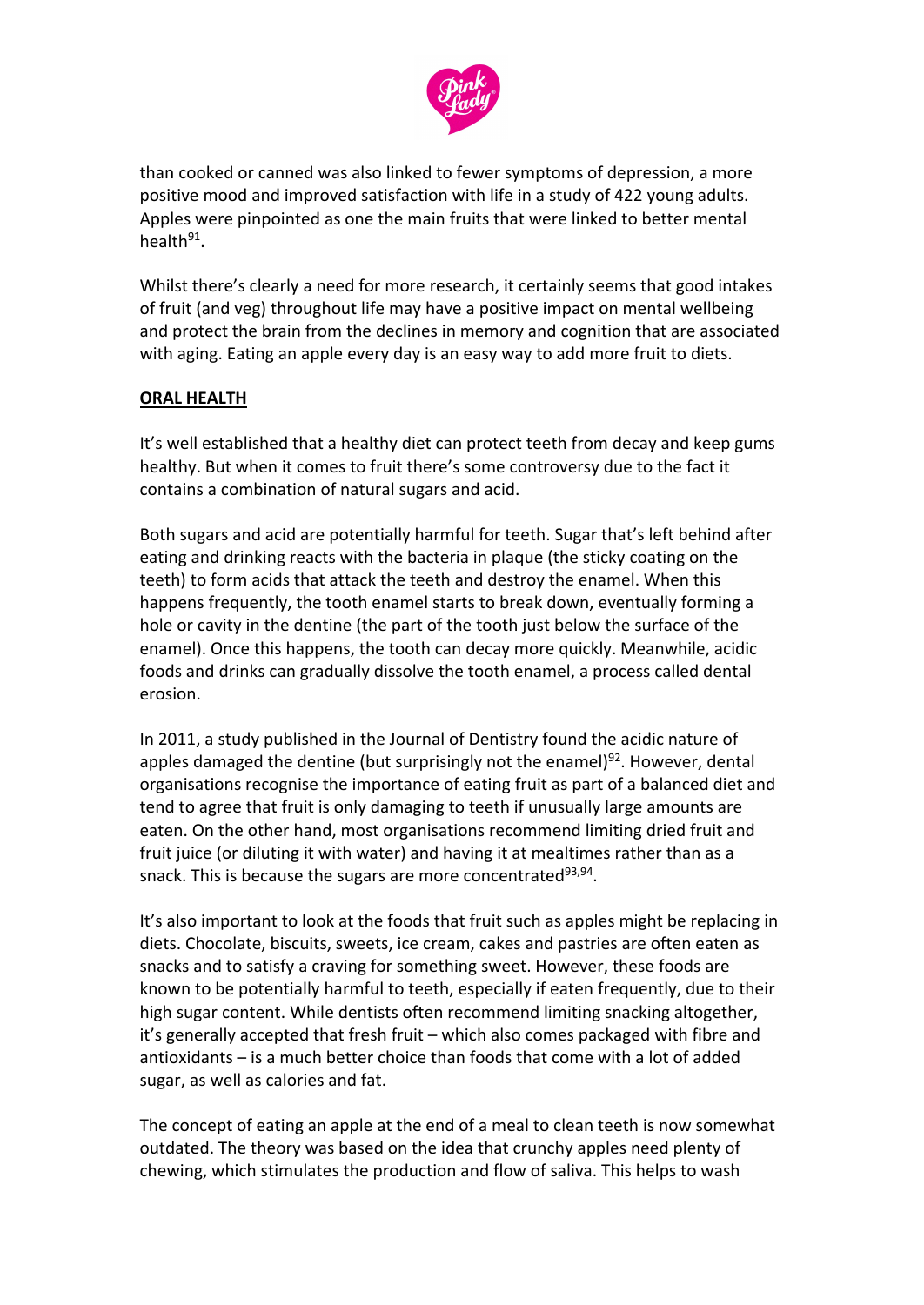

away particles of food and reduce the acidity of the mouth, therefore helping to reduce dental plaque. However, the results of studies looking at whether apples do actually help to eliminate or lessen plaque have been mixed, with some suggesting they reduce the accumulation of plaque and others suggesting they have no effect<sup>95</sup>. The most recent study was carried out in 2018 on 20 adults aged 20-25 years. The results found that chewing an apple didn't remove plaque and may even favour plaque regrowth over 24 hours. However, it did reduce the vitality of bacteria in the saliva to a level similar to that seen after brushing teeth $90$ . What this means in essence, is that eating an apple isn't as beneficial to teeth as brushing them with a toothpaste that contains fluoride.

So, are apples good or bad for teeth? The general consensus is that fresh fruit – including apples – is an important part of a balanced, healthy diet and can be eaten without harming teeth. Eating apples in one go - rather than grazing on them slowly – will reduce the length of time the teeth are exposed to their natural sugars and acid. After eating them, having a glass of water will help to reduce the acidity in the mouth. Meanwhile, eating them with a small cube of reduced-fat cheese will help to neutralise the acidity in the mouth.

A review on apples and oral health sums things up with a simple conclusion: apples may be beneficial for overall and oral health but the removal of plaque through brushing, flossing and fluoride therapy remain the most important measures to preserve oral and dental health<sup>96</sup>.

### **GUT HEALTH**

Apples are a source of fibre, a component that's lacking in the diets of many people in the UK. According to the National Diet and Nutrition Survey, on average, adults have 19g fibre a day<sup>9</sup>. However, based on recommendations made by the Scientific Advisory Committee's report on Carbohydrates and Health<sup>24</sup>, Public Health England recommends a daily intake of 30g fibre. A large apple contains 1.8g fibre – that's six percent of the daily fibre recommendation. Fibre keeps the digestive system working properly and helps to soften the stools, preventing constipation, diverticular disease and haemorrhoids (piles). It also promotes the growth of 'friendly' bacteria in the large intestine. Foods containing fibre, such as fruit, help to lower the risk of bowel cancer, too $51$ .

Apples contain a mixture of insoluble fibre, including cellulose and hemicellulose, and soluble fibre such as pectin. Insoluble fibre is the type that adds bulk to stools, making them easier to pass. This type of fibre, in particular, helps to prevent bowel complaints, such as constipation and bowel cancer, as it helps waste products to pass smoothly through the body. Indeed, eating one or more apples a day compared to eating less than one apple a day has been shown to be linked with a 20 percent reduction in the risk of developing bowel cancer<sup>53</sup>. Another review of studies found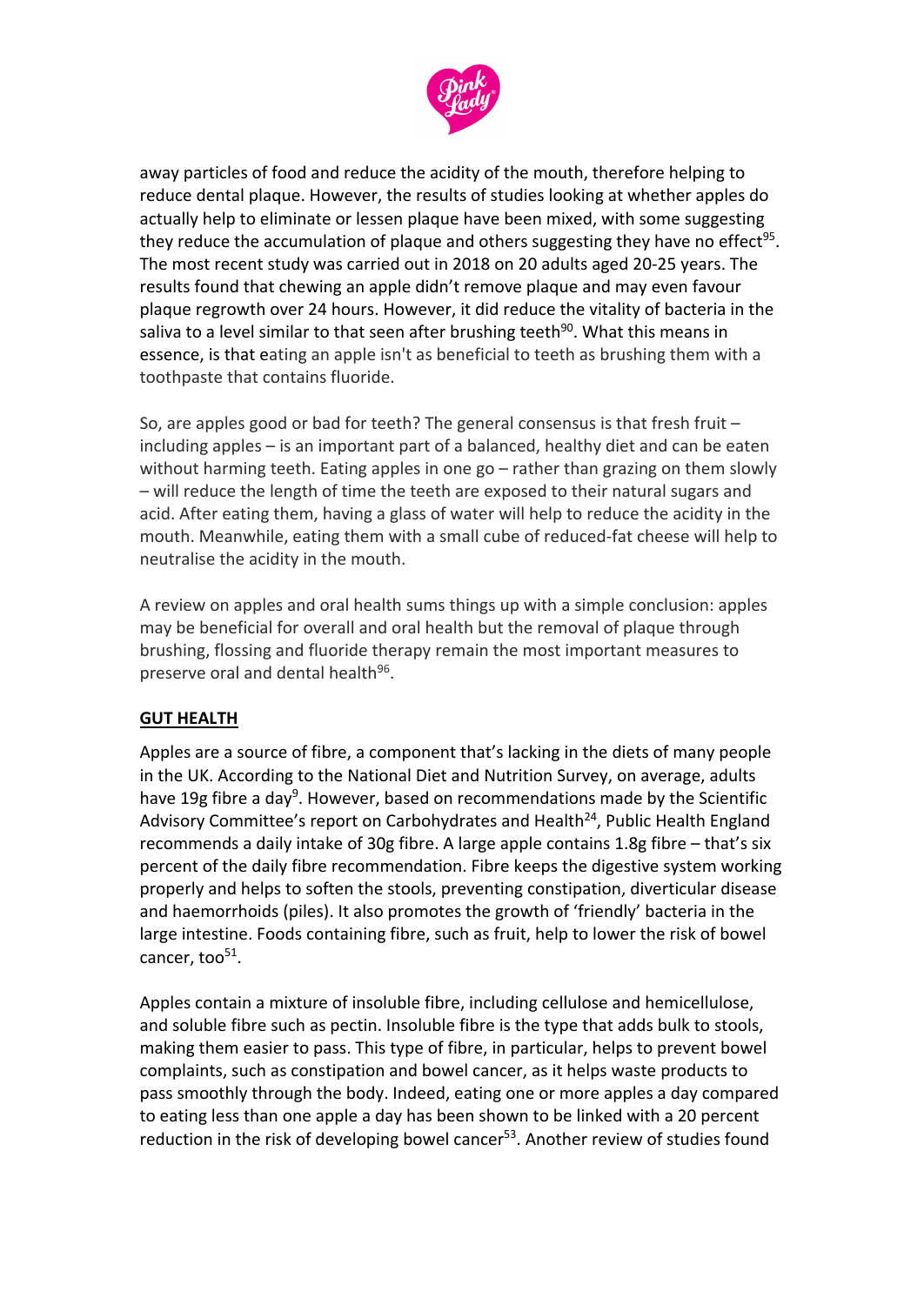

that the highest intakes of apples were linked to a 28 percent reduction in the risk of bowel cancer compared to the lowest intakes<sup>57</sup>.

Soluble fibre also helps to increase the bulk of stools. But in addition, it forms a gellike substance that can bind to other substances in the gut. This helps to lower cholesterol levels and slows down the absorption of glucose into the blood, improving blood sugar levels. Thanks to its gelling ability, soluble fibre also helps to slow down the speed the stomach empties, which can aid satiety or the feeling of fullness $^{81}$ . Meanwhile, pectin acts as a prebiotic and feeds the friendly or probiotic bacteria in the gut. This helps them to grow and flourish.

Studies also show that pectin helps to promote a healthy, anti-inflammatory gut microbiota<sup>97</sup> – the name given to the tens of trillions of microorganisms living in the gut. These microorganisms are mainly bacteria that belong to more than 1,000 different species<sup>98</sup>.

It's not just fibre that reaches the large intestine either. Many polyphenols – up to 90 percent, in fact – aren't absorbed in the upper gastrointestinal tract and so, like fibre, reach the large intestine<sup>99</sup>. Here, they can affect the overall composition of the gut microbiota.

The composition of the gut microbiota is especially important because it can affect health in many ways. As well as playing an important part in digestive health, the microbiota is important for a healthy immune system. It's also vital for helping to maintain the integrity of the gut lining, which functions as a barrier to diseasecausing substances or antigens (substances that trigger the immune system to produce antibodies). It also has a role in making some vitamins such as vitamins B12 and  $K^{100}$ .

There seems to be a link between the gut microbiota and many health problems, too. Less diversity and changes in the gut microbiota have been linked, for example, to obesity, type 2 diabetes, irritable bowel syndrome and even cancer and neurodegenerative diseases $^{101}$ , although it's not known whether the conditions cause these changes or are the result of it.

Unsurprisingly, diet has a major impact on the gut microbiota – the type and quantity of food components that reach the large intestine affect both the composition and activity of the microbiota. Indeed, lab-based research looking at different apple varieties, including Pink Lady®, found they changed the diversity, composition and activity of the gut microbiome in ways that could benefit health $102$ . Meanwhile, a small study of just eight adults indicated that when two apples a day were consumed for a fortnight, the intestinal environment improved. Apple pectin was one of the components identified as being responsible for this<sup>103</sup>.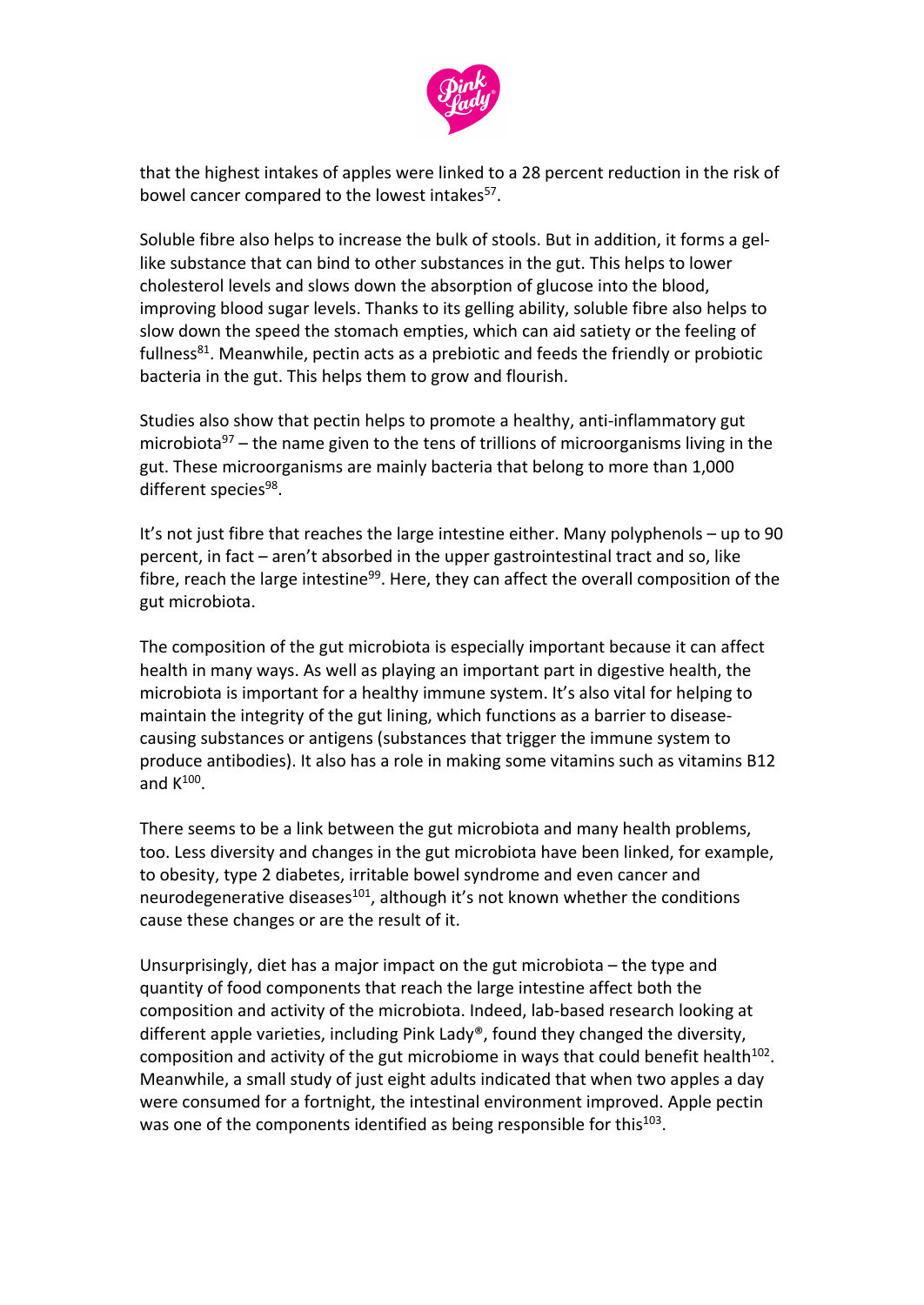

The effects of apples on the gut microbiome needs to be researched in much greater depth and studies in humans are needed before any firm conclusions can be made. But early studies suggest apples may well have a positive impact on the gut microbiome, which in turn may have a positive impact on health.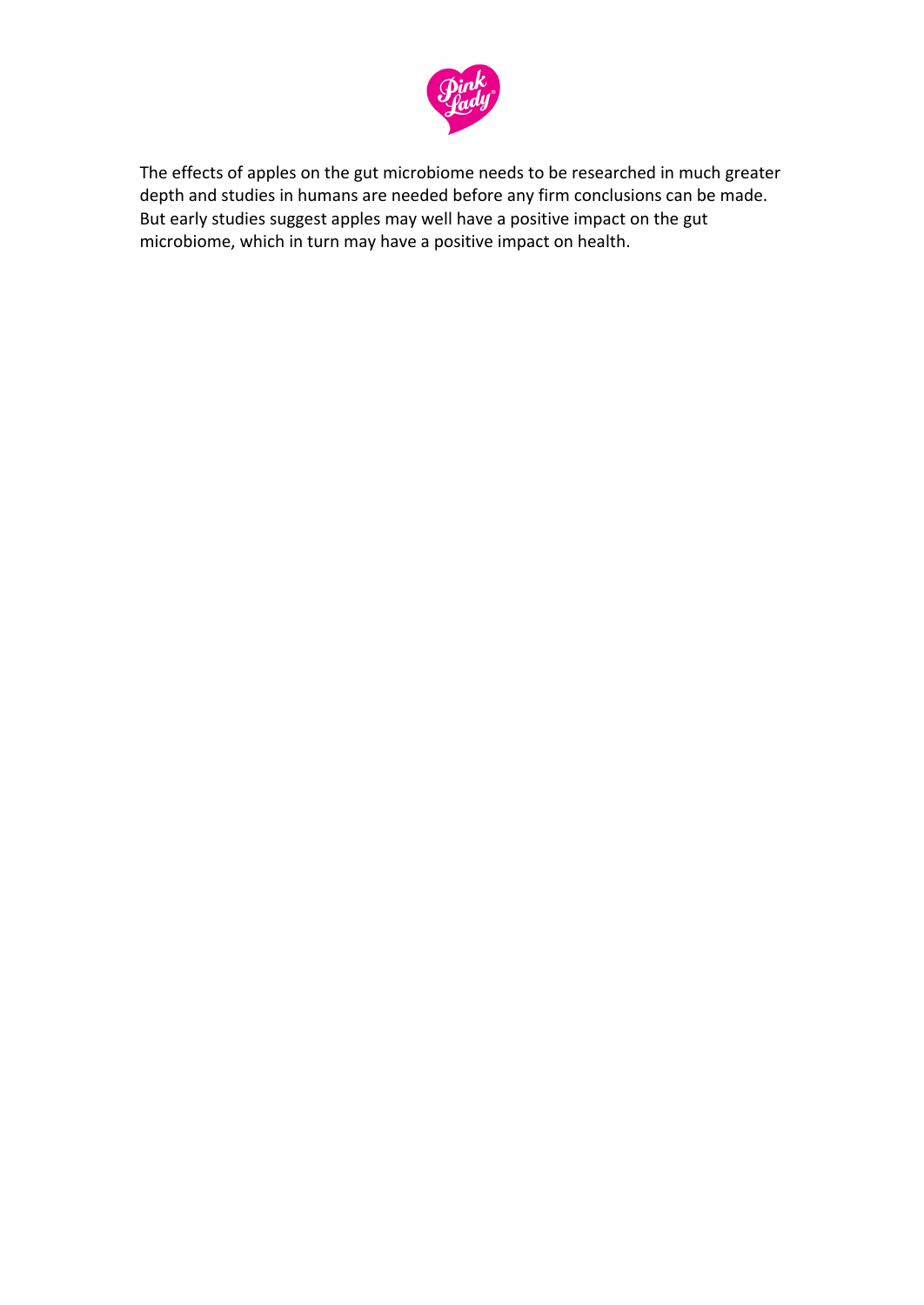

#### **PART 3 APPLES IN THE DIET**

It's clear that apples are linked to a great many health benefits and offer a simple way to add an extra portion of fruit to daily diets, making it easier to achieve the recommended 5-a-day. This section provides advice on how to maximise the health potential of apples, plus gives tips on buying, storing and adding them to diets.

#### **Whole fruit or apple juice?**

While fruit juice can make an important contribution to a healthy, balanced diet, Public Health England recommends limiting pure juices to just one small glass (150ml) a day<sup>4</sup>. This is because juices don't provide the fibre of whole fruit. An apple contains around 1.8g fibre whilst a 150ml glass of clear apple juice – which contains none of the pulp or peel – is free from fibre. Pressed or cloudy varieties of apple juice may contain some fibre, although in lower amounts than whole apples.

The pulp and peel of apples don't just provide fibre, either. They're also rich in polyphenols. Indeed, whole apples contain far more of these naturally occurring plant compounds than juices – one review of studies suggests whole apples provide around 50-60 times more polyphenols than ready-prepared apple juice $86$ .

The higher fibre and polyphenol content of whole apples compared with apple juice may go some way to explaining why numerous studies show greater health benefits with eating whole fruit than with drinking juice $104$ .

Another reason for Public Health England's advice to limit fruit juice relates to its sugar content. When fruit is juiced, the cell walls in the fruit are broken down, releasing the natural sugars contained within them. Even though these sugars are natural, they are potentially more harmful to teeth than whole fruits, especially if juice is consumed frequently. This is one of the main reasons why dentists recommend limiting fruit juice, diluting it with water and having it with meals rather than between meals.

Meanwhile, like sugar, treacle, honey, syrups and nectars, the sugars in fruit juice are classified as 'free' sugars<sup>105</sup>. Following recommendations from the Scientific Advisory Committee on Nutrition in its report on Carbohydrates and Health $^{24}$ , advice from Public Health England is for children over the age of 11 years and adults to limit free sugars to a maximum of 30g a day. A 150ml glass of clear apple juice contains around half of this (14.6g sugars). Younger children should have even less – a maximum of 19g a day for 4-6-year olds and no more than 24g a day for 7-10-year olds<sup>106</sup>. The sugars in whole fruit, including apples, are not defined as free sugars and so don't need to be specifically limited. Total sugars should, however, be limited to 90g a day – a large whole apple provides 17.6g total sugars or 20 percent of this.

Another key benefit to choosing whole apples over apple juice is that they're more likely to curb appetite, which can help with weight control. Drinks are consumed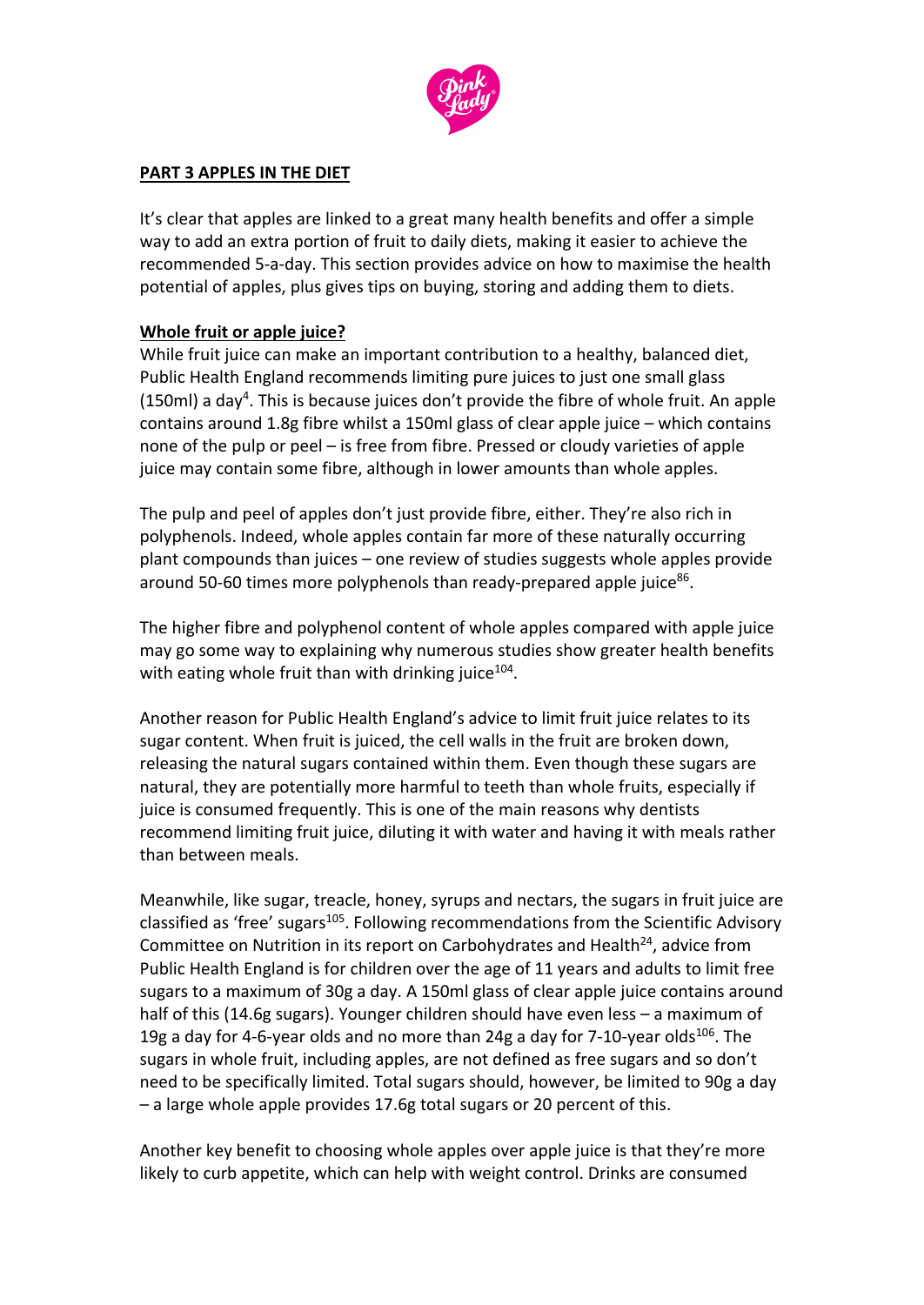

more quickly and spend little time in the mouth, plus they are emptied faster from the stomach than whole foods. This can affect how full we feel – and the length of time we feel full for.

In particular, studies confirm that chewing improves satiety (that feeling of fullness) and can help to reduce food intake<sup>19</sup>. This is partly because chewing stimulates the release of gut hormones that help to indicate when we're feeling full, so we stop eating – a factor that's important for managing weight. This suggests whole apples, which are crunchy and need plenty of chewing, may be more likely than apple juice to help with appetite and weight control.

Indeed, studies seem to indicate this is the case. In one study, adults consumed 400 calories worth of fruit, either in the form of a juice or whole, before their lunch. The researchers found those who consumed the whole fruit ate a smaller quantity of food at lunchtime than those who had the juice. They also took in considerably fewer calories both at lunch and over the whole day. Those adults who were overweight or obese also reported they felt less hungry after the whole fruit compared with the juice $107$ .

Similar findings were seen in another study. Adults who ate 125 calories-worth of apple before lunch consumed 15 percent fewer calories in their meal than when they simply ate the main meal alone. When they ate apple sauce first (also providing 125 calories) they consumed six percent fewer calories than with just the main meal. But when they had 125 calories-worth of apple juice first, they actually consumed three percent more calories at their meal. The participants also reported less hunger after eating the whole apple compared with the apple sauce or juice $108$ .

What these studies show is that whole apples tend to be more filling than fruit juice – probably because they contain more fibre, take longer to eat, stay in the stomach for longer and stimulate the release of hormones that help indicate satiety.

#### **How to buy**

Look for firm fruits that are free from bruising. The colour of apples and the crispness of their flesh depends largely on the variety. As a rule, red skinned varieties such as Pink Lady® contain more anthocyanins – flavonoids that have been linked to many health benefits – than green or yellow skins.

Meanwhile, with so many apple varieties available, tastes can range from sweet to tart. Pink Lady® apples are one of the sweeter types of apple.

Pink Lady® has strict selection criteria, which means consumers can always be guaranteed a good-quality apple that's consistent for sweetness, colour and firmness, no matter where or when the apples are purchased. Pink Lady® apples bought between November and May come from Europe; those bought between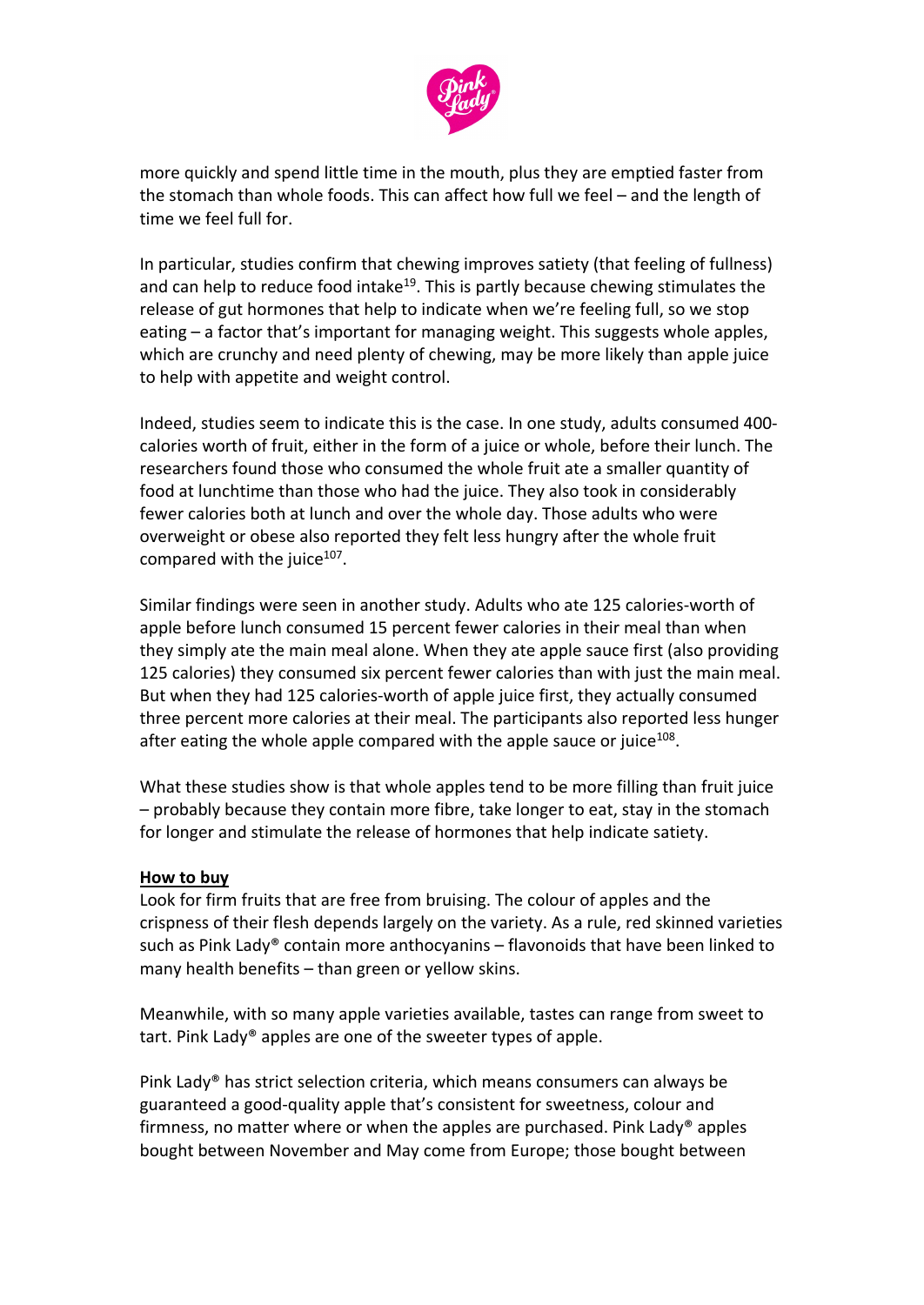

June and October come from the Southern Hemisphere. Wherever they're grown, the quality will be the same.

Whether or not to buy organic apples is purely a matter of personal choice. Whichever are purchased, apples offer an easy and tasty way to get the one extra portion of fruit that's needed to get Brits closer to achieving the recommended 5-aday.

### **Pink Lady® – An environmentally friendly choice**

Pink Lady® growers make a contractual commitment, through integrated fruit production charters. This cultivation method, which protects the environment, combines conventional practices with natural solutions from organic farming:

- The orchards are observed constantly, using software to monitor the trees, the soil's water requirements and the climate
- Biodiversity and a natural balance are maintained through grassy fields, hedges and birdhouses in the orchards
- Priority is given to natural methods of tree protection, such as using natural predators, for instance, ladybirds, against aphids, and the mating disruption pest management technique
- Any other measures, such as applying synthetic products, are kept to a strict minimum and used as a last resort and in case of absolute necessity.
- Some growers have opted for totally organic production, which currently represents 2% of Pink Lady® apple orchards. This type of agriculture is becoming more common.

### **How to store**

Apples have a longer shelf life than many other fruits, which means they're more likely to end up being eaten before they've had a chance to go past their best. This is great news for reducing food waste, which in turn, is good news for the environment. Ensuring apples get eaten also means both cash and nutrients don't get thrown away.

Pink Lady® apples can be kept for between 8 to 15 days at room temperature, although there's no reason why they can't be eaten after this time (apples have a 'best before' date, which is an indicator of quality rather than safety). Apples will last for longer periods in the refrigerator, too – but should be taken out an hour before eating to allow the flavours to fully develop.

There's no need to worry about nutrient levels dropping either. Storing apples appears to have little effect on their phytochemical content<sup>42</sup>.

#### **How to eat**

First and foremost, don't peel apples. Much of the fibre and phytochemicals are found in the skin so to maximise the potential health benefits, it's important to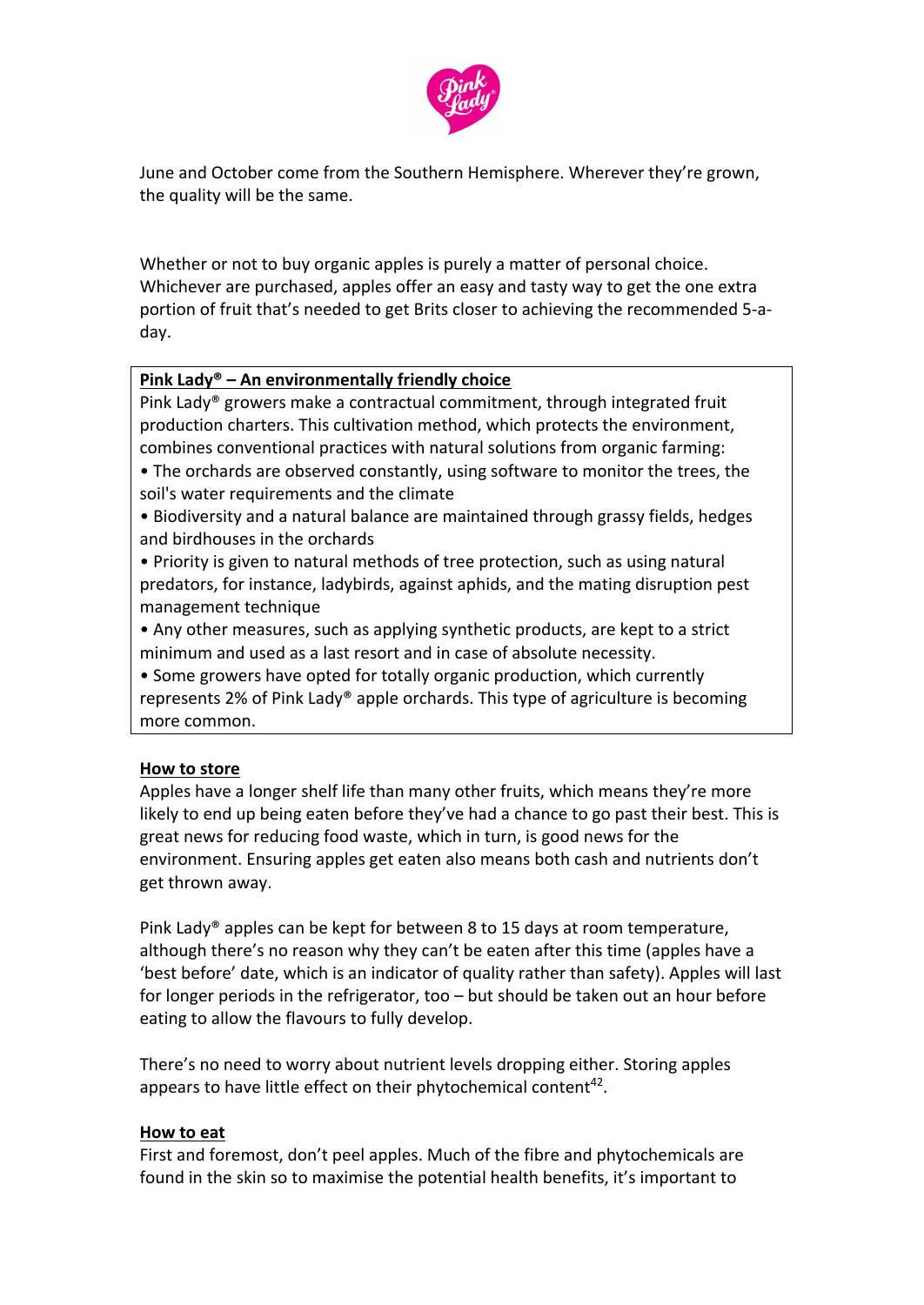

include this part of the fruit<sup>109,110,111</sup>. Simply wash apples with water. Then it's simply a matter of choice whether to eat them alone or add to other dishes.

### **Easy ways to enjoy Pink Lady® apples**

• Slice and add to cereal.

• Grate (including the skin) and stir into porridge for natural sweetness – add a little cinnamon, mixed spice, nutmeg or a drop of vanilla extract, too.

• Chop and add to salads – apples go especially well with chicken, cos lettuce, rocket, walnuts and stilton.

• Use in baked recipes such as muffins, apple cake or apple bread – cooked and pureed apples can also be used in place of some of the butter or margarine in cake recipes. As a rule, replace the fat in a cake with an equal amount of fruit purée and just one third of the oil or butter. For example, if a cake requires 150g butter, use 150g of apple purée plus 50g of butter. Using fruit instead of fat tends to work best in products like muffins and fruit-based cakes but won't work for biscuits as they need more fat to make them crisp and crunchy.

• Top rye crispbreads or oatcakes with low-fat cream cheese and slices of apple.

• Chop and mix with cottage cheese – it makes a great filling for jacket potatoes, sandwiches and wraps.

• Remove the core, cut into rings and top with almond or peanut butter or a little low-fat cream cheese. Add a few chopped nuts such as almonds for extra crunch.

• Cut into wedges and serve as an alternative to vegetable crudités with your favourite dip – Pink Lady® goes particularly well with hummus, tzatziki and cheese and chive dips.

• Chop into wedges, pop onto skewers and brush with a little honey – then cook over a barbecue or in a griddle pan until char lines appear and the apple has softened a little. Serve with a dollop of fat-free Greek yogurt.

• Remove the core, cut into wedges or rings and griddle the apple in a hot pan – perfect for serving with pork chops.

• Chop and add to homemade soups – it goes especially well with butternut squash and carrot.

• Chop into chunks and add to a casserole – it's especially good with pork or chicken.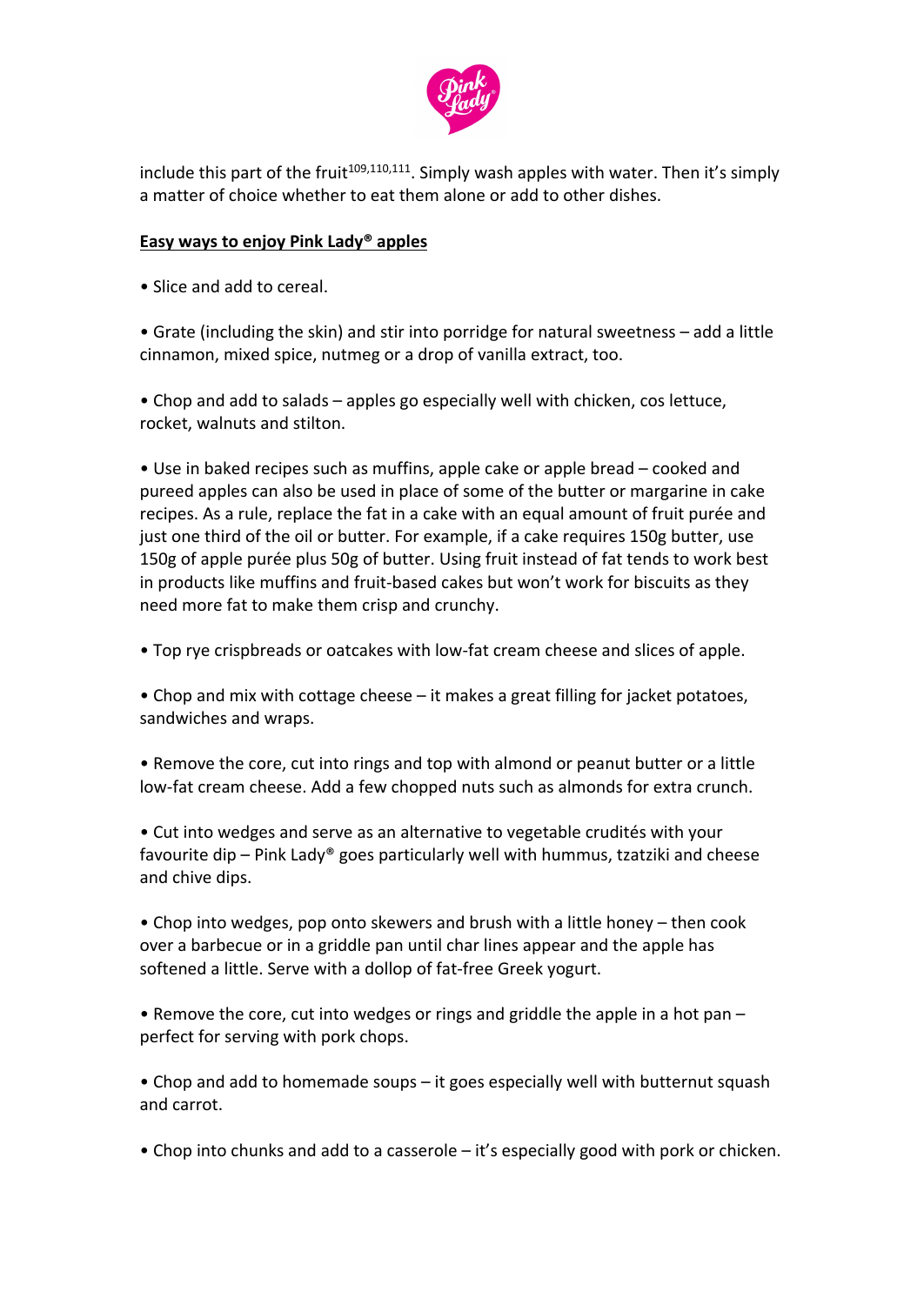

• Chop into chunks or thin slices and use to decorate the top of a smoothie bowl.

• Cut into wedges and roast with vegetables such as carrots, parsnips, butternut squash and sweet potatoes.

• Remove the core, fill the middle with raisins and chopped almonds, then bake in the oven until hot – serve with low-fat ice cream, reduced-fat custard or a spoonful of fat-free plain yogurt.

• Add grated carrot to ready-made coleslaw – or make your own by shredding an apple and mixing it with grated carrots, finely sliced cabbage and red onion and a mix of low-fat yogurt and light mayonnaise.

- Pop a Pink Lady® onto a lollipop stick then drizzle with a little plain chocolate. Pop in the fridge to set and hey presto – an alternative to a toffee apple.
- Add apples to your cheeseboard.
- Simple enjoy as it is!

#### **Apple myths**

#### **MYTH #1 Apples are packed with sugar so should be avoided**

All fruit, including apples, contains natural sugars, mainly in the form of fructose. While health advice in the UK recommends limiting fruit juice, partly because of the sugar it contains, there's no need to limit whole fruit<sup>4</sup>. A large apple contains 17.6g sugar – that's a fifth of the maximum amount of sugar recommended in a day<sup>23</sup>. It's far better to limit sugary foods that also come packaged with a lot of calories and fat but little in the way of fibre. An apple is a great way to get closer towards reaching 5 a-day – something that seven out of 10 adults and nine out of 10 teenagers fail to achieve<sup>9</sup>.

#### **MYTH #2 Apple pips are poisonous**

Apple pips do contain a natural compound that breaks down into substances that are toxic when chewed or digested. However, a large amount of pips would need to be eaten to suffer any ill effects. For example, it's estimated that someone weighing 64kg (10 stone) would need to eat between 189 to 5,292 apple pips to risk death. Furthermore, the seed coat of apple pips protects them from digestive enzymes, so most pass through the digestive system harmlessly. The reality is, if a few apple pips get eaten, there's no need to worry<sup>112</sup>!

#### **MYTH #3 I shouldn't eat fruit like apples if I have diabetes**

Achieving a healthy weight and eating a balanced diet that includes plenty of fruit and veg are important for preventing and managing diabetes. Anyone with diabetes should always follow the advice of their health care professional. However, as a rule,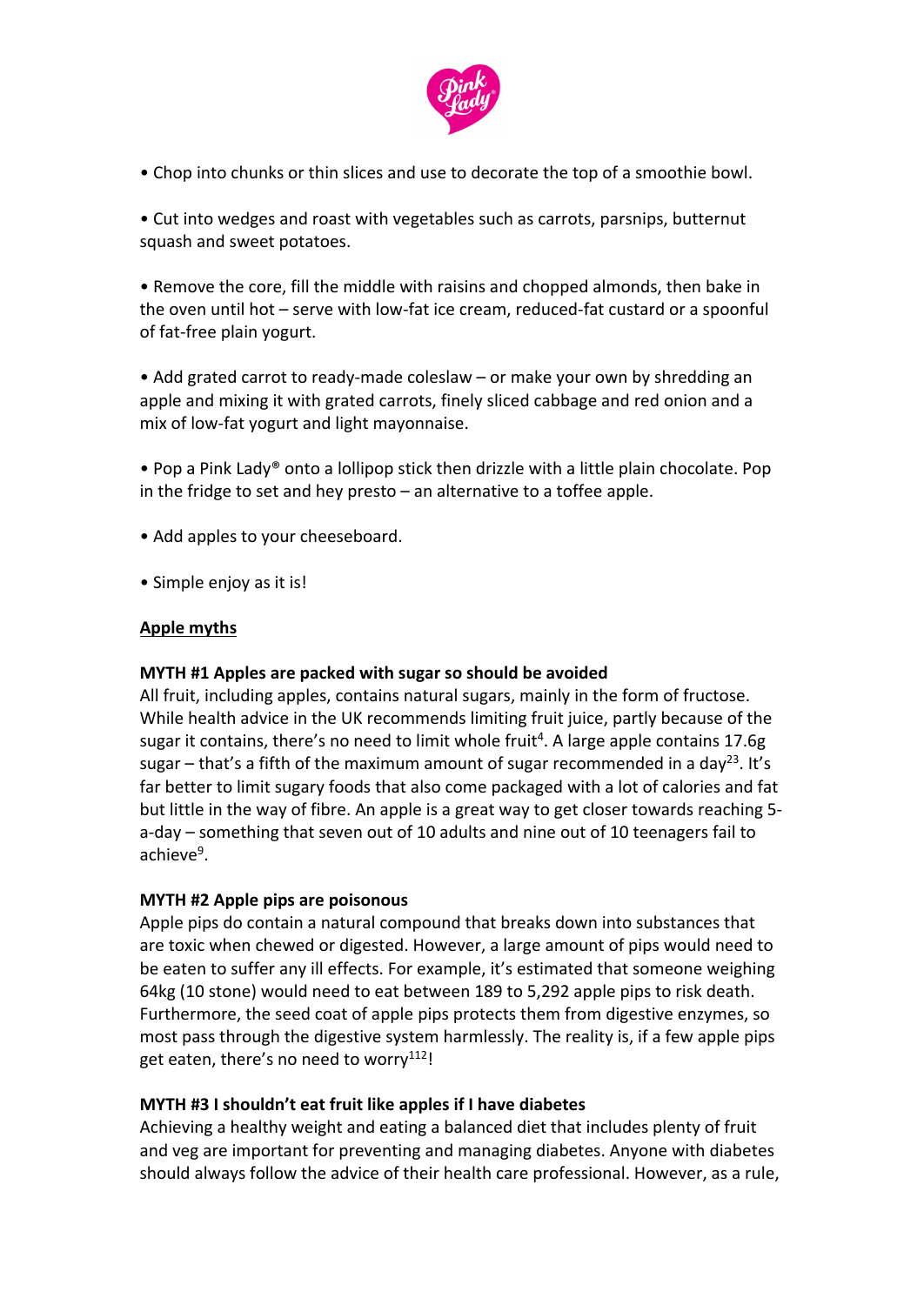

everyone, including people with diabetes, should have five portions of fruit and veg a day. According to Diabetes UK, most people don't need to reduce their intake of fruit. Instead the focus should be on cutting down on foods with added sugars rather than  $fruit^{113}$ .

## **REFERENCES**

1 GBD 2017 Diet Collaborators [Health effects of dietary risks in 195 countries, 1990–](https://www.thelancet.com/journals/lancet/article/PIIS0140-6736(19)30041-8/fulltext) [2017: a systematic analysis for the Global Burden of Disease Study 2017](https://www.thelancet.com/journals/lancet/article/PIIS0140-6736(19)30041-8/fulltext) The Lancet 393 (10184): 1958-1972.

2 World Health Organization. A healthy lifestyle. [http://www.euro.who.int/en/health-topics/disease-prevention/nutrition/a-healthy](http://www.euro.who.int/en/health-topics/disease-prevention/nutrition/a-healthy-lifestyle)[lifestyle](http://www.euro.who.int/en/health-topics/disease-prevention/nutrition/a-healthy-lifestyle)

3 Ref Willett, W et al (2019) Food in the Anthropocene: the EAT-Lancet Commission on healthy diets from sustainable food systems. The Lancet 393 (10170), 447-492.

4 NHS. The Eatwell Guide.<https://www.nhs.uk/live-well/eat-well/the-eatwell-guide/>

5 GOV.UK (2018) Guidance The Eatwell Guide: how to use in promotional material. Updated 25 September 2018. [https://www.gov.uk/government/publications/the](https://www.gov.uk/government/publications/the-eatwell-guide/the-eatwell-guide-how-to-use-in-promotional-material)[eatwell-guide/the-eatwell-guide-how-to-use-in-promotional-material](https://www.gov.uk/government/publications/the-eatwell-guide/the-eatwell-guide-how-to-use-in-promotional-material)

6 World Health Organization. FAO/WHO launch expert report on diet, nutrition and prevention of chronic diseases.

<https://www.who.int/mediacentre/news/releases/2003/pr32/en/>

7 Rooney, C et al (2017) How much is '5-a-day'? A qualitative investigation into consumer understanding of fruit and vegetable intake guidelines. Journal of Human Nutrition and Dietetics 30 (1), 105-113.

8 Appleton, K M et al (2018) Low fruit and vegetable consumption is associated with low knowledge of the details of the 5-a-day fruit and vegetable message in the UK: findings from two cross-sectional questionnaire studies. Journal of Human Nutrition and Dietetics 31 (1), 121-130.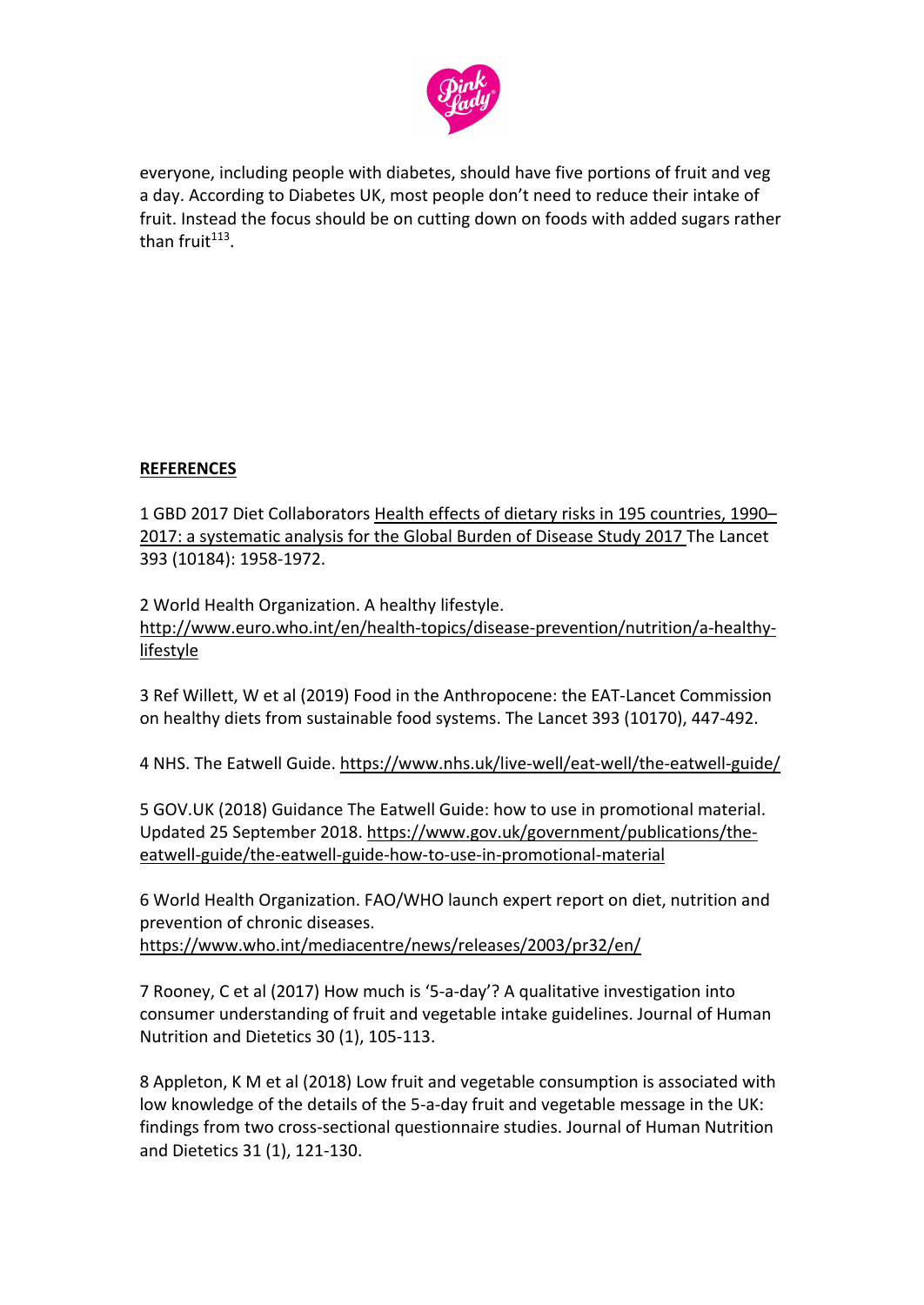

9 Public Health England (2018) National Diet and Nutrition Survey: results from Years 7 and 8 (combined) of the Rolling Programmes (2014/15 – 2015/16)

10 World Health Organization (2019) Increasing fruit and vegetable consumption to reduce the risk of noncommunicable diseases. [https://www.who.int/elena/titles/fruit\\_vegetables\\_ncds/en/](https://www.who.int/elena/titles/fruit_vegetables_ncds/en/)

11 Aune, D et al (2017) Fruit and vegetable intake and the risk of cardiovascular disease, total cancer and all-cause mortality – a systematic review and doseresponse meta-analysis of prospective studies. International Journal of Epidemiology 46 (3): 1029-1056.

12 Jiang, X et al (2017) Increased consumption of fruit and vegetables is related to a reduced risk of cognitive impairment and dementia: meta-analysis. Frontiers in Aging Neuroscience 9: 18.

13 Li, M et al (2014) Fruit and vegetable intake and risk of type 2 diabetes mellitus: meta-analysis of prospective cohort studies. BMJ Open 4 e005497

14 Mytton, O T et al (2014) Systematic review and meta-analysis of the effect of increased vegetable and fruit consumption on body weight and energy intake. BMC Public Health 14: 886.

15 Webb, D (2013) Phytochemicals' role in good health. Today's Dietitian 15 (9): 70.

16 Chen, F et al (2019) Association Among Dietary Supplement Use, Nutrient Intake, and Mortality Among U.S. Adults: A Cohort Study. Annals of Internal Medicine 170 (9): 604-613.

17 Giacalone, D and Jaeger, S R (2016) Better the devil you know? How product familiarity affects usage versatility of foods and beverages. Journal of Economic Psychology 55, 120-138.

Kantar data on most popular fruit choice

18 Kantar/Pink Lady® data on sales of apples.

19 Miquel-Kergoat, S et al (2015) Effects of chewing on appetite, food intake and gut hormones: A systematic review and meta-analysis. Physiology & Behavior 151: 88- 96.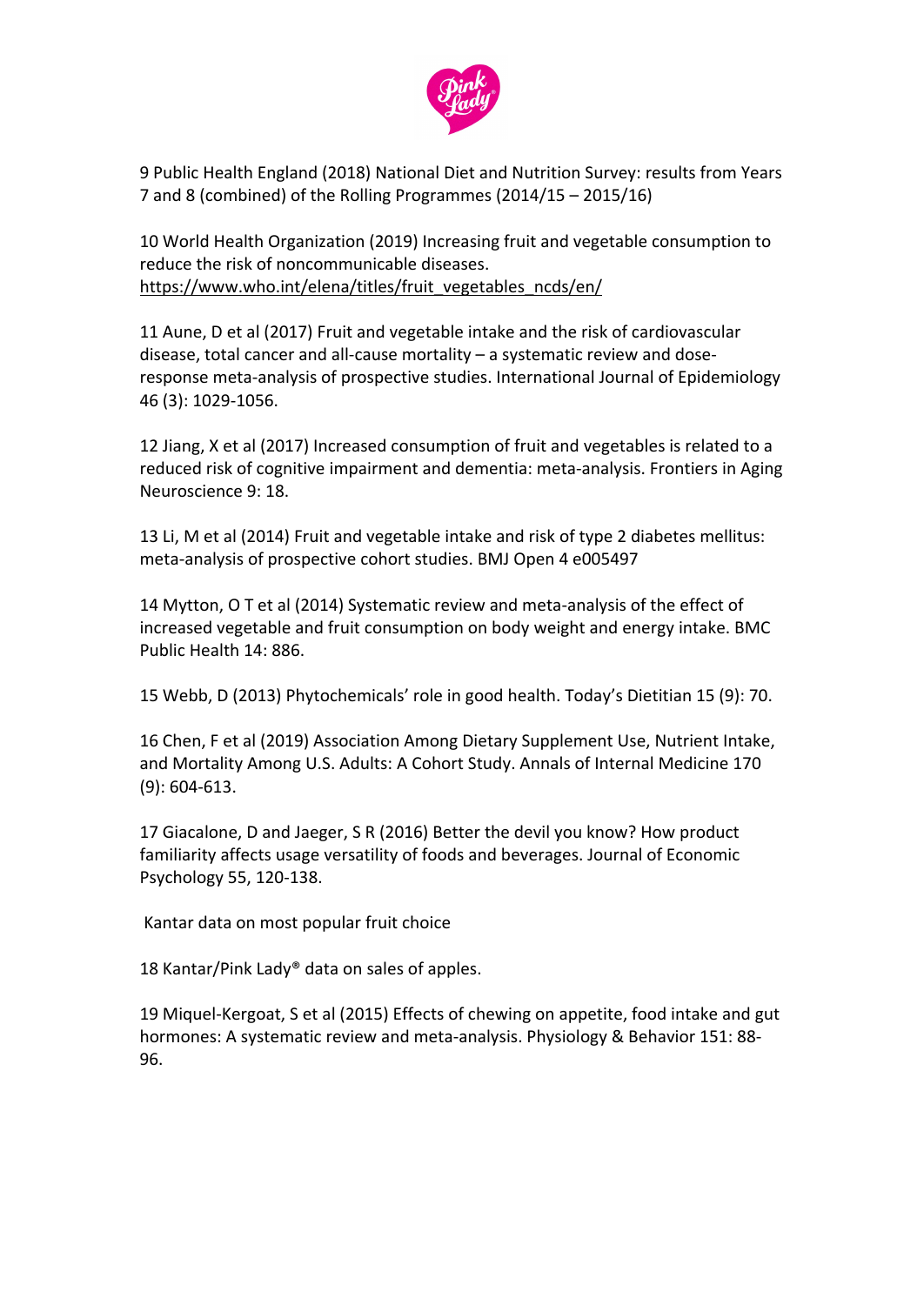

20 Nicklas, T A et al (2015) Consumption of various forms of apples is associated with a better nutrient intake and improved nutrient adequacy in diets of children: National Health and Nutrition Examination Survey 2003–2010. Food & Nutrition Research 59, 25948.

21 O'Neil, C E et al (2015) Consumption of apples is associated with a better diet quality and reduced risk of obesity in children: National Health and Nutrition Examination Survey (NHANES) 2003-2010. Nutrition Journal 14, 48.

22 MAFF (1993) Food Portion Sizes: Second edition

23 Regulation EU 1169/2011 of the European Parliament and of the Council of 25 October 2011 on the provision of food information to consumers. [https://eur](https://eur-lex.europa.eu/eli/reg/2011/1169/oj)[lex.europa.eu/eli/reg/2011/1169/oj](https://eur-lex.europa.eu/eli/reg/2011/1169/oj)

24 SACN (2015) Carbohydrates and Health.

25 Regulation (EC) No 1924/2006 of the European Parliament and of the Council of 20 December 2006 on nutrition and health claims made on foods. [https://eur](https://eur-lex.europa.eu/legal-content/en/ALL/?uri=CELEX%3A32006R1924)[lex.europa.eu/legal-content/en/ALL/?uri=CELEX%3A32006R1924](https://eur-lex.europa.eu/legal-content/en/ALL/?uri=CELEX%3A32006R1924)

26 Boyer, J and Liu, R H (2004) Apple phytochemicals and their health benefits. Nutrition Journal 3: 5

27 Cory, H et al (2018) The Role of Polyphenols in Human Health and Food Systems: A Mini-Review. Frontiers in Nutrition 5: 87.

28 Pandey, K B and Rizvim S I (2009) Plant polyphenols as dietary antioxidants in human health and disease 2 (5): 270-278.

29 USDA (2018) USDA Database for the Flavonoid Content of Selected Foods Release 3.3. Prepared by David B. Haytowitz, Xianli Wu, and Seema Bhagwat. March 2018 <https://www.ars.usda.gov/ARSUserFiles/80400525/Data/Flav/Flav3.3.pdf>

30 Whale, S K and Singh, Z (2007) Endogenous Ethylene and Color Development in the Skin of 'Pink Lady®' Apple 132 (1): 20-28.

31 Government of Western Australia Department of Primary Industries and Regional Development. Agriculture and Food (2018) Apple flavonoids and human health. <https://www.agric.wa.gov.au/pome-fruit/apple-flavonoids-and-human-health>

32 Davis, M A et al (2015) Association between apple consumption and physician visits. JAMA Internal Medicine 175 (5), 777-783.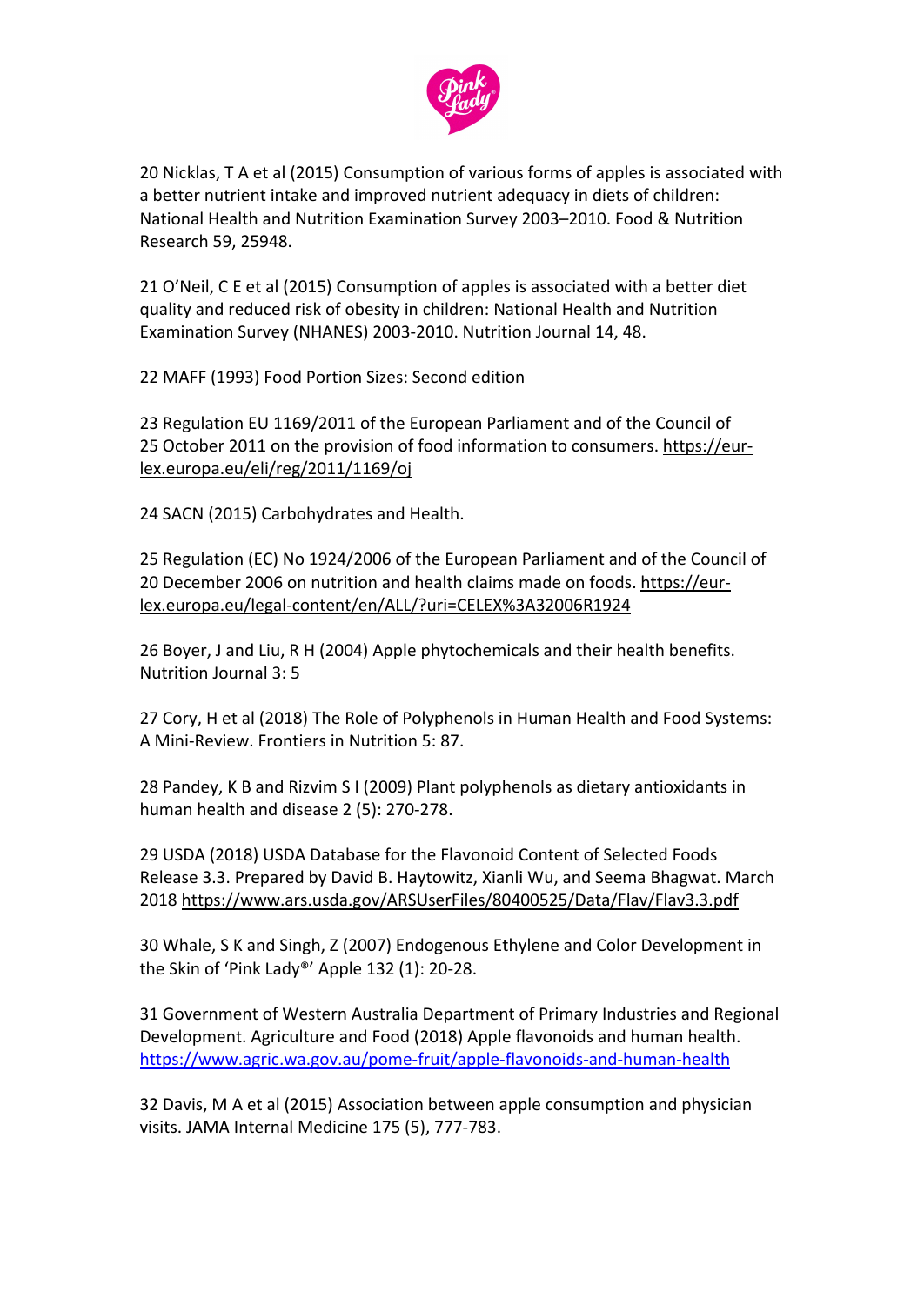

33 Hodgson, J M et al (2016) Apple intake is inversely associated with all-cause and disease-specific mortality in elderly women. British Journal of Nutrition 115 (5): 860-867.

34 United States Department of Agriculture/Foreign Agricultural Service (2019) Fresh Apples, Grapes and Pears: World Markets and Trade. https://apps.fas.usda.gov/psdonline/circulars/fruit.pdf

35 Kim, Y and Je, Y (2017) Flavonoid intake and mortality from cardiovascular disease and all causes: A meta-analysis of prospective cohort studies. Clinical Nutrition ESPEN 20, 68-77.

36 Dower, J I et al (2016) Dietary epicatechin intake and 25-y risk of cardiovascular mortality: the Zutphen Elderly Study. American Journal of Clinical Nutrition 104 (1): 58-64.

37 Knekt, P et al (1996) Flavonoid intake and coronary mortality in Finland: a cohort study. British Medical Journal 312 (7029): 478-481.

38 Mink, P J (2007) Flavonoid intake and cardiovascular disease mortality: a prospective study in postmenopausal women, American Journal of Clinical Nutrition 85, 895-909.

39 Borgi, L et al (2016) Fruit and vegetable consumption and the incidence of hypertension in three prospective cohort studies. Hypertension 67 (2): 288-293.

40 Larsson, S C et al (2013) Total and specific fruit and vegetable consumption and risk of stroke: a prospective study. Atherosclerosis 227 (1): 147-152.

41 Knekt, P et al (2000) Quercetin intake and the incidence of cerebrovascular disease. European Journal of Clinical Nutrition 54 (5), 415-417.

42 Boyer, J and Liu, R H (2004) Apple phytochemicals and their health benefits. Nutrition Journal 3, 5.

43 Jenson, E N et al (2009) Mini-review: The effects of apples on plasma cholesterol levels and cardiovascular risk – a review of the evidence. The Journal of Horticultural Science and Biotechnology 84 (6), 34-41.

44 Chai, S C et al (2012) Daily apple versus dried plum: impact on cardiovascular disease risk factors in postmenopausal women. Journal of the Academy of Nutrition & Dietetics 112 (8): 1158-1168.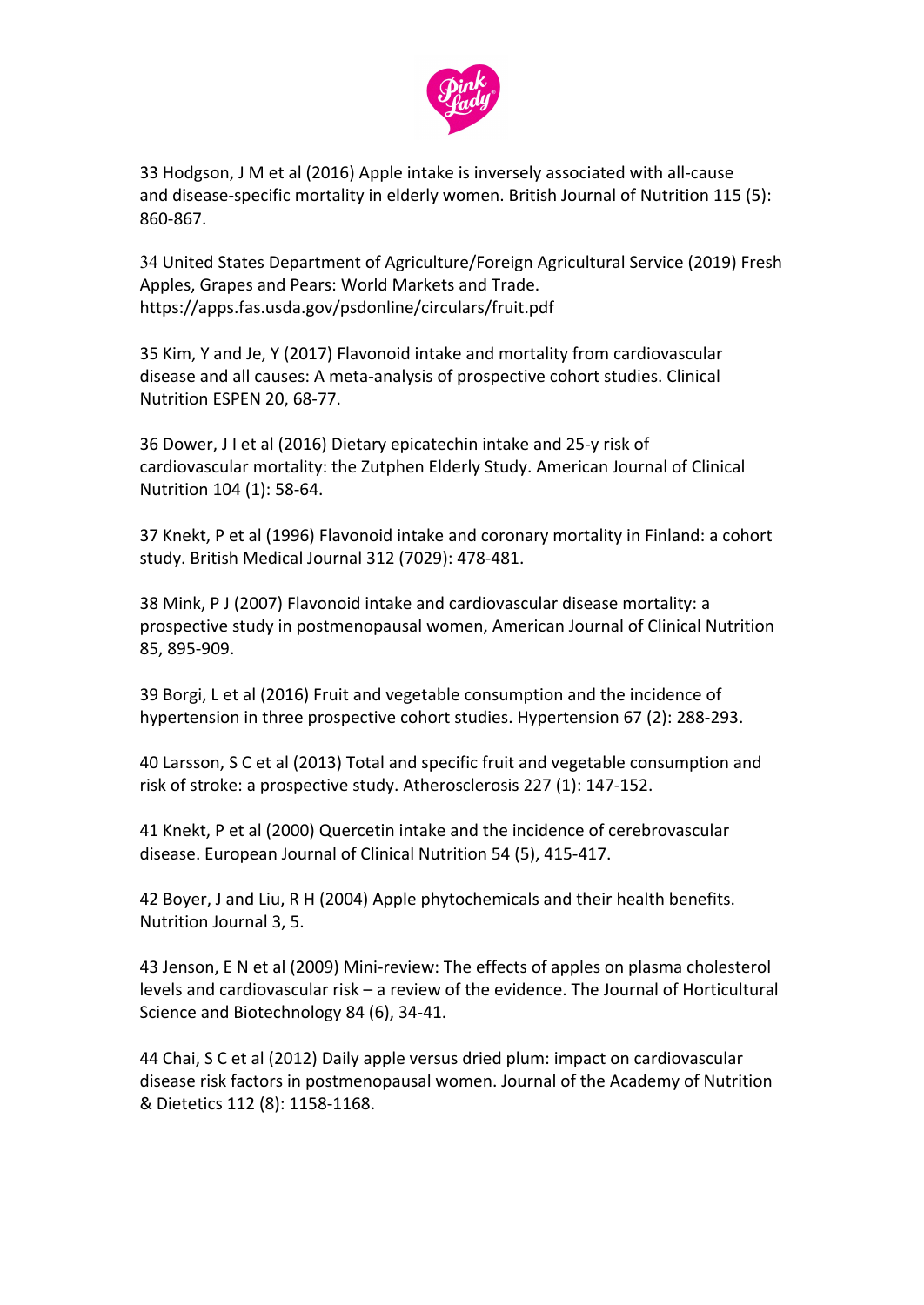

45 Brouns, F et al (2012) Cholesterol-lowering properties of different pectin types in mildly hyper-cholesterolemic men and women. European Journal of Clinical Nutrition 66 (5), 591-599.

46 EC Food. EU Register on Nutrition and Health Claims.

47 Baker, R A (1997) Reassessment of Some Fruit and Vegetable Pectin Levels. Journal of Food Science 62 (2), 225-229.

48 Bondonno, N P et al (2018) Flavonoid-rich apple improves endothelial function in individuals at risk for cardiovascular disease: a randomized controlled clinical trial. Molecular Nutrition & Food Research 62 (3).

49 Bondonno, C P et al (2012) Flavonoid-rich apples and nitrate-rich spinach augment nitric oxide status and improve endothelial function in healthy men and women: a randomized controlled trial. Free Radical Biology & Medicine 52 (1): 95- 102.

50 Briggs, A D M et al (2013). "A statin a day keeps the doctor away: comparative proverb assessment modelling study". British Medical Journal 347: f7267.

51 World Cancer Research Fund (2018) Diet, Nutrition, Physical Activity and Cancer: A Global Perspective. Third Expert Report.

52 Sharma, S P etal (2016) Paradoxical effects of fruit on obesity. Nutrients 8 (10): 633.

53 Gallus, S et al (2005) Does an apple a day keep the oncologist away? Annals of Oncology 16 (11): 1841-1844.

54 Feskanich, D et al (2000) Prospective Study of Fruit and Vegetable Consumption and Risk of Lung Cancer Among Men and Women. Journal of the National Cancer Institute 92 (22), 1812-1823.

55 Le Marchand, L et al (2000) Intake of flavonoids and lung cancer. Journal of the National Cancer Institute 92 (2), 154-160.

56 Linseisen, J et al (2007) Fruit and vegetable consumption and lung cancer risk: updated information from the European Prospective Investigation into Cancer and Nutrition (EPIC). International Journal of Cancer 121 (5), 1103-1114.

57 Fabiani, R et al (2016) Apple intake and cancer risk: a systematic review and meta-analysis of observational studies. Public Health Nutrition 19 (14): 2603-2617.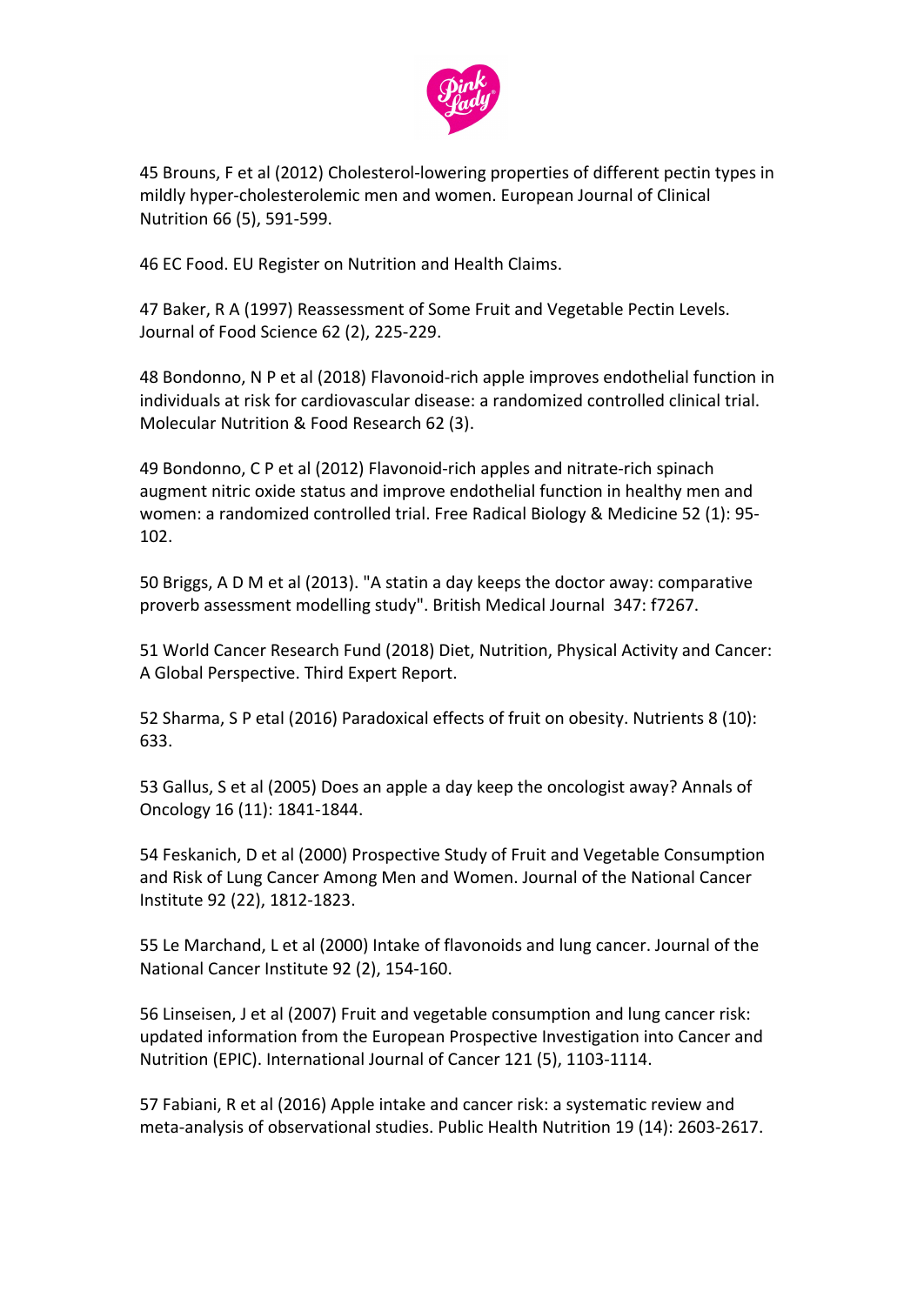

58 Jedrychowski, W et al (2010) Case-control study on beneficial effect of regular consumption of apples on colorectal cancer risk in a population with relatively low intake of fruits and vegetables. European Journal of Cancer Prevention 19 (1), 42-47.

59 Annema, N et al (2011) Fruit and vegetable consumption and the risk of proximal colon, distal colon, and rectal cancers in a case-control study in Western Australia. Journal of the American Dietetic Association 111 (10), 1479-1490.

60 Sharma, A et al (2018) Polyphenols in food: Cancer prevention and apoptosis induction. Current Medicinal Chemistry 25 (36), 4740-4757.

61 Tu, S et al (2017) An apple a day to prevent cancer formation: Reducing cancer risk with flavonoids. Journal of Food and Drug Analysis 25, 119-124.

62 Butland, B K et al (2000) Diet, lung function and lung function decline in a cohort of 2,512 middle aged men. Thorax 55 (2), 102-108.

63 Tabak, C et al (2001) Chronic obstructive pulmonary disease and intake of catechins, flavonals and flavones: The Morgen Study. American Journal of Respiratory and Critical Care Medicine 164 (1), 61-64.

64 Garcia-Larson, V et al (2017) Dietary antioxidants and 10-year lung function decline in adults from the ECRHS survey. European Respiratory Journal 50 (6): 1602286.

65 Shaheen, S O (2001) Dietary antioxidants and asthma in adults: population-based case-control study. American Journal of Respiratory and Critical Care Medicine 164 (10 Pt 1), 1823-1828.

66 Woods, R K (2003) Food and nutrient intakes and asthma risk in young adults. American Journal of Clinical Nutrition 78 (3), 414-421.

67 Romieu, I et al (2006) Fruit and vegetable intakes and asthma in the E3N study. Thorax 61 (3), 209-215.

68 Willers, S M et al (2007) Maternal food consumption during pregnancy and asthma, respiratory and atopic symptoms in 5-year-old children. Thorax 62 (9), 773- 779.

69 Chatzi, L (2007) Protective effect of fruits, vegetables and the Mediterranean diet on asthma and allergies among children in Crete. Thorax 62 (8), 677-683.

70 Diabetes UK (2019) Number of people with diabetes reaches 4.7 million. https://www.diabetes.org.uk/about\_us/news/new-stats-people-living-with-diabetes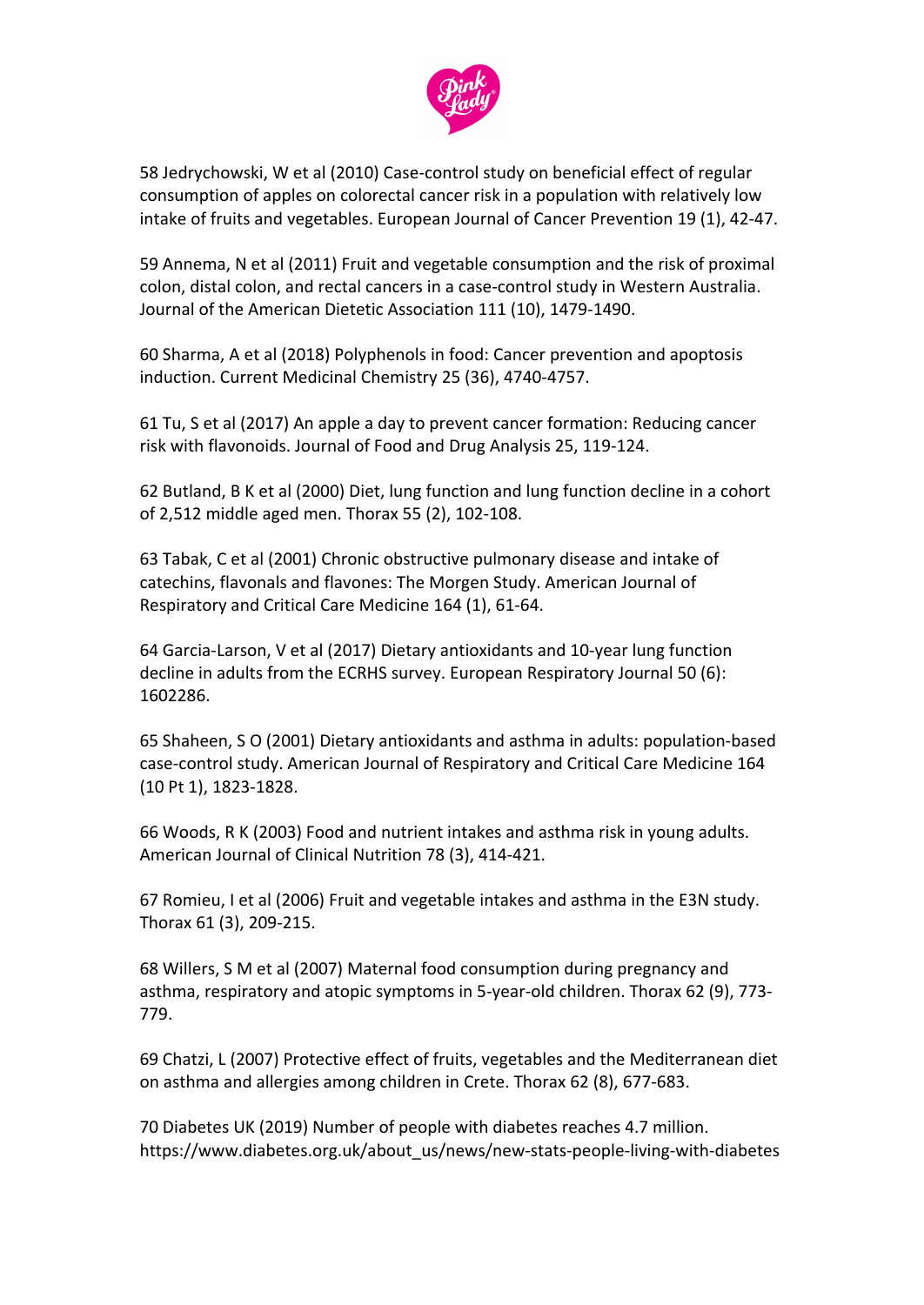

71 Knekt, P et al (2002) Flavonoid intake and risk of chronic diseases. American Journal of Clinical Nutrition 76 (3), 560-568.

72 Muraki, I et al (2013) Fruit consumption and risk of type 2 diabetes: results from three prospective longitudinal cohort studies. British Medical Journal 347: f5001.

73 Song, Y et al (2005) Associations of dietary flavonoids with risk of type 2 diabetes, and markers of insulin resistance and systemic inflammation in women: a prospective study and cross-sectional analysis. Journal of the American College of Nutrition 24 (5), 376-384.

74 Guo, X F et al (2017) Apple and pear consumption and type 2 diabetes mellitus risk: a meta-analysis of prospective cohort studies. Food & Function 8 (3), 927-934.

75 Diabetes UK. Glycaemic Index and diabetes. [https://www.diabetes.org.uk/guide](https://www.diabetes.org.uk/guide-to-diabetes/enjoy-food/carbohydrates-and-diabetes/glycaemic-index-and-diabetes?gclid=Cj0KCQjwgLLoBRDyARIsACRAZe7yZs1g-XD8wcc6rlr_yZQj3fzW7AUAIN4uQQ4HKkVlggjM63wd_dUaAtcUEALw_wcB#lgi)[to-diabetes/enjoy-food/carbohydrates-and-diabetes/glycaemic-index-and](https://www.diabetes.org.uk/guide-to-diabetes/enjoy-food/carbohydrates-and-diabetes/glycaemic-index-and-diabetes?gclid=Cj0KCQjwgLLoBRDyARIsACRAZe7yZs1g-XD8wcc6rlr_yZQj3fzW7AUAIN4uQQ4HKkVlggjM63wd_dUaAtcUEALw_wcB#lgi)[diabetes?gclid=Cj0KCQjwgLLoBRDyARIsACRAZe7yZs1g-](https://www.diabetes.org.uk/guide-to-diabetes/enjoy-food/carbohydrates-and-diabetes/glycaemic-index-and-diabetes?gclid=Cj0KCQjwgLLoBRDyARIsACRAZe7yZs1g-XD8wcc6rlr_yZQj3fzW7AUAIN4uQQ4HKkVlggjM63wd_dUaAtcUEALw_wcB#lgi)[XD8wcc6rlr\\_yZQj3fzW7AUAIN4uQQ4HKkVlggjM63wd\\_dUaAtcUEALw\\_wcB#lgi](https://www.diabetes.org.uk/guide-to-diabetes/enjoy-food/carbohydrates-and-diabetes/glycaemic-index-and-diabetes?gclid=Cj0KCQjwgLLoBRDyARIsACRAZe7yZs1g-XD8wcc6rlr_yZQj3fzW7AUAIN4uQQ4HKkVlggjM63wd_dUaAtcUEALw_wcB#lgi)

76 Aryaeian, N et al (2017) Polyphenols and their effects on diabetes management: A review. Medical Journal of the Islamic Republic of Iran 31, q34.

77 Bertoia, M L et al (2015) Changes in Intake of Fruits and Vegetables and Weight Change in United States Men and Women Followed for Up to 24 Years: Analysis from Three Prospective Cohort Studies. PLoS Medicine 12 (9), e1001878.

78 de Oliveira, M C et al (2008) A low-energy-dense diet adding fruit reduces weight and energy intake in women. Appetite 51 (2), 291-295

79 Asgary, S et al (2018) Weight loss associated with consumption of apples: a review. Journal of the American College of Nutrition 37 (7): 627-639[.](https://www.sciencedirect.com/science/article/abs/pii/S089990070200850X?via%3Dihub#!)

80 Holt, S H (1995) A satiety index of common foods. European Journal of Clinical Nutrition 49 (9), 675-690.

81 Wikiera, A et al (2014) Health promoting properties of pectin. Postepy Higieny I Medycyny Doswiadczalnej 68, 590-596.

82 Hollis, J H (2018) The effect of mastication on food intake, satiety and body weight. Physiology & Behavior 193 (Pt B), 242-245.

83 Jiang, C et al (2017) Increased consumption of fruit and vegetables is related to a reduced risk of cognitive impairment and dementia: meta analysis. Frontiers in Aging Neuroscience 9, 18.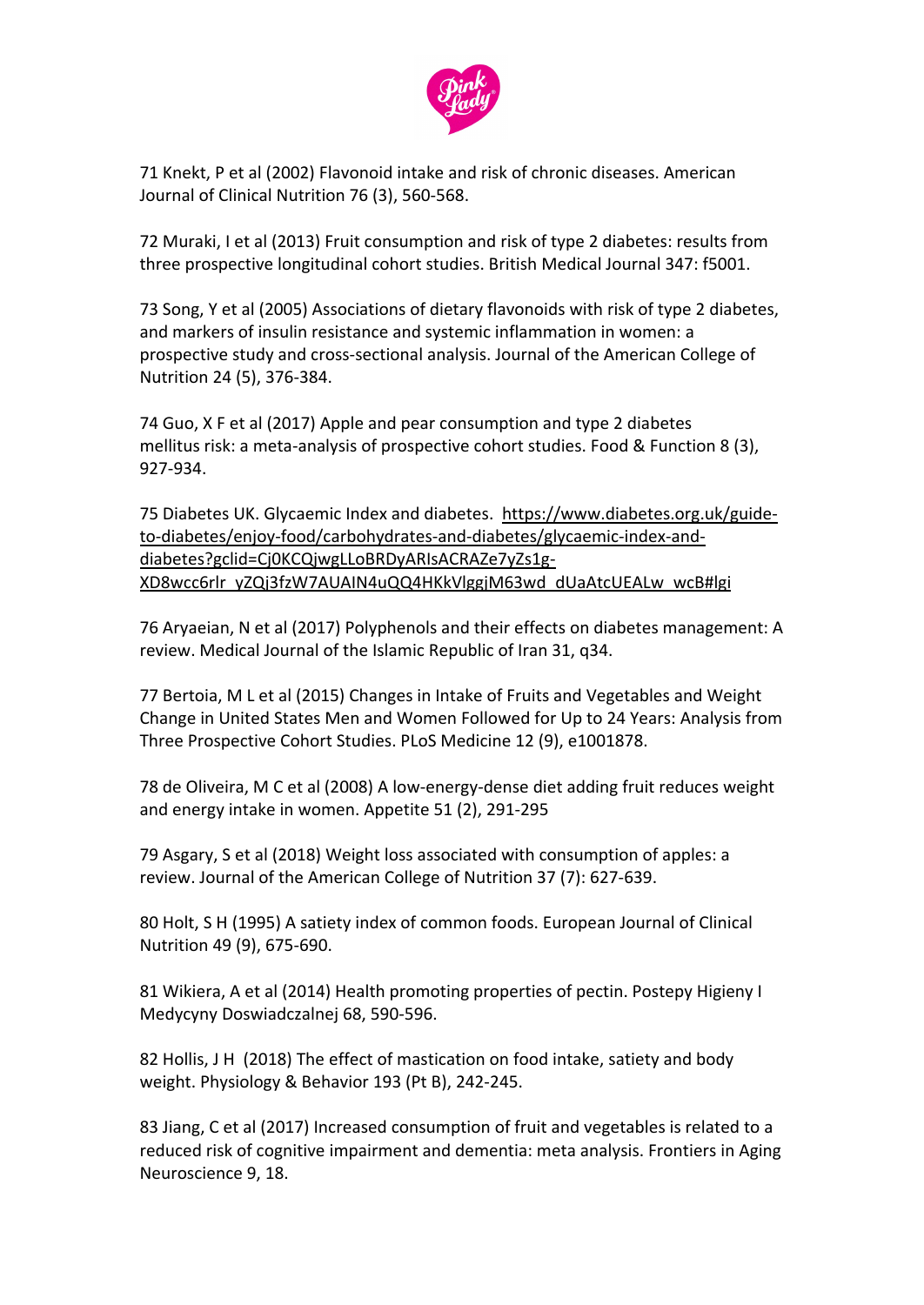

84 Ocean, N et al (2019) Lettuce be happy: A longitudinal UK study on the relationship between fruit and vegetable consumption and well-being. Social Science & Medicine 222: 335-345.

85 Conner, T S et al (2017) Let them eat fruit! The effect of fruit and vegetable consumption on psychological well-being in young adults: A randomized controlled trial. PLoS One 12 (2): e0171206.

86 Hyson, D A (2011) A comprehensive review of apples and apple components and their relationship to human health. Advances in Nutrition 2 (5), 408-420.

87 Spencer, J P E (2010) The impact of fruit flavonoids on memory and cognition. British journal of Nutrition 104, S40-S47.

88 Letenneur, L et al (2007) Flavonoid Intake and Cognitive Decline over a 10-Year Period. American Journal of Epidemiology 165 (12), 1364-1371.

89 Samieri, C et al (2014) Dietary flavonoid intake at midlife and healthy aging in women. American Journal of Clinical nutrition 100 (6), 1489-1497.

90 Smith, A P and Rogers, R (2014) Positive effects of a healthy snack (fruit) versus an unhealthy snack (chocolate/crisps) on subjective reports of mental and physical health: A preliminary intervention study. Frontiers in Nutrition, 1, 10.

91 Brookie, K L et al (2018) Intake of Raw Fruits and Vegetables Is Associated With Better Mental Health Than Intake of Processed Fruits and Vegetables. Frontiers in Psychology 9, 487.

92 Bartlett, D W et al (2011) The association of tooth wear, diet and dietary habits in adults aged 18-30 years old. Journal of Dentistry 39, 811-816.

93 Oral Health Foundation. Diet and my teeth. [https://www.dentalhealth.org/diet](https://www.dentalhealth.org/diet-and-my-teeth)[and-my-teeth](https://www.dentalhealth.org/diet-and-my-teeth)

94 American Dental Association. Diet and dental health. https://www.mouthhealthy.org/en/az-topics/d/diet-and-dental-health

95 Rubido, S et al (2018) Effect of chewing an apple on dental plaque removal and on salivary bacterial viability. PLoS One 13 (7), e0199812.

96 Soltani, P (2015) An apple a day keeps the dentist away: Fact or fiction? (A brief review on effects of apple on oral health). Scholars Journal of Dental Sciences 2 (4), 293-295.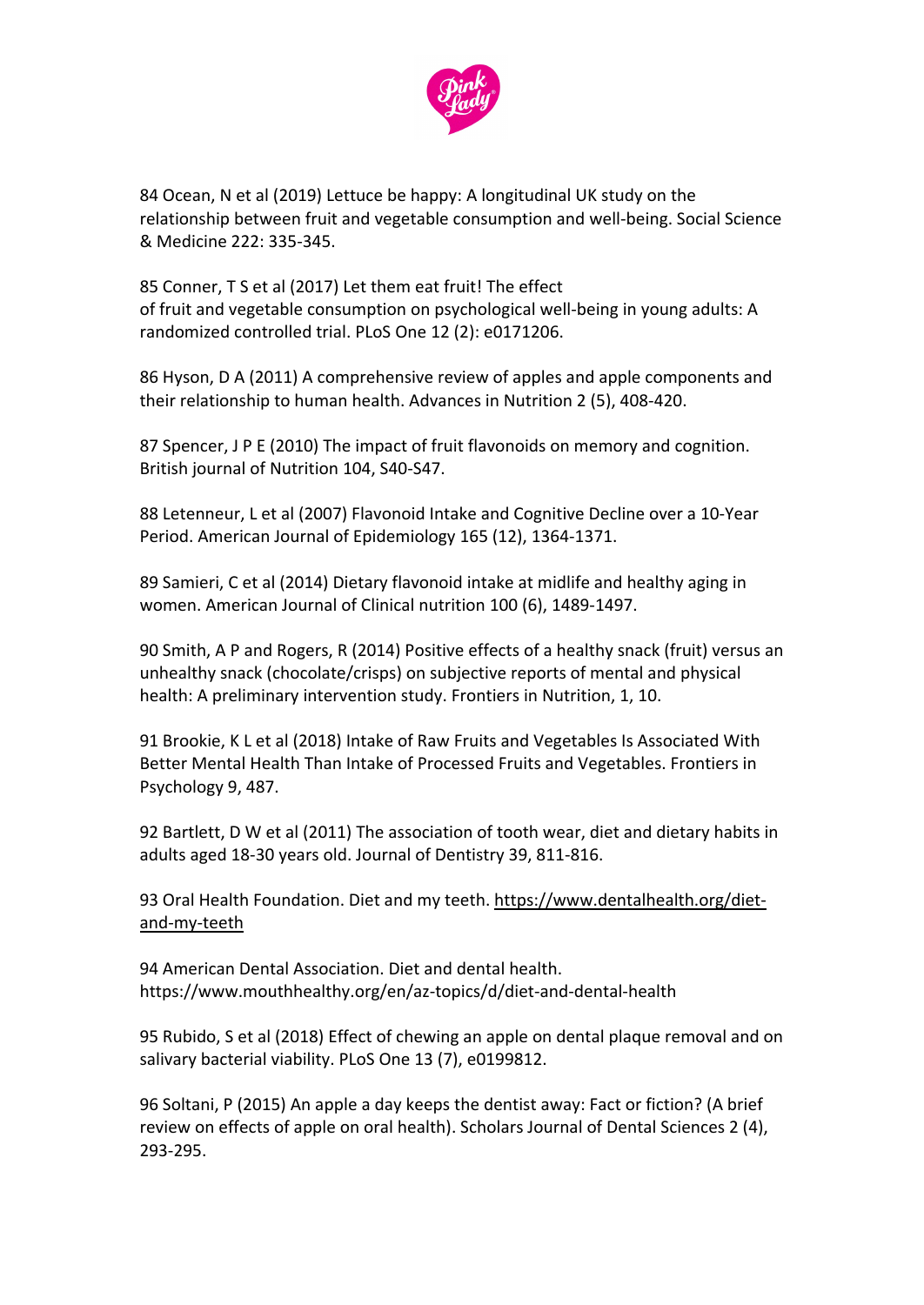

97 Dreher, M L (2018) Whole Fruits and Fruit Fiber Emerging Health Effects. Nutrients 10 (12), 1833.

98 EUFIC (2013) What is the role of gut bacteria in human health? https://www.eufic.org/en/healthy-living/article/the-role-of-gut-microorganisms-inhuman-health

99 Koutsos, A et al (2015) Apples and cardiovascular health – is the gut microbiota a core consideration. Nutrients 7 (6), 3959-3998.

100 Thursby, E and Juge, N (2017) Introduction to the human gut microbiota. Biochemical Journal 474 (1), 1823-1836.

101 Cani, P D (2018) Human gut microbiome: hopes, threats and promises. Gut 67, 1716-1725

102 Koutsos, A et al (2017) Effects of Commercial Apple Varieties on Human Gut Microbiota Composition and Metabolic Output Using an In Vitro Colonic Model. Nutrients 9 (6), 533.

103 Shinohara, K et al (2010) Effect of apple intake on fecal microbiota and metabolites in humans. Anaerobe 16 (5), 510–515.

104 Scheffers, F R et al (2019) Pure fruit juice and fruit consumption and the risk of CVD: the European Prospective Investigation into Cancer and Nutrition–Netherlands (EPIC-NL) study 121 (3), 351-359.

105 Swan, G E et al (2018) A definition of free sugars for the UK. Public Health Nutrition 21 (9), 1636-1638.

106 Public Health England (2015). Why 5%? An explanation of the Scientific Advisory Committee on Nutrition's recommendations about sugars and health, in the context of current intakes of free sugars, other dietary recommendations and the changes in dietary habits needed to reduce consumption of free sugars to 5% of dietary energy.

107 Houchins, J A et al (2013) Effects of fruit and vegetable, consumed in solid vs. beverage forms on acute and chronic appetitive responses in lean and obese adults. International Journal of Obesity 37 (8), 1109-1115.

108 Flood-Obbagy, J E and Rolls, B J (2009) The effect of fruit in different forms on energy intake and satiety at a meal. Appetite 52 (2), 416-422.